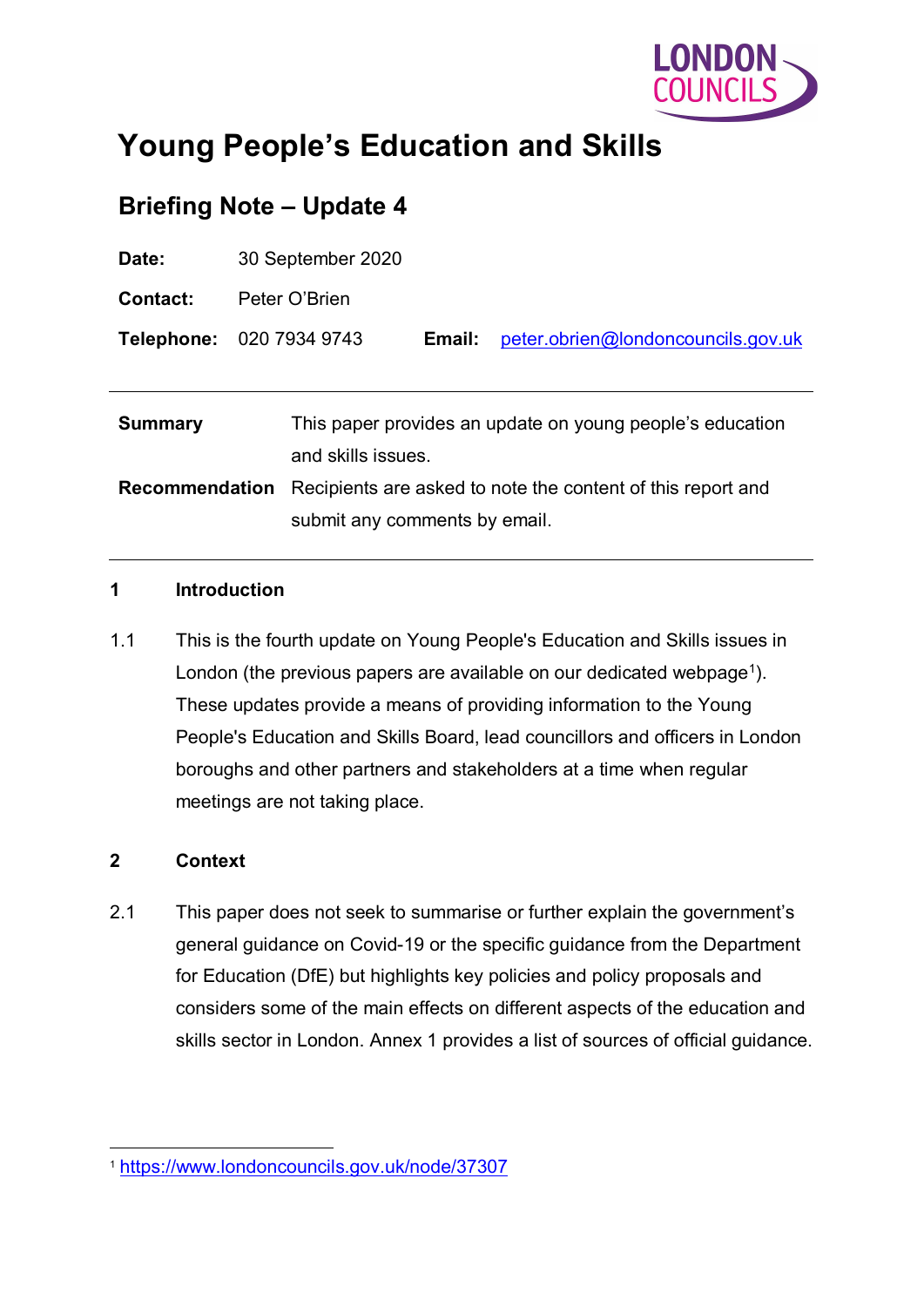- 2.2 Two bodies have been established to ensure that London moves smoothly out of the lockdown arrangements:
	- London Transition Board<sup>[2](#page-1-0)</sup>
	- London Recovery Board<sup>3</sup> (you can sign up to receive updates from the London Recovery Board [https://www.london.gov.uk/sign-receive](https://www.london.gov.uk/sign-receive-updates-london-recovery-board)[updates-london-recovery-board\)](https://www.london.gov.uk/sign-receive-updates-london-recovery-board)

#### **3 Data**

- 3.1 The House of Commons Library<sup>[4](#page-1-2)</sup>, though primarily aimed at Members of Parliament, produces briefing papers that bring together research, data and opinions about various aspects of the country's response to Covid-19, government policies and our future emergence from the lockdown. The Library has recently compiled the guidance to Further Education (FE) and Higher Education (HE) institutions on re-opening fully in September<sup>[5](#page-1-3)</sup> and also see the Library's publication about easing lockdown restrictions in FE and HE in England<sup>6</sup>
- 3.2 The Local Authority Interactive Tool  $(LAIT)<sup>7</sup>$  $(LAIT)<sup>7</sup>$  $(LAIT)<sup>7</sup>$  produced by the DfE, is an interactive spreadsheet comparing data about children and young people across all local authorities in England and has also been updated with the latest published data.
- 3.3 Data specific to London is published monthly by GLA Economics<sup>8</sup> and Intelligent London<sup>[9](#page-1-7)</sup> is also updated frequently with the latest available data.
- 3.4 This paper is in three parts: Part One covers current issues, Part Two provides a short general policy update and Part Three includes a brief performance update (the government uses the term "education settings" to

<span id="page-1-0"></span> <sup>2</sup> [https://www.gov.uk/government/news/london-s-Covid-19-transition-board-meets-for-the](https://www.gov.uk/government/news/london-s-Covid-19-transition-board-meets-for-the-first-time)[first-time](https://www.gov.uk/government/news/london-s-Covid-19-transition-board-meets-for-the-first-time)

<span id="page-1-1"></span><sup>&</sup>lt;sup>3</sup> <https://www.onlondon.co.uk/london-recovery-board-meets-for-first-time/>

<span id="page-1-2"></span><sup>4</sup> <https://www.parliament.uk/commons-library>

<span id="page-1-3"></span><sup>5</sup> <https://researchbriefings.files.parliament.uk/documents/CBP-8932/CBP-8932.pdf>

<span id="page-1-4"></span><sup>6</sup> <https://commonslibrary.parliament.uk/research-briefings/cbp-8932/?platform=hootsuite>

<span id="page-1-5"></span><sup>7</sup> <https://www.gov.uk/government/publications/local-authority-interactive-tool-lait>

<span id="page-1-6"></span><sup>8</sup> <https://data.london.gov.uk/gla-economics/>

<span id="page-1-7"></span><sup>9</sup> <http://www.intelligentlondon.org.uk/>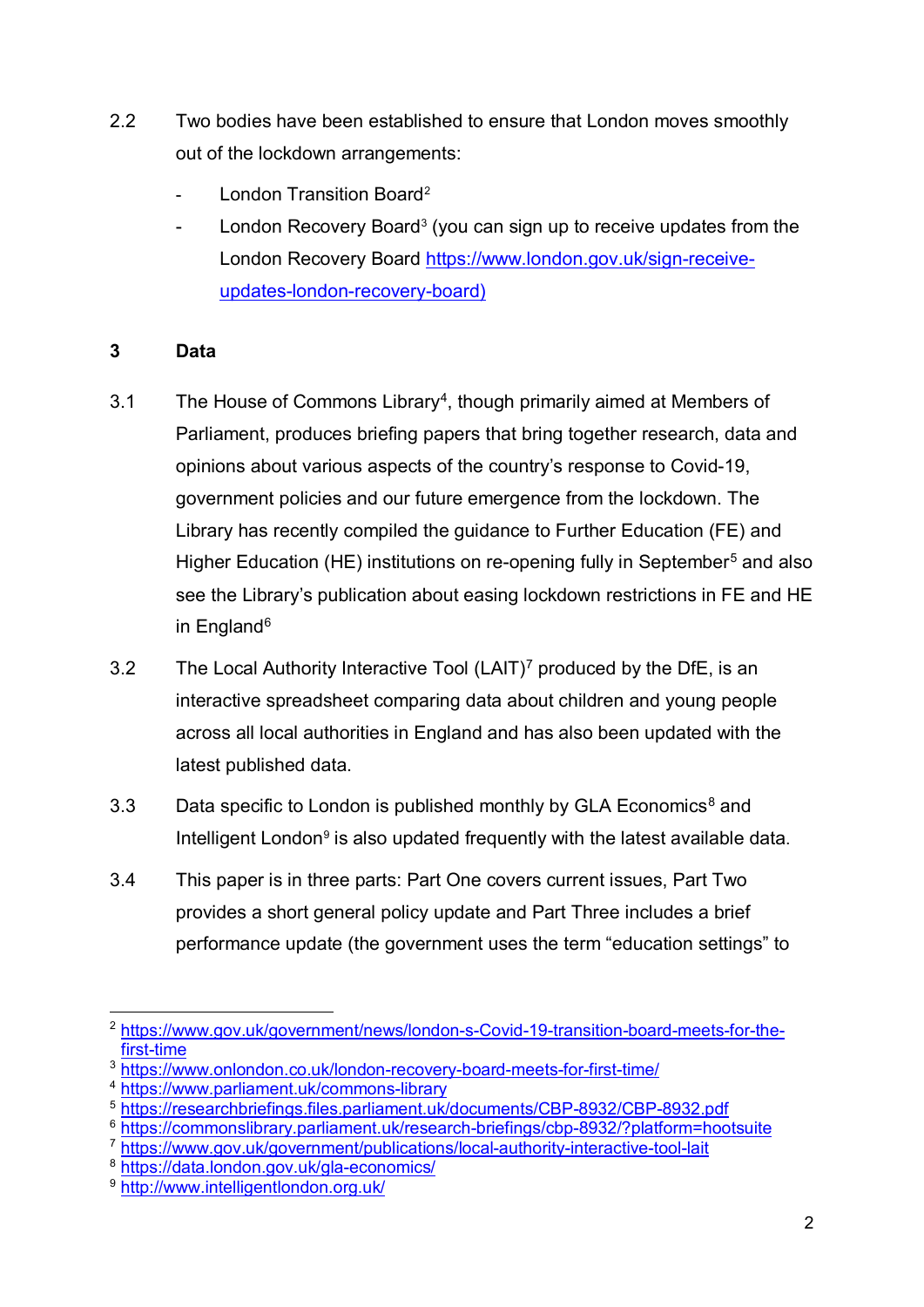describe any institution in which learning takes place - for consistency, we use the same term in this paper).

#### **Part One: Current Issues**

#### **4 Government Announcements**

- 4.1 The Prime Minister has stated that keeping children and young people in fulltime education and training is the government's top priority (the Children's Commissioner for England published a paper<sup>[10](#page-2-0)</sup> urging the government to prioritise keeping schools open in the event of a resurgence of Covid-19 cases). Part Three of this paper gives more details of the level of participation since the start of the new academic year.
- 4.2 The Prime Minister announced a major expansion of post-18 education and training, paid out of the National Skills  $Fund<sup>11</sup>$ . This includes a Lifetime Skills Guarantee to give adults without a level 3 qualification the chance to take free college courses valued by employers and a new entitlement to flexible loans to allow courses to be taken in segments, boosting opportunities to retrain and thus enhancing the nation's technical skills. We will cover subsequent announcements about this policy in our October briefing.
- 4.3 The national message has shifted from a phased emergence from lockdown, required to control the spread of Covid-19 to a series of restrictions, some required at a local level, in the light of a potential second-wave of the pandemic. Consequently, plans for a full autumn budget were replaced by a Winter Economy Plan<sup>[12](#page-2-2)</sup> in which the Chancellor announced fresh measures to support workers and businesses affected by the new restrictions, such as a Job Support Scheme (with a reduced government subsidy when compared

<span id="page-2-1"></span><sup>11</sup> [https://www.gov.uk/government/news/major-expansion-of-post-18-education-and](https://www.gov.uk/government/news/major-expansion-of-post-18-education-and-training-to-level-up-and-prepare-workers-for-post-covid-economy?utm_source=f50e5a25-d238-4662-86ef-50874a8137de&utm_medium=email&utm_campaign=govuk-notifications&utm_content=daily)[training-to-level-up-and-prepare-workers-for-post-covid](https://www.gov.uk/government/news/major-expansion-of-post-18-education-and-training-to-level-up-and-prepare-workers-for-post-covid-economy?utm_source=f50e5a25-d238-4662-86ef-50874a8137de&utm_medium=email&utm_campaign=govuk-notifications&utm_content=daily)[economy?utm\\_source=f50e5a25-d238-4662-86ef-](https://www.gov.uk/government/news/major-expansion-of-post-18-education-and-training-to-level-up-and-prepare-workers-for-post-covid-economy?utm_source=f50e5a25-d238-4662-86ef-50874a8137de&utm_medium=email&utm_campaign=govuk-notifications&utm_content=daily)[50874a8137de&utm\\_medium=email&utm\\_campaign=govuk](https://www.gov.uk/government/news/major-expansion-of-post-18-education-and-training-to-level-up-and-prepare-workers-for-post-covid-economy?utm_source=f50e5a25-d238-4662-86ef-50874a8137de&utm_medium=email&utm_campaign=govuk-notifications&utm_content=daily)[notifications&utm\\_content=daily](https://www.gov.uk/government/news/major-expansion-of-post-18-education-and-training-to-level-up-and-prepare-workers-for-post-covid-economy?utm_source=f50e5a25-d238-4662-86ef-50874a8137de&utm_medium=email&utm_campaign=govuk-notifications&utm_content=daily)

<span id="page-2-0"></span> <sup>10</sup> [https://www.childrenscommissioner.gov.uk/wp-content/uploads/2020/08/cco](https://www.childrenscommissioner.gov.uk/wp-content/uploads/2020/08/cco-putting-children-first-in-future-lockdowns.pdf)[putting-children-first-in-future-lockdowns.pdf](https://www.childrenscommissioner.gov.uk/wp-content/uploads/2020/08/cco-putting-children-first-in-future-lockdowns.pdf)

<span id="page-2-2"></span><sup>12</sup> <https://www.gov.uk/government/news/chancellor-outlines-winter-economy-plan>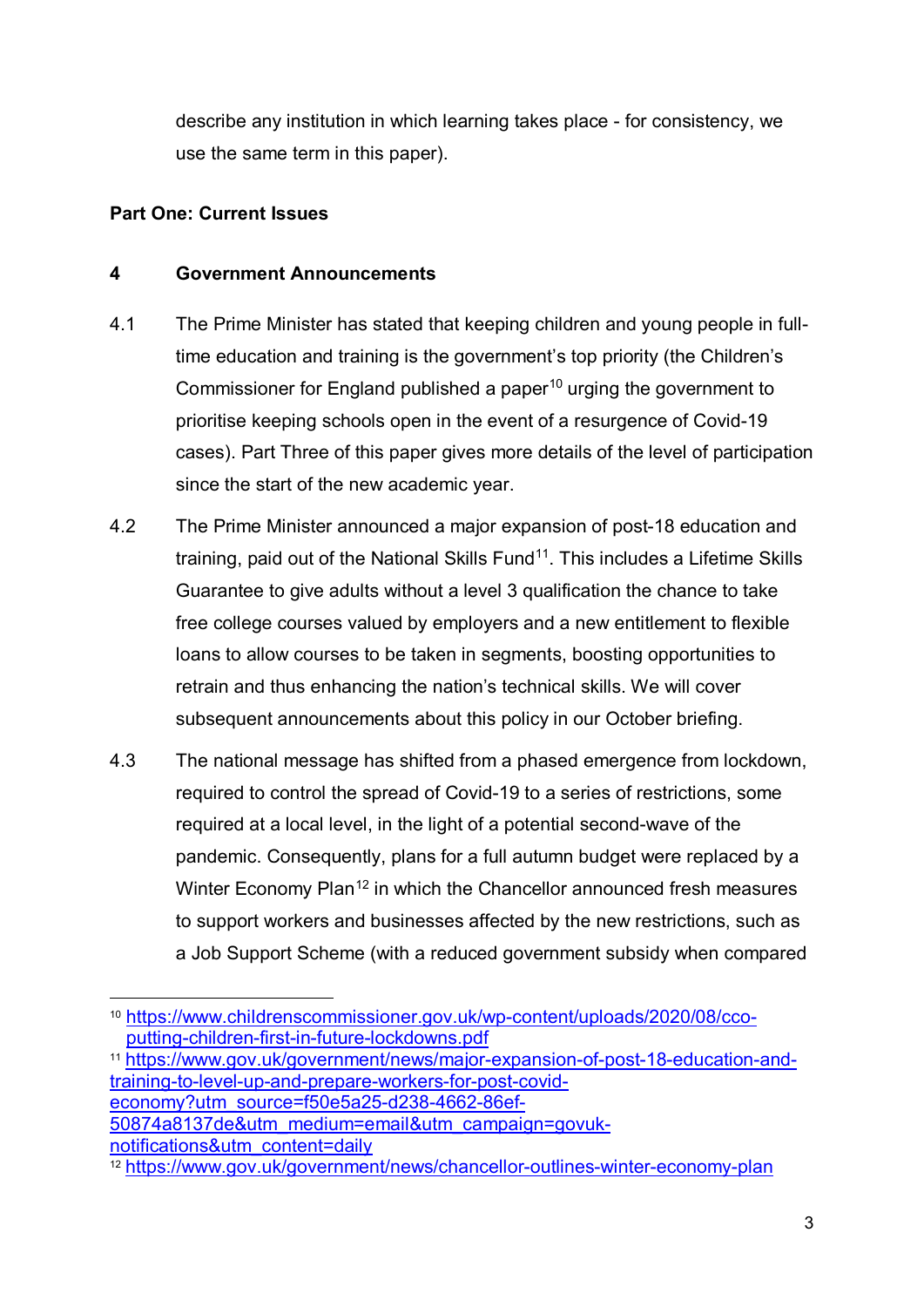to the furlough scheme), self-employment support and a package of loans and changes in taxation to help businesses.

- 4.4 The Education Secretary made several key announcements during August and September regarding the opening of educational settings (the 'Back to school safely' campaign<sup>13</sup>) and the award of qualifications in the absence of examinations. We wish to take this opportunity to place on record appreciation to the staff in schools, colleges and training providers for their tremendous efforts in supporting students in such difficult conditions and for doing their best to make the system work fairly. At the time of writing this paper, it has been decisions about the exams that should be sat in summer 2021 have not been announced.
- 4.5 The topic of A level results and the impact on university admissions is dealt with comprehensively in a briefing from the House of Commons Library<sup>[14](#page-3-1)</sup> and a top-level analysis of the grades awarded in this year's GCSEs, A levels and other qualifications has not yet been released by the DfE.
- 4.6 While most issues surrounding this year's results are largely resolved, some remain outstanding:
	- Those who were not able to go to their first-choice university because of the grades they were originally awarded may have to wait until next year to take up their place.
	- Home schooled children, who did not have the same rights of appeal as those in formal education settings, may be disadvantaged in their options for progression.
	- Virtual schools have suggested that Travellers and care experienced children may also have had their historic disadvantage further entrenched both by the lockdown and this year's exam results.
	- Students taking Vocational Qualifications (VQs), whose results were delayed have been badly affected; some students waited a considerable time for the results of their VQs, including BTECs. These

<span id="page-3-0"></span> <sup>13</sup> [https://www.gov.uk/government/news/government-campaign-launches-to-get](https://www.gov.uk/government/news/government-campaign-launches-to-get-children-back-to-school-safely)[children-back-to-school-safely](https://www.gov.uk/government/news/government-campaign-launches-to-get-children-back-to-school-safely)

<span id="page-3-1"></span><sup>14</sup> <https://researchbriefings.files.parliament.uk/documents/CBP-8989/CBP-8989.pdf>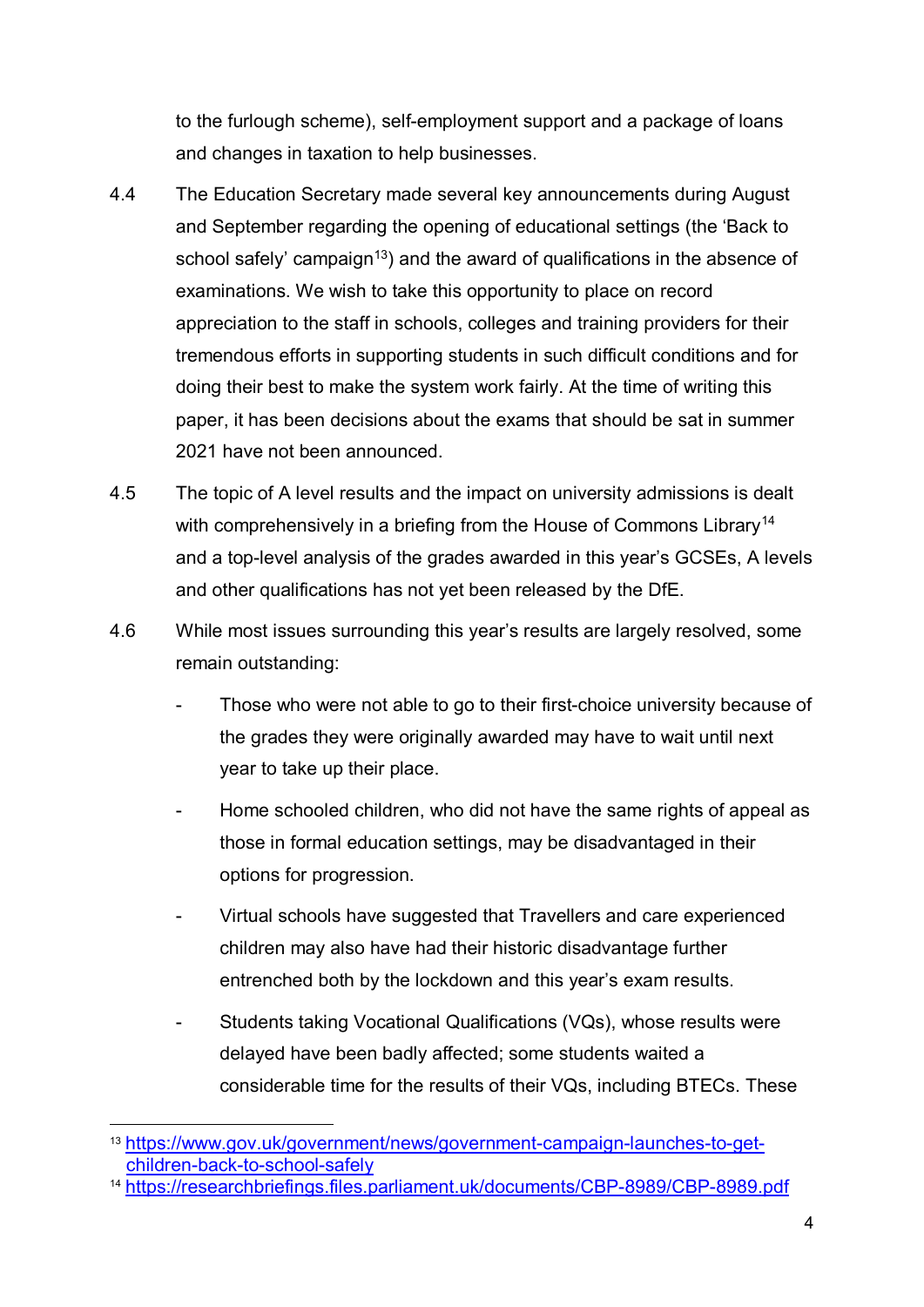young people will have missed opportunities to progress in 2020 and though some may be in a position to delay advancing until later in the year or even by one whole year there will be many young people whose options may be seriously hampered without further advice and support.

- 4.7 The Minister of State for Education has written to Directors of Children's Services to remind them of the requirement to track young people aged 16 to 18 to ensure they continue to participate in education or training.
- 4.8 The DfE announced support to educational settings providing laptops, tablets and 4G routers to those in need and new funding for local authorities to ease pressure on public transport as children return in September (although the decision to withdraw funding for free transport to people aged under 18 in London appears to still stand – this is covered further in paragraph [9.4\)](#page-11-0).
- 4.9 Having announced in July that catch-up funding could be used to support extra tuition for 16 to 19 year-olds, the Education and Skills Funding Agency issued guidance in August that stipulated that the funding is restricted to those who did not achieve grade 4 in English or maths at 16 and tuition must be delivered to groups of no more than three students. Although this decision was criticised by the Sixth Form Colleges Association, the Association of Colleges felt that most students requiring catch-up tuition would remain eligible for support. Further guidance issued in September changed the minimum requirement to grade 5 in English and maths.
- 4.10 The Kickstart scheme<sup>[15](#page-4-0)</sup> for young people aged 16 to 24 who are not in education, employment or training (NEET) or unemployed and in receipt of Universal Credit was launched on 2 September 2020. The Federation of Small Businesses (FSB) said more action was needed to support employers, warning that urgent steps were required to prevent a "lost generation of young people".
- 4.11 Following the first meeting of the cross-government care leave board, the Education Secretary and minister for welfare delivery Will Quince have pledged to support care leavers to take advantage of the scheme.

<span id="page-4-0"></span> <sup>15</sup> <https://www.gov.uk/government/collections/kickstart-scheme>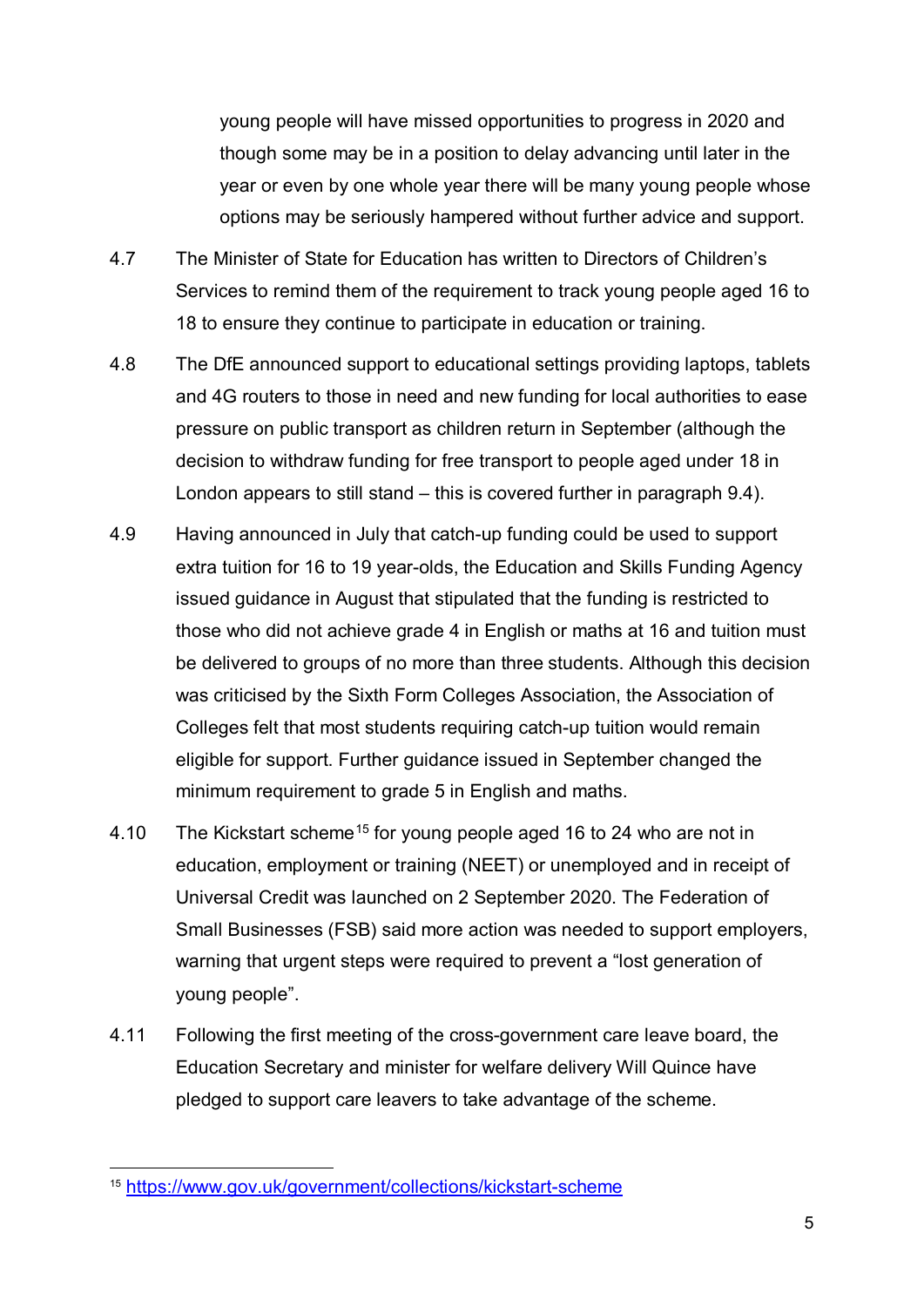#### **5 Parliament/Education Select Committee**

- 5.1 The Education Select Committee held a roundtable on 8 September with representatives of the post-16 sector to discuss their views on the contents on the anticipated FE White Paper<sup>[16](#page-5-0)</sup>. The Committee also held a formal accountability session with the Secretary of State for Education, which majored on this year's exams (see paragraph [13.1](#page-22-0) for his comments about special educational needs). The Education Select Committee has also launched an inquiry into home learning<sup>17</sup>. The closing date for submissions is 6 November 2020
- 5.2 The all-party parliamentary group (APPG) on youth affairs conducted an inquiry into the economic impact on young people. The call for evidence closed on 17 September and its report will be produced in due course<sup>[18](#page-5-2)</sup>. The APPG for London discussed the impacts of Covid-19 on the city and hospitality industry<sup>19</sup>.
- 5.3 House of Lords Committees consulted rapidly during the summer break on several Covid-19 related inquiries. The Constitution Committee looked into how Parliament had held the government to account during the crisis, especially regarding the government's use of emergency powers (the call for evidence closed 20 August); the Covid-19 Committee looked at the long-term implications on the economy and society, particularly inequalities (this closed on 31 August); and the Economic Affairs Committee examined the effects of Covid-19 on the labour market and actions to protect jobs (closed 10 September). The committees' findings will be published in the next Parliamentary Session.

<span id="page-5-0"></span> <sup>16</sup> [https://www.parliamentlive.tv/Event/Index/16e03bd1-e8de-4546-85bc-](https://www.parliamentlive.tv/Event/Index/16e03bd1-e8de-4546-85bc-6bbec8741aa9)[6bbec8741aa9](https://www.parliamentlive.tv/Event/Index/16e03bd1-e8de-4546-85bc-6bbec8741aa9)

<span id="page-5-1"></span><sup>17</sup> <https://committees.parliament.uk/work/620/home-education/>

<span id="page-5-2"></span><sup>18</sup> [http://www.youthappg.org.uk/youth-affairs-appgs-economic-impact-inquiry-opens](http://www.youthappg.org.uk/youth-affairs-appgs-economic-impact-inquiry-opens-call-for-evidence/)[call-for-evidence/](http://www.youthappg.org.uk/youth-affairs-appgs-economic-impact-inquiry-opens-call-for-evidence/)

<span id="page-5-3"></span><sup>19</sup> <https://www.londoncouncils.gov.uk/node/37655>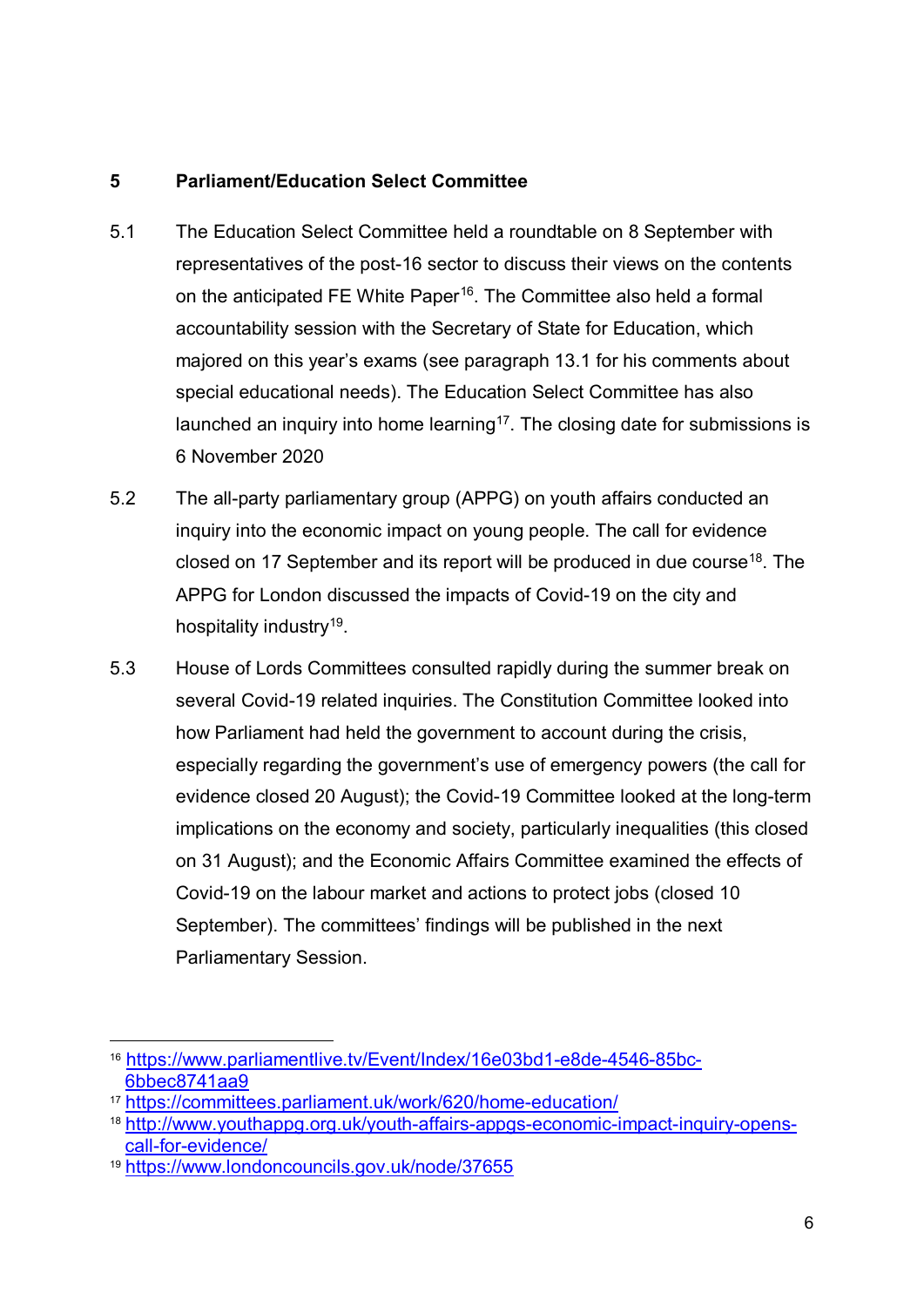## **6 Participation and the risk of young people being not in education, employment or training (NEET)**

- 6.1 *Catch them before they fall: what works in supporting vulnerable children to stay in education[20](#page-6-0)* by the Centre for Social Justice (CSJ) considers the most effective ways of supporting vulnerable young people to stay in education. It explains that post-lockdown there may be an increase in school exclusions and in young people not in education, employment or training (NEET) and sets out a number of recommendations to central government to improve support to vulnerable children to stay in education. The report identifies two areas where partnership working needs to be strengthened: children leaving alternative provision (AP) schools; and children at risk of entering AP education. The report examines ways of supporting the transition of children from AP to college and the possibility of establishing specialist sixth forms for the most vulnerable children. It also explores ways of stemming the flow of children into AP, including outreach and support and third sector programmes.
- 6.2 The Institute for Fiscal Studies (IFS) has reported that schools in poor parts of England will struggle the most to help their pupils catch-up after the lockdown<sup>21</sup>. The IFS says that the last 10 years have seen real-terms cuts amounting to nine per cent per pupil, which fell hardest on schools in the poorest areas, adding that schools in poorer areas will get less of a boost from the extra £7.1 billion earmarked for schools up to 2022-23.
- 6.3 A survey by the Times Education Supplement (TES) found that 93 per cent of teachers said their students were behind where they would have expected them to be at this stage in the year $^{22}$  $^{22}$  $^{22}$ .

<span id="page-6-0"></span> <sup>20</sup> [https://www.centreforsocialjustice.org.uk/core/wp-content/uploads/2020/07/CSJ-](https://www.centreforsocialjustice.org.uk/core/wp-content/uploads/2020/07/CSJ-What-works-vulnerable-YP-Covid-recovery.pdf)[What-works-vulnerable-YP-Covid-recovery.pdf](https://www.centreforsocialjustice.org.uk/core/wp-content/uploads/2020/07/CSJ-What-works-vulnerable-YP-Covid-recovery.pdf)

<span id="page-6-1"></span><sup>21</sup> <https://www.ifs.org.uk/publications/15026>

<span id="page-6-2"></span><sup>22</sup> [https://www.tes.com/news/GCSE-A-level-exams-2021-exclusive-93-gcse-teachers](https://www.tes.com/news/GCSE-A-level-exams-2021-exclusive-93-gcse-teachers-say-pupils-are-behind)[say-pupils-are-behind](https://www.tes.com/news/GCSE-A-level-exams-2021-exclusive-93-gcse-teachers-say-pupils-are-behind)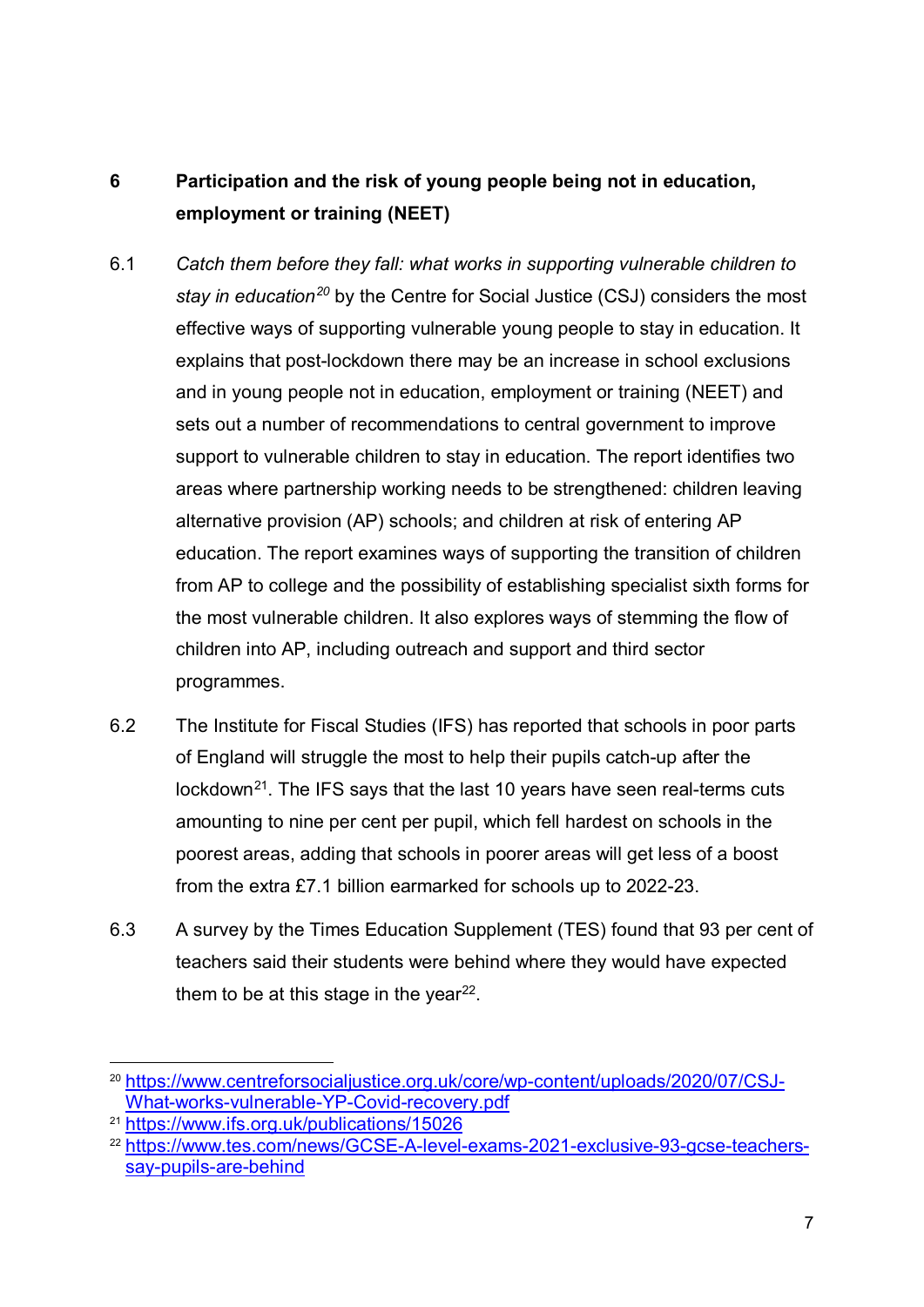- 6.4 The school survey company Edurio has published two reports examining the impact of Covid-19 on education. *How Have Schools Coped With Covid-19?* (Impact Report 1[23\)](#page-7-0) and *Lessons for School Leaders* (Impact Report [224\)](#page-7-1). These reveal that many pupils felt they had made good progress with learning regardless of whether content had been delivered via live online lessons or offline methods. The authors believe this is important, given increasing concerns regarding the digital divide between disadvantaged students and their peers. The report suggests that more accessible learning provision can be sought in the event of a return to remote learning, in the face of local lockdowns, or to facilitate learning for pupils who continue to shield. The research also discovered that recorded lessons rather than live delivery had a higher positive impact on pupils' feeling of progression and enabled families to share devices. The report recommends that technology should be used to enable work rather than fully relying on it — it believes that the internet is helpful for communication and feedback, but workbooks and drawing might work out better when technology access is limited. According to respondents, a 5 to 6-hour daily workload for pupils learning remotely led to highest learning progress and well-being levels, which the report recommends should be the target hours of learning in the event of future school closures.
- 6.5 *Living through a lockdown[25](#page-7-2)*, by a coalition of charities urges local authorities to prioritise support for young people at risk of youth violence as Covid-19 restrictions tighten.

#### **7 Apprenticeships**

7.1 The DfE's Apprenticeship and Traineeship statistics<sup>[26](#page-7-3)</sup> show that there have been 47,770 fewer apprenticeship opportunities during the Covid-19 lockdown compared with the same period last year, with opportunities for young people being hit hardest. The data shows that apprenticeship starts

<span id="page-7-0"></span> <sup>23</sup> <https://home.edurio.com/covid-19-impact-report1>

<span id="page-7-1"></span><sup>24</sup> <https://home.edurio.com/covid-19-impact-report2>

<span id="page-7-2"></span><sup>25</sup> <https://www.redthread.org.uk/living-through-a-lockdown/>

<span id="page-7-3"></span><sup>26</sup> [https://www.gov.uk/government/statistics/apprenticeships-and-traineeships-august-](https://www.gov.uk/government/statistics/apprenticeships-and-traineeships-august-2020)[2020](https://www.gov.uk/government/statistics/apprenticeships-and-traineeships-august-2020)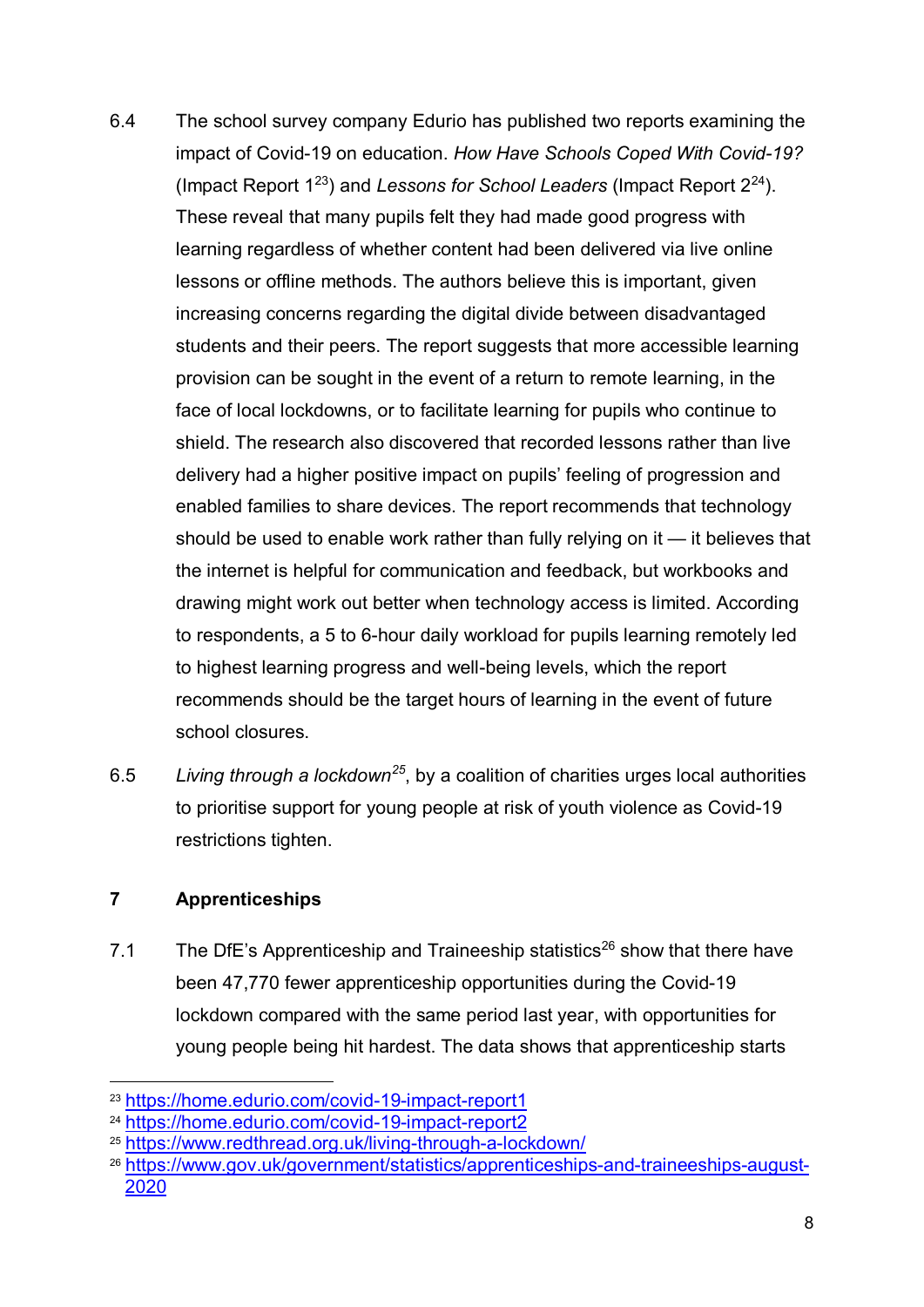have fallen by 47 per cent, with 53,530 apprenticeship starts between 23 March and 31 July 2020 and 101,300 over the same period last year.

- 7.2 The government changed the law to allow the Education and Skills Funding Agency (ESFA) to continue to fund apprentices who have been made redundant to complete their training if they had completed at least 75 per cent of their programme at the point of redundancy<sup>27</sup>.
- 7.3 At the beginning of August, the government started an online and telephone support service for apprentices who have lost their jobs during the Covid-19 outbreak. Called *Redundancy Support Service for Apprentices[28](#page-8-1)*, it is designed to provide apprentices with access to local and national services that can provide financial, legal, health and well-being support and help them find new jobs and apprenticeship opportunities.
- 7.4 The Institute for Apprenticeships and Technical Education (IfATE) launched a consultation on refined plans for a more transparent funding approach<sup>[29](#page-8-2)</sup>. The consultation closed on 6 October 2020.
- 7.5 The CSJ has voiced concern that some employers are using apprenticeship levy funds to rebadge existing training or to accredit the skills that existing staff already have. The CSJ's report *Trade Secrets: how to reboot apprenticeships and kick-start the recovery[30](#page-8-3)* also says that the apprenticeship system is not sufficiently focused on school leavers.
- 7.6 The Chartered Institute of Personnel and Development has proposed reforms to the apprenticeship system so that it supports improved access to the labour market for all young people $31$ .

<span id="page-8-0"></span> <sup>27</sup> <https://www.legislation.gov.uk/ukdsi/2020/9780348211696/regulation/2>

<span id="page-8-1"></span><sup>28</sup> [https://engage.apprenticeships.gov.uk/redundancy-](https://engage.apprenticeships.gov.uk/redundancy-apprentice?utm_source=press&utm_medium=story&utm_campaign=redund-app)

[apprentice?utm\\_source=press&utm\\_medium=story&utm\\_campaign=redund-app](https://engage.apprenticeships.gov.uk/redundancy-apprentice?utm_source=press&utm_medium=story&utm_campaign=redund-app) <sup>29</sup> [https://www.instituteforapprenticeships.org/reviews-and-](https://www.instituteforapprenticeships.org/reviews-and-consultations/consultations/consultation-on-changes-to-funding-recommendation/)

<span id="page-8-3"></span><span id="page-8-2"></span>[consultations/consultations/consultation-on-changes-to-funding-recommendation/](https://www.instituteforapprenticeships.org/reviews-and-consultations/consultations/consultation-on-changes-to-funding-recommendation/) <sup>30</sup> [https://www.centreforsocialjustice.org.uk/core/wp](https://www.centreforsocialjustice.org.uk/core/wp-content/uploads/2020/08/CSJJ8393-Apprenticeships-200806-v2-final-web-version.pdf)[content/uploads/2020/08/CSJJ8393-Apprenticeships-200806-v2-final-web-](https://www.centreforsocialjustice.org.uk/core/wp-content/uploads/2020/08/CSJJ8393-Apprenticeships-200806-v2-final-web-version.pdf)

<span id="page-8-4"></span>[version.pdf](https://www.centreforsocialjustice.org.uk/core/wp-content/uploads/2020/08/CSJJ8393-Apprenticeships-200806-v2-final-web-version.pdf) <sup>31</sup> [https://www.cipd.co.uk/Images/apprenticeships-future-fit\\_tcm18-82228.pdf](https://www.cipd.co.uk/Images/apprenticeships-future-fit_tcm18-82228.pdf)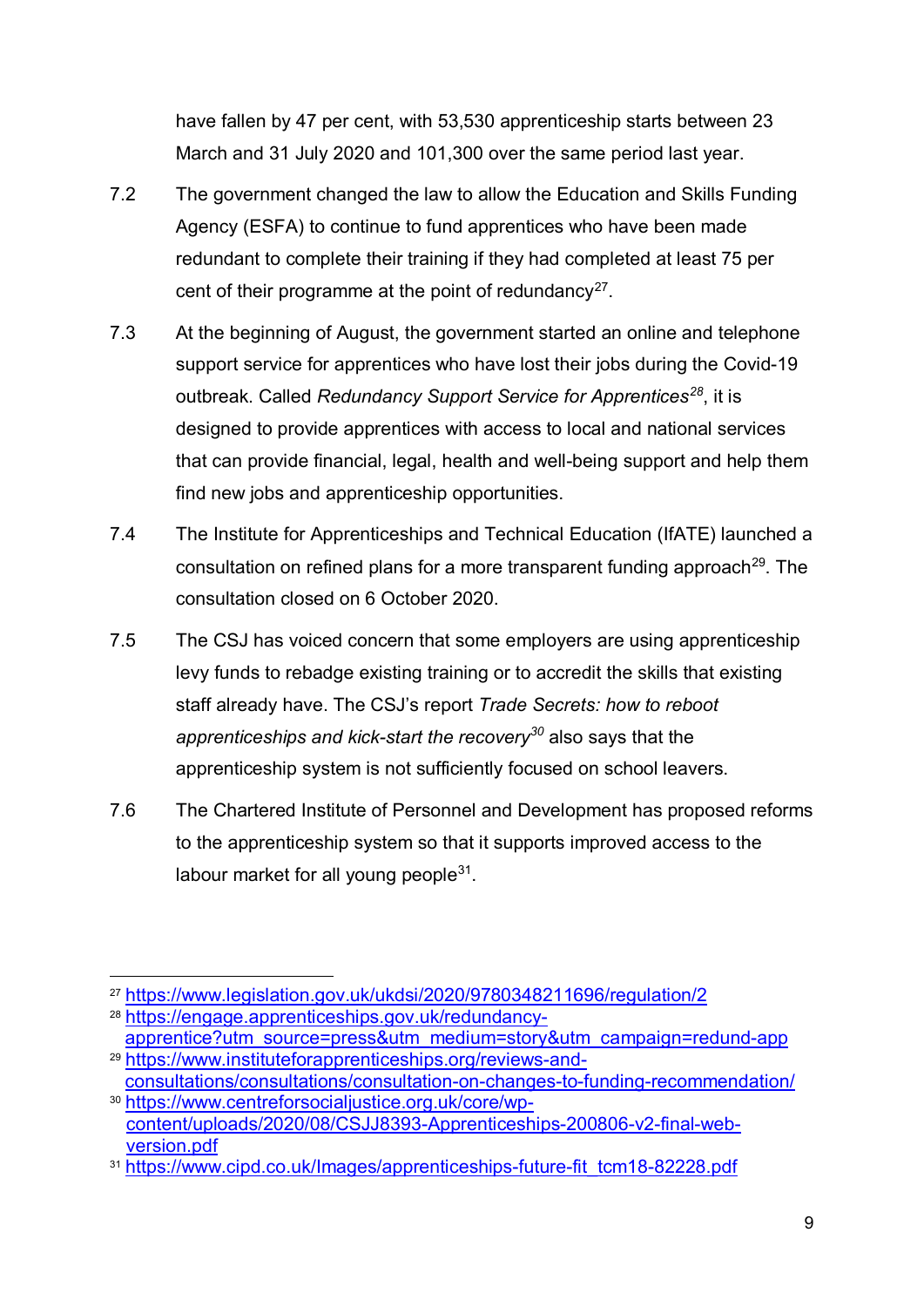- 7.7 The government has introduced a new package of up to £172 million for healthcare employers so that they can take on up to 2,000 nursing degree apprentices every year over the next four years. It is reported that interest in health careers has surged, with the number of people looking for information on nursing on the NHS careers website rising by 138 per cent between March and June<sup>32</sup>
- 7.8 The Association of Employment and Learning Providers (AELP) and Ufi VocTech Trust (Ufi) have formed a partnership to launch a new digital platform called *#SectorShare[33](#page-9-1)* that will support the learning of apprentices, trainees and college students post-Covid-19. Launched in September this year, #SectorShare's developers are calling for education providers and publishers to submit learning resources for possible inclusion on the site. More than 80 per cent of the resources available are free to the user and the portal itself is free to search.
- 7.9 Local authorities in London have this year increased the number of apprenticeships created directly by boroughs by 14 per cent, tripling the number of apprenticeships to 1,772 directly employed in the last financial year. This number increases to 3,693 when factoring in apprenticeships created in borough supply chains, maintained schools and through councils' brokerage schemes.[34](#page-9-2)
- 7.10 Microsoft is working with the London Office of Technology and Innovation (Loti) to deliver virtual learning sessions to apprentices working across public sector local authorities. They are delivering two 60-minute sessions on the first day of each month, a soft skills session and a technical skills session, which link to their Digital Skills Learning Pathways<sup>35</sup>.
- 7.11 On the back of a huge increase in home improvements during the lockdown, FTSE 100 company HomeServe has launched the not-for profit HomeServe

<span id="page-9-0"></span> <sup>32</sup> [https://www.gov.uk/government/news/new-funding-to-double-nursing-apprentices](https://www.gov.uk/government/news/new-funding-to-double-nursing-apprentices-and-help-deliver-50-000-more-nurses)[and-help-deliver-50-000-more-nurses](https://www.gov.uk/government/news/new-funding-to-double-nursing-apprentices-and-help-deliver-50-000-more-nurses)

<span id="page-9-1"></span><sup>33</sup> <https://sectorshare.org.uk/>

<span id="page-9-2"></span><sup>34</sup> [https://www.londoncouncils.gov.uk/press-release/17-august-2020/london](https://www.londoncouncils.gov.uk/press-release/17-august-2020/london-boroughs-triple-apprenticeship-opportunities)[boroughs-triple-apprenticeship-opportunities](https://www.londoncouncils.gov.uk/press-release/17-august-2020/london-boroughs-triple-apprenticeship-opportunities)

<span id="page-9-3"></span><sup>35</sup> <https://docs.microsoft.com/en-us/learn/>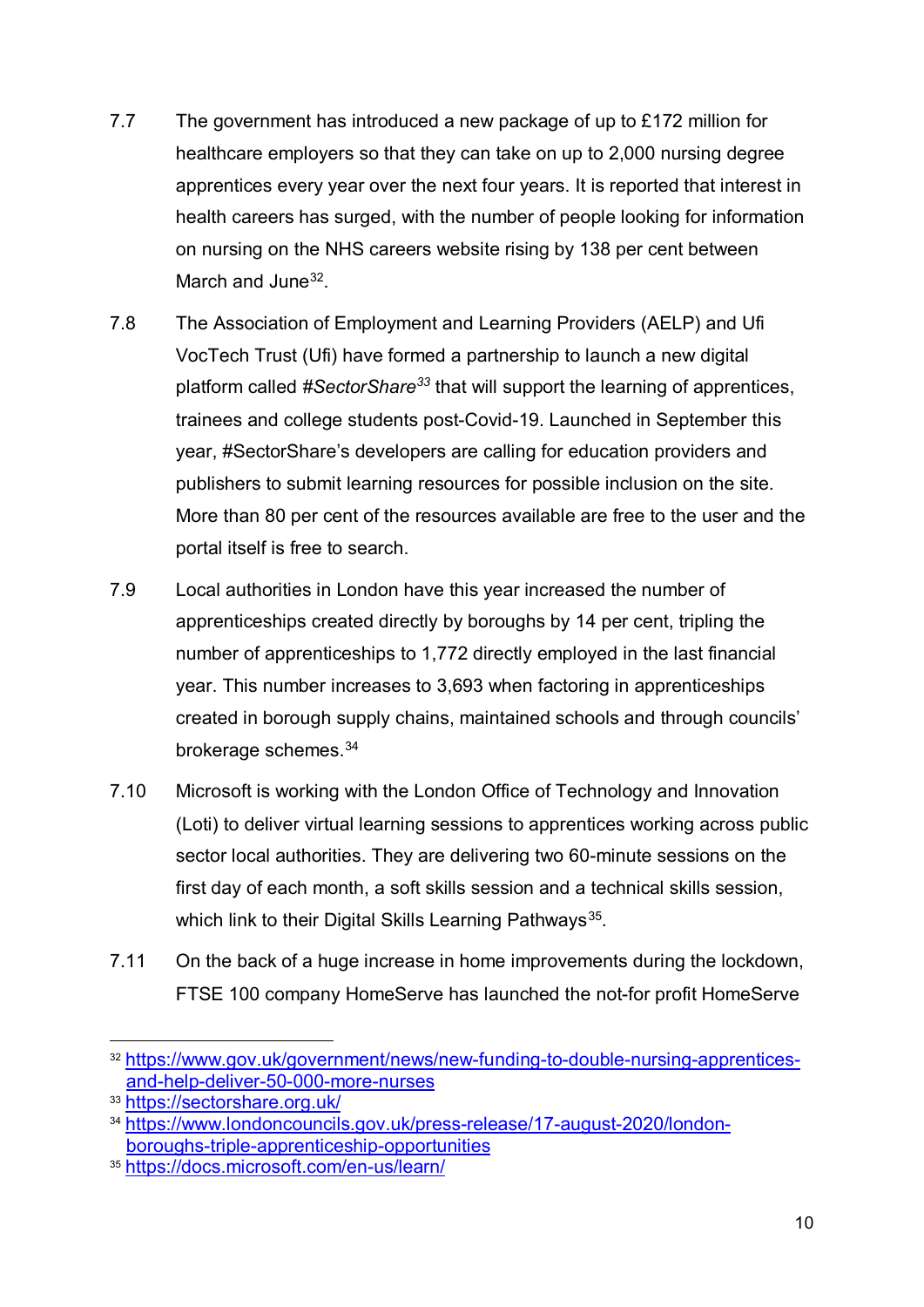Foundation<sup>[36](#page-10-0)</sup> to plug the apprenticeship gap by helping companies create up to 25,000 new apprentices in trades over the next three years.

- 7.12 The National Apprenticeship Awards 2020 are now open for entries<sup>[37](#page-10-1)</sup>.
- 7.13 The UK's team for Euroskills 2021 was announced and includes architectural stonemason Jordan Cliffe from London, who is attending the Building Crafts College<sup>[38](#page-10-2)</sup>.

#### **8 T Levels**

8.1 In its publication *What are the implications of Covid-19 for student recruitment to T Levels?[39](#page-10-3)* the National Foundation for Educational Research (NFER) considers the implications of Covid-19 for the recruitment of students onto T Levels and presents the perspectives from a webinar facilitated in July 2020, supplemented by findings from pre-webinar questions. The paper discusses the current student recruitment situation regarding T Levels and awareness of the T Level brand, finding that: providers are generally feeling optimistic about recruitment for September but around a half of the providers responding to the pre-webinar questions felt ready to deliver T Levels 'to a moderate extent'.

#### <span id="page-10-5"></span>**9 Funding**

9.1 The Education Policy Institute (EPI) argues that the government's drive to "level up" funding will disproportionately benefit schools in better-off areas, in its analysis of the school funding allocations for 2021-2[240](#page-10-4).

<span id="page-10-0"></span> <sup>36</sup> <https://homeservefoundation.com/>

<span id="page-10-1"></span><sup>37</sup> [https://www.gov.uk/government/news/national-apprenticeship-awards-2020-open](https://www.gov.uk/government/news/national-apprenticeship-awards-2020-open-for-entries?utm_source=1ce4a6a5-e02e-4f82-a923-a08354f40ef1&utm_medium=email&utm_campaign=govuk-notifications&utm_content=daily)[for-entries?utm\\_source=1ce4a6a5-e02e-4f82-a923](https://www.gov.uk/government/news/national-apprenticeship-awards-2020-open-for-entries?utm_source=1ce4a6a5-e02e-4f82-a923-a08354f40ef1&utm_medium=email&utm_campaign=govuk-notifications&utm_content=daily) [a08354f40ef1&utm\\_medium=email&utm\\_campaign=govuk](https://www.gov.uk/government/news/national-apprenticeship-awards-2020-open-for-entries?utm_source=1ce4a6a5-e02e-4f82-a923-a08354f40ef1&utm_medium=email&utm_campaign=govuk-notifications&utm_content=daily)[notifications&utm\\_content=daily](https://www.gov.uk/government/news/national-apprenticeship-awards-2020-open-for-entries?utm_source=1ce4a6a5-e02e-4f82-a923-a08354f40ef1&utm_medium=email&utm_campaign=govuk-notifications&utm_content=daily)

<span id="page-10-2"></span><sup>38</sup> [https://www.worldskillsuk.org/worldskills-uk-news/team-uk-line-up-announced-for](https://www.worldskillsuk.org/worldskills-uk-news/team-uk-line-up-announced-for-euroskills-graz-2020)[euroskills-graz-2020](https://www.worldskillsuk.org/worldskills-uk-news/team-uk-line-up-announced-for-euroskills-graz-2020)

<span id="page-10-3"></span><sup>&</sup>lt;sup>39</sup> https://www.nfer.ac.uk/media/4104/what\_are\_the\_implications\_of\_covid\_19\_for\_st [udent\\_recruitment\\_to\\_t\\_levels.pdf](https://www.nfer.ac.uk/media/4104/what_are_the_implications_of_covid_19_for_student_recruitment_to_t_levels.pdf)

<span id="page-10-4"></span><sup>40</sup> <https://epi.org.uk/publications-and-research/school-funding-allocations-2021-22/>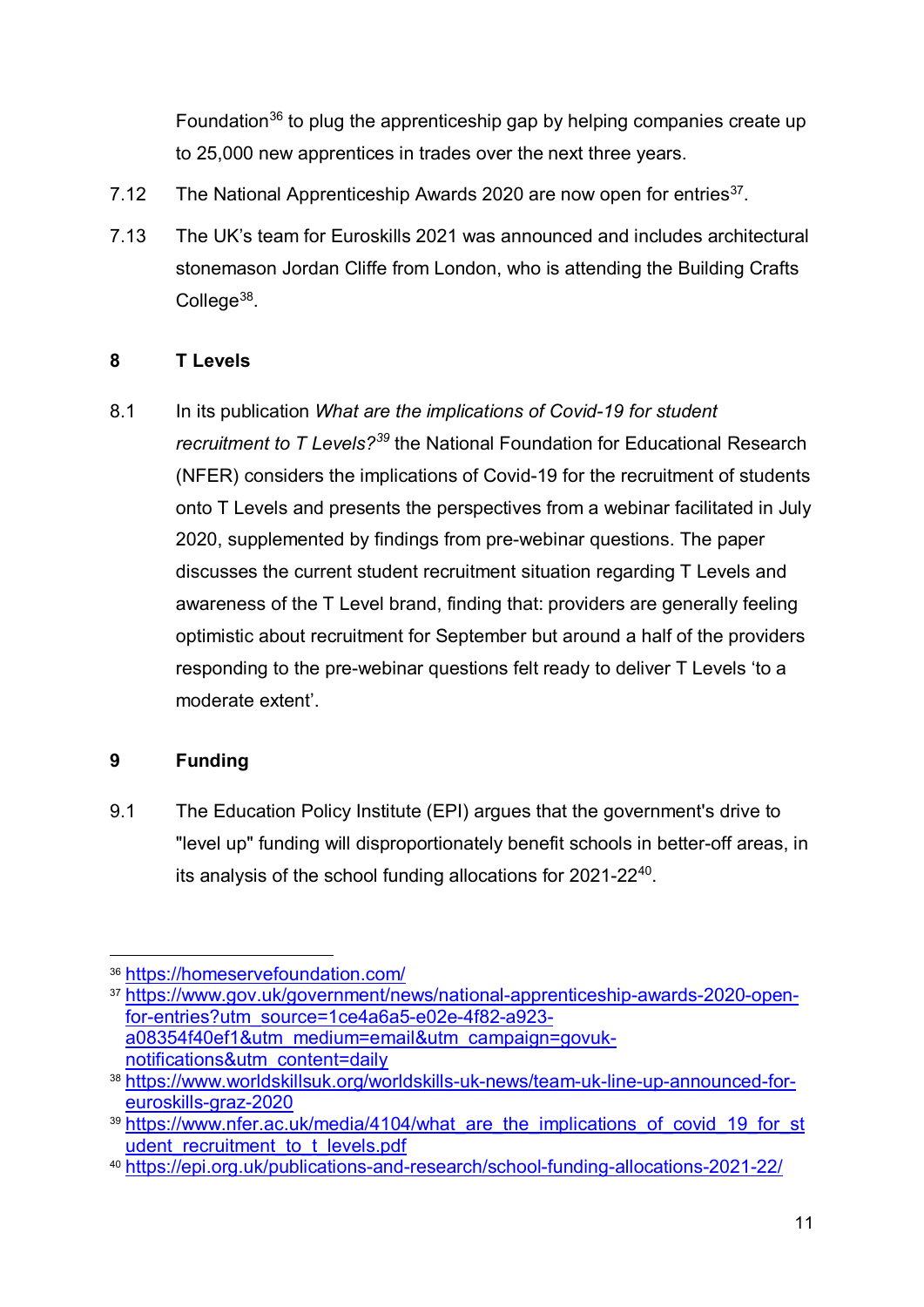- 9.2 As previously announced, the government released £200 million of the capital funds allocated to the FE sector earlier than planned<sup>[41](#page-11-1)</sup>. Colleges throughout England received their allocations and London's share was approximately £33.8 million (including adult education provision and the allocations for college groups/providers with campuses outside London).
- 9.3 The DfE is providing £8 million to fund a training scheme to improve wellbeing and mental health support in schools and colleges. The scheme is designed to enable staff to identify students or colleagues who need help, provide some on-the-spot support and signpost further assistance where needed.
- <span id="page-11-0"></span>9.4 The government has said that it is pressing ahead with its plans to withdraw free travel for children and young people aged under 18 but has delayed implementation. The Department for Transport has also confirmed that children who live more than two miles from their school or college or have difficulties or needs will be exempt. London Councils, working with Transport for London and colleagues in the schools and FE sectors, is modelling the effects of this change in policy, while the campaign led by the Child Poverty Action Group (CPAG) is continuing to call for the proposal to be scrapped.
- 9.5 The government has allocated £560 million from its Condition Improvement Fund to 580 building projects at academies, sixth form colleges and voluntary aided schools in England, including 67 projects in London, 30 of which were secondaries, colleges or all through schools. The funding will be used to repair and upgrade school facilities and create modern, fit-for-purpose spaces that meet institutions' needs. It also allows for a small number of expansion projects to increase school capacity.
- 9.6 The National Audit Office (NAO) released a report into the *Financial sustainability of colleges in England*, [42](#page-11-2) which found that the DfE has spent £726 million on bailing out and restructuring colleges and is intervening in nearly half of them.

<span id="page-11-1"></span> <sup>41</sup> [https://www.gov.uk/government/news/colleges-to-receive-200-million-to-transform](https://www.gov.uk/government/news/colleges-to-receive-200-million-to-transform-their-buildings)[their-buildings](https://www.gov.uk/government/news/colleges-to-receive-200-million-to-transform-their-buildings)

<span id="page-11-2"></span><sup>42</sup> <https://www.nao.org.uk/report/financial-sustainability-of-colleges-in-england/>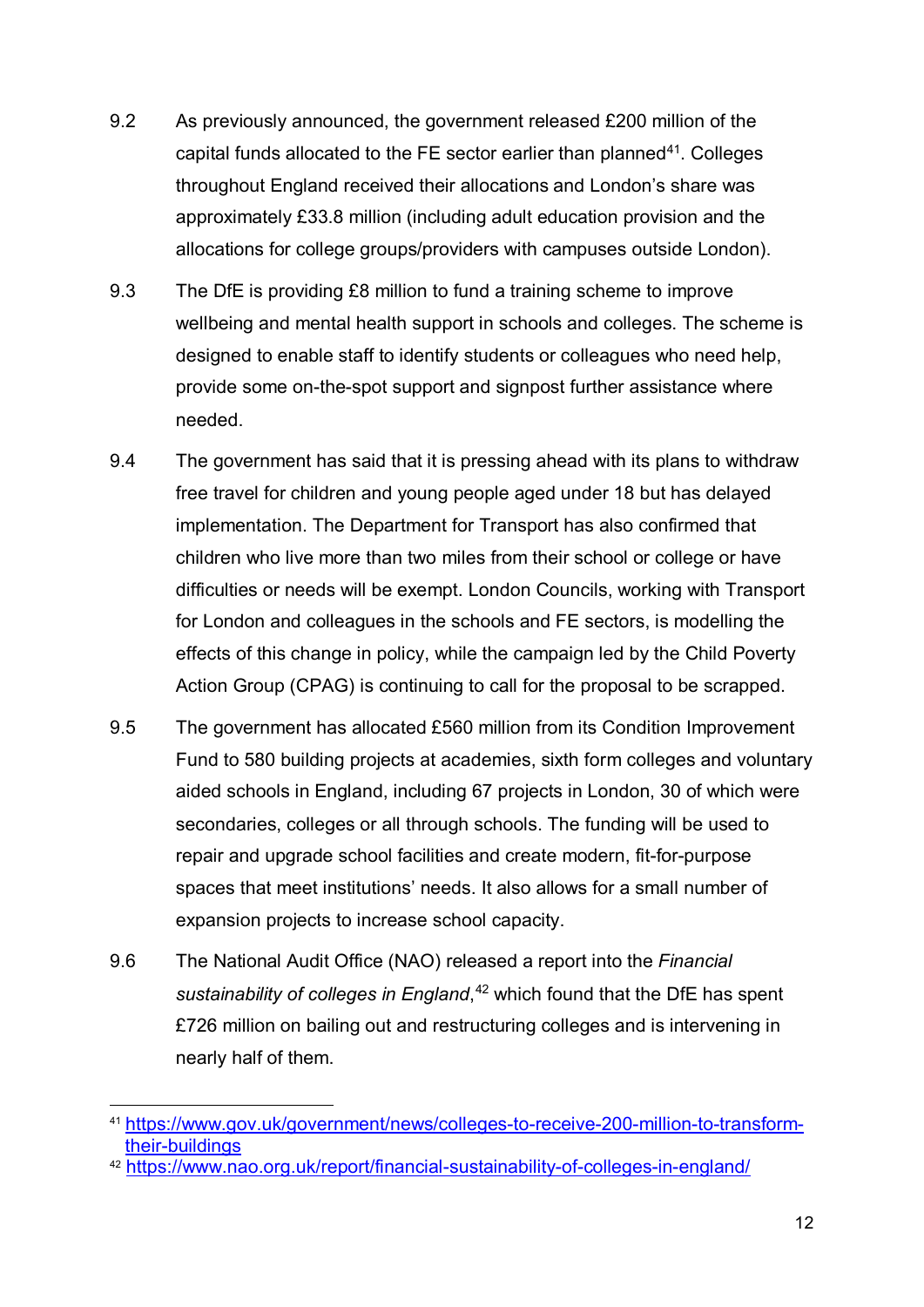- 9.7 *Sharing prosperity? Options and issues for the UK Shared Prosperity Fund[43](#page-12-0)* from the Institute for Fiscal Studies (IFS) explores the issues that the government and stakeholders need to consider for the new UK Shared Prosperity Fund (UKSPF) – the proposed replacement for European Structural and Investment (ESI) funding, following the UK's departure from the European Union. The report provides an overview of existing ESI funds, including their aims and main rules and the resulting allocations to different regions of the UK. It reviews the evidence on the effectiveness of these schemes in meeting their objectives of improving economic performance in disadvantaged regions. It discusses the options and issues for the proposed UKSPF, including how funding could be allocated to different regions, how funding could be spent, and how the fund will fit in with existing funding schemes. The report also sets out an assessment of the impact that different formulas for allocating funding could have on the amount allocated to different regions. It finds that a focus on areas with low productivity would see several rural areas receive the highest levels of funding per person, while a focus on low education and employment, and especially high deprivation, would channel the most funding to more urban parts of the Midlands and the North. It concludes by considering how the Covid-19 crisis may affect decisions over the introduction and design of the UKSPF. It is also worth noting that funding in London would be severely reduced in every option examined in this report as it links UKSPF with the government's levelling-up agenda.
- 9.8 Nesta, the innovation foundation, has launched a 12-month Rapid Recovery Challenge[44](#page-12-1) which aims to "find and support tools and solutions that improve access to jobs and money for people across the UK". It is calling on businesses, charities and organisations to submit plans for innovative solutions to be in with a chance of joining its Rapid Recovery Stream and winning £475,000 in non-partnership funding. Two winning organisations will be picked to join the stream, funded in partnership with the Money and

<span id="page-12-0"></span> <sup>43</sup> [https://www.ifs.org.uk/uploads/Sharing-prosperity-Options-and-issues-for-the-UK-](https://www.ifs.org.uk/uploads/Sharing-prosperity-Options-and-issues-for-the-UK-Shared-Prosperity-Fund-IFS-Report.pdf?platform=hootsuite)[Shared-Prosperity-Fund-IFS-Report.pdf?platform=hootsuite](https://www.ifs.org.uk/uploads/Sharing-prosperity-Options-and-issues-for-the-UK-Shared-Prosperity-Fund-IFS-Report.pdf?platform=hootsuite)

<span id="page-12-1"></span><sup>44</sup> <https://rapidrecovery.challenges.org/>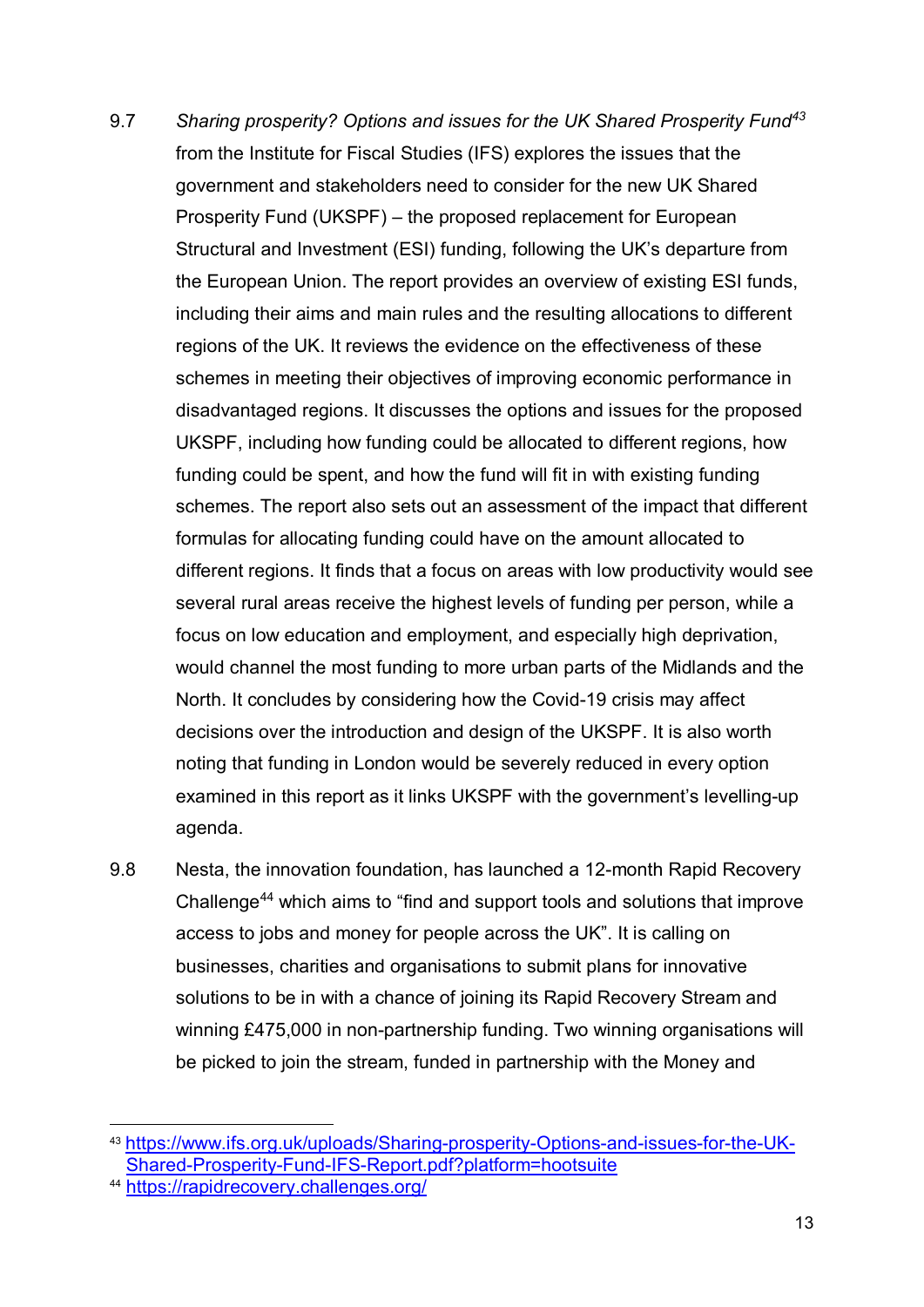Pensions Service and the JPMorgan Chase Foundation. It will support solutions helping connect people with open job positions that match their skill sets, potentially providing tailored learning, training or advice to people seeking work "The Rapid Recovery Challenge will support innovators to develop and scale solutions through financial grants and non-financial support such as help with product and service design, and access to a wider support network of organisations, Projects must already exist in at least prototype form and have been piloted with a minimum of 1,000 users. Entries to the Rapid Recovery Challenge are now open, closing on 26 October 2020.

- 9.9 The Institute of Fiscal Studies' (IFS) *Annual report on education spending in England[45](#page-13-0)* finds that larger schools in disadvantaged areas are set to face years of challenges related to Covid-19 due to lack of funding. It suggests that these patterns run counter to the objective of levelling up poorer regions of the country and will make it harder to address the educational challenges and inequalities resulting from Covid-19. It also says that fully reversing cuts in FE since 2010–11 would cost a further £1.1 billion over and above existing plans by 2022–23 (£730 million for school sixth forms and £320 million for 16–18 colleges). This increases to about £1.4 billion to ensure that spending on T levels is additional to an unchanged level of spending per student.
- 9.10 The Evening Standard is providing £1.2 million to eight schools with a high exclusion rate to improve the life chances of pupils who may otherwise have been excluded<sup>[46](#page-13-1)</sup>.

#### **10 Quality and Standards**

10.1 The Chief Regulator of the Office of Qualifications and Examinations Regulation (Ofqual), Sally Collier, left her post and was replaced by Dame Glenys Stacey, who served in the role from 2011 to 2016. Dame Glenys will take up the role again in an acting capacity until December 2020, with support and oversight from Ofsted Chief Inspector and former Ofqual Chair

<span id="page-13-0"></span> <sup>45</sup> <https://www.ifs.org.uk/publications/14369>

<span id="page-13-1"></span><sup>46</sup> [https://www.standard.co.uk/news/education/excluded-campaign-tackling](https://www.standard.co.uk/news/education/excluded-campaign-tackling-exclusions-a4552241.html)[exclusions-a4552241.html](https://www.standard.co.uk/news/education/excluded-campaign-tackling-exclusions-a4552241.html)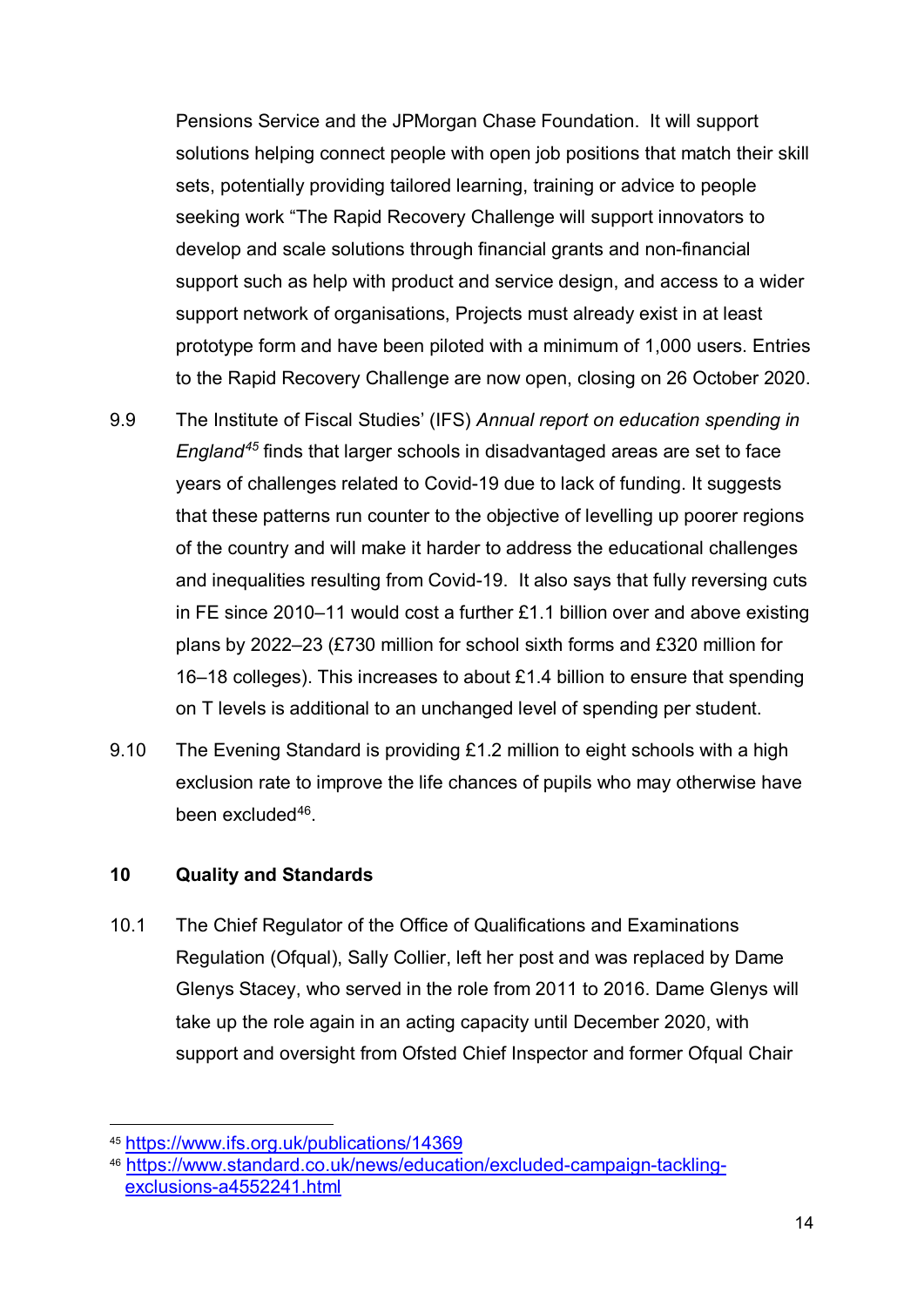Amanda Spielman. In a separate move, Susan Acland-Hood has been appointed as Permanent Secretary at DfE to replace Jonathan Slater.

- 10.2 Ofsted has published new research looking at subcontractors in the further education and skills sector and raises the possibility of their direct inspection in the future $47$ .
- 10.3 The Secretary of State has decided that Ofsted would be the single body responsible for the inspection of Apprenticeship<sup>48</sup>s. The change will take effect from 1 April 2021, and cover all apprenticeship levels, including nondegree and degree apprenticeships at levels 6 and 7. The inspectorate already inspects apprenticeship training provision at levels 2 to 5.
- 10.4 Barking and Dagenham College is one of the 20 colleges that will take part in the first year of the WorldSkills UK Centre of Excellence, which involves training up teachers in international best practices, as well as providing digital workshops featuring talks from training managers from other countries<sup>49</sup>.
- 10.5 The AoC and JISC are collaborating in a project aimed at realising the potential of technology to benefit the FE sector now and into the future<sup>50</sup>. Drawing on the experience of enforced use of technology during the lockdown, the project is looking to develop the skills of staff and improve access to on-line learning, particularly among disadvantaged students.
- 10.6 Research commissioned by the Edge Foundation over the summer<sup>[51](#page-14-4)</sup> found that 62 per cent of 14 to19-year-olds think that coronavirus has changed teaching and learning in schools forever. Many feel that their school or college needs to incorporate some of the 'lessons from lockdown' into the long term, with 84 per cent of 14 – 19-year-olds having the opinion that schooling needs to be more flexible and adapt more quickly as a result of the pandemic and 64 per cent thinking that the future of schooling should include both classroom

<span id="page-14-0"></span> <sup>47</sup>[.https://assets.publishing.service.gov.uk/government/uploads/system/uploads/attach](https://assets.publishing.service.gov.uk/government/uploads/system/uploads/attachment_data/file/918114/Subcontracting_in_further_education_and_skills.pdf) [ment\\_data/file/918114/Subcontracting\\_in\\_further\\_education\\_and\\_skills.pdf](https://assets.publishing.service.gov.uk/government/uploads/system/uploads/attachment_data/file/918114/Subcontracting_in_further_education_and_skills.pdf)

<span id="page-14-1"></span><sup>48</sup> [https://www.gov.uk/government/publications/gavin-williamson-education-secretary](https://www.gov.uk/government/publications/gavin-williamson-education-secretary-letter-to-her-majestys-chief-inspector)[letter-to-her-majestys-chief-inspector](https://www.gov.uk/government/publications/gavin-williamson-education-secretary-letter-to-her-majestys-chief-inspector)

<span id="page-14-2"></span><sup>49</sup> <https://www.worldskillsuk.org/centreofexcellence>

<span id="page-14-3"></span><sup>50</sup> <https://www.jisc.ac.uk/shaping-the-digital-future-of-fe-and-skills>

<span id="page-14-4"></span><sup>51</sup> [https://www.edge.co.uk/news/edge-news/edge-survey-finds-three-quarters-of-14-](https://www.edge.co.uk/news/edge-news/edge-survey-finds-three-quarters-of-14-19-year-olds-want-their-education-to-be) [19-year-olds-want-their-education-to-be](https://www.edge.co.uk/news/edge-news/edge-survey-finds-three-quarters-of-14-19-year-olds-want-their-education-to-be)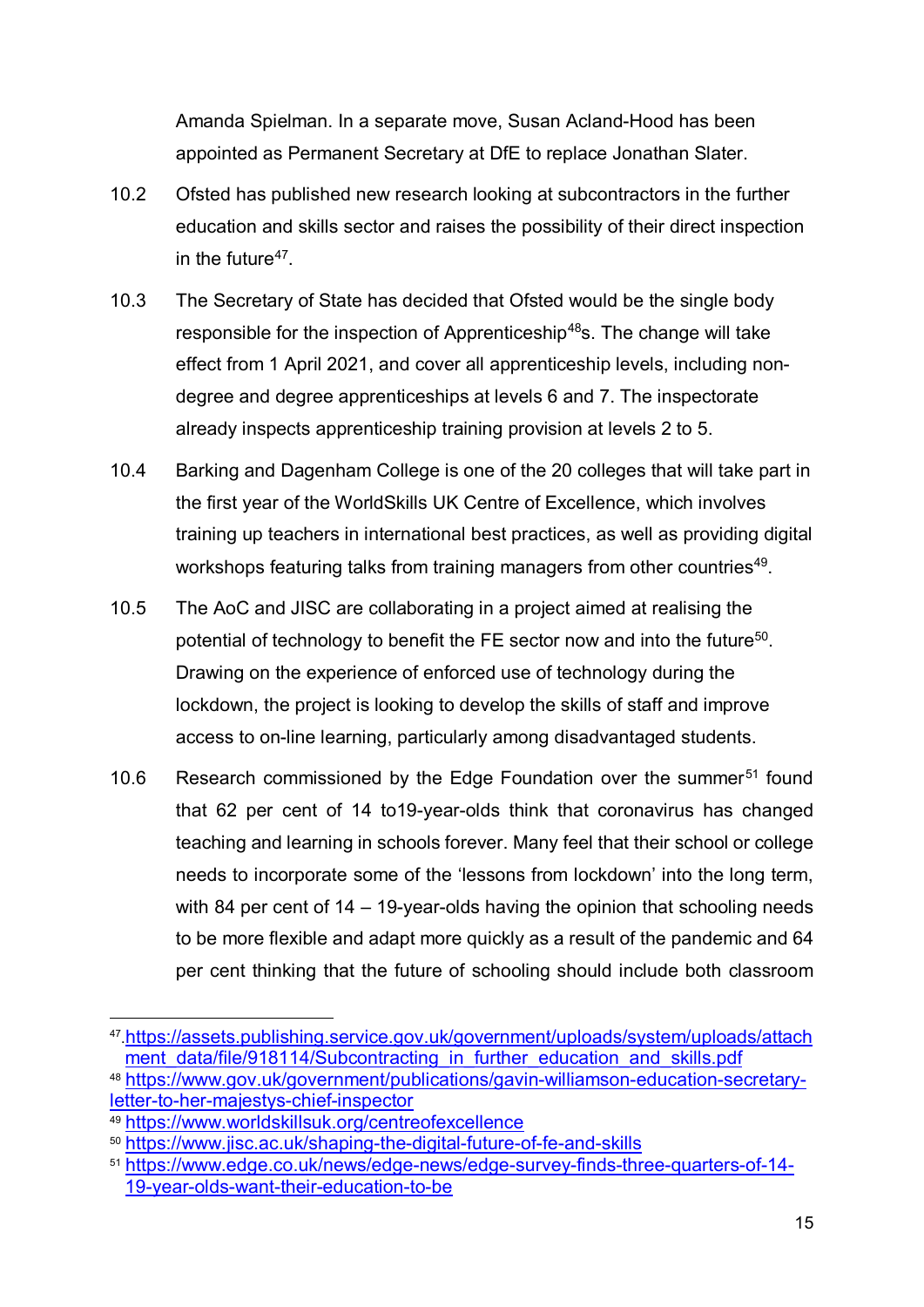and online learning. As the impacts of lockdown are felt in the wider economy, 70 per cent of 14 to 19-year-olds think the education system needs to catch up with the real world and 76 per cent want their education to be relevant, focused on giving them the tools and skills they will need in their career.

#### **11 Progressions - the Labour Market**

- 11.1 The following consensus statement has been developed from the research we have analysed in our previous Briefings:
	- It is likely that the country will have to adapt to cope with Covid-19 for some time and may need to adopt permanently some of the ways of working to which we are now becoming accustomed.
	- Despite the support available to businesses and other employers, some enterprises may not survive, some activities may cease and some – possibly very many – redundancies may occur; and it may take a considerable amount of time before the economy and labour market stabilise.
	- In the interim, the effects of recovery will not be felt equally by all industrial sectors, localities or sections of society. Concern is being expressed about families living on the breadline and young people entering the labour market, especially those with low attainment.
- 11.2 This core position is supported by the Centre for Economic Performance's *What can previous recessions tell us about the Covid-19 downturn?[52](#page-15-0)*
- 11.3 Announcements of profit warnings, redundancies and business closures throughout the summer have fuelled increased uncertainty about the prospects for first-time entrants into the labour market. The effects of local lockdowns have also demonstrated the cautious nature of returning all sectors to full speed.
- 11.4 Official labour market statistics for July, published by the ONS, demonstrate how young people, and those aged over 50, have suffered most in job losses

<span id="page-15-0"></span> <sup>52</sup> <http://cep.lse.ac.uk/pubs/download/cepcovid-19-007.pdf?platform=hootsuite>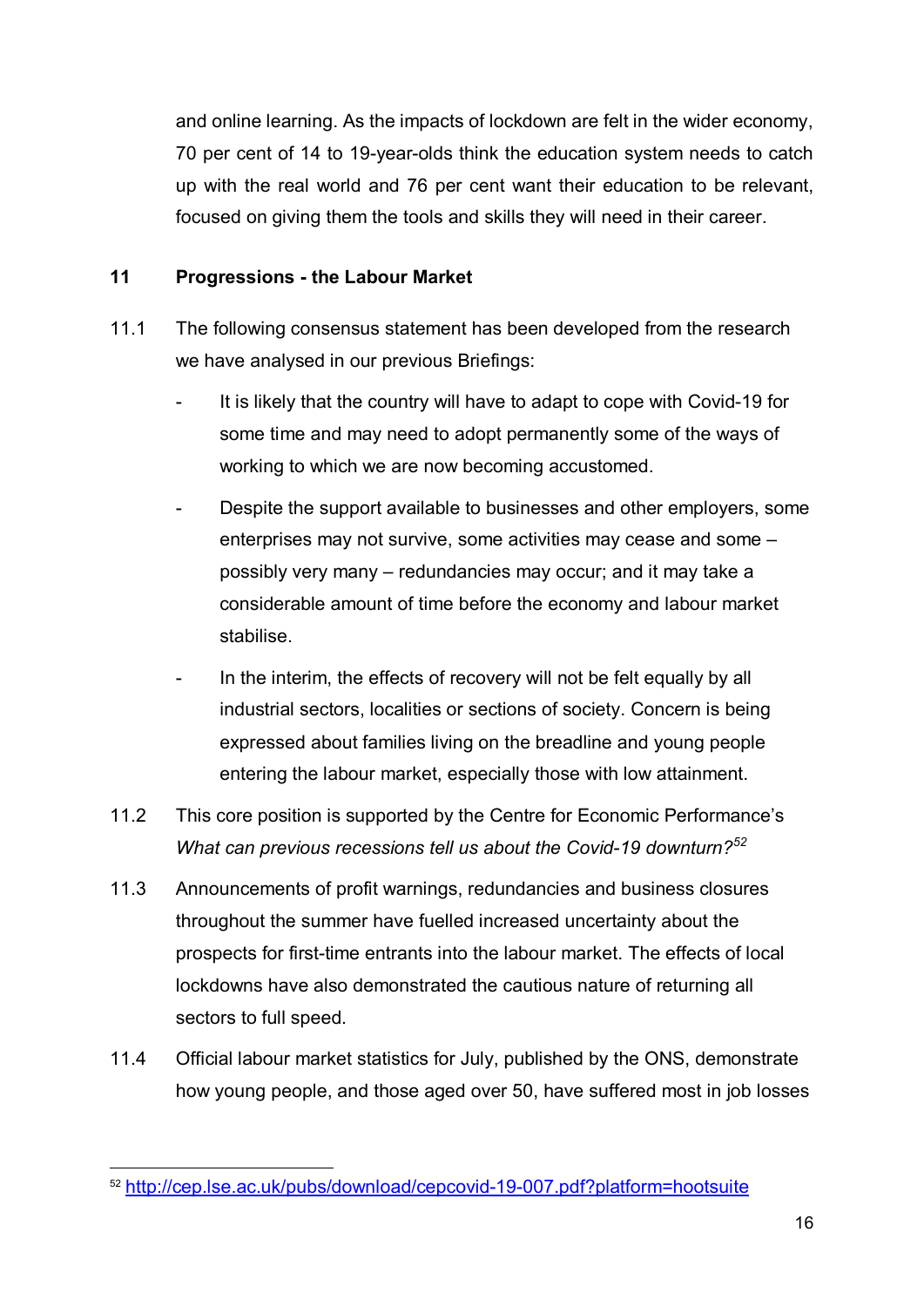during the pandemic. The figures also show an increase in zero-hours contracts and temporary and part-time employment.

- 11.5 The ONS has confirmed that "the Covid-19 pandemic has had a significant impact on the UK labour market so far" (up to the end of June  $2020$ )<sup>53</sup>. For those workers who have remained in employment during quarter 1 (January to March) and quarter 2 (April to June), there was only a slight increase in the incidence of occupational switching from the pre-pandemic period to the period covering the pandemic. The limited change in occupational switching is likely to reflect the effect of the government's job retention schemes, which encourage an attachment between individuals and a specific job. It is also unclear how many of those who switched occupations during these quarters accepted job offers made before the start of the lockdown. The ONS believes that occupational switching might become more prevalent as employment support unwinds.
- 11.6 The ONS' *Labour market economic analysis, quarterly: September 2020* provides an analysis of changes in labour market participation of young people over the past 10 years including the impact of Covid-19). Based on UK labour market statistics for the period April to June 2011 to May to July 2020, it finds that:
	- In the year to May to July 2020, the employment rate for young people reduced by 1.9 percentage points to 52.9 per cent.
	- During the lockdown, young people were more likely to be away from paid work than other age groups.
	- Of all young people in employment, 9.9 per cent were on zero-hours contracts in the period April to June 2020.
	- In the three months to June 2020, 11.1 per cent of all young people were not in employment, education or training. Of these, 39 per cent were unemployed and 6 per cent were economically inactive.

<span id="page-16-0"></span> <sup>53</sup> [https://www.gov.uk/government/statistics/coronavirus-and-occupational-switching](https://www.gov.uk/government/statistics/coronavirus-and-occupational-switching-january-to-june-2020?utm_source=5458196a-8651-4f34-9daa-473a18448774&utm_medium=email&utm_campaign=govuk-notifications&utm_content=daily)[january-to-june-2020?utm\\_source=5458196a-8651-4f34-9daa-](https://www.gov.uk/government/statistics/coronavirus-and-occupational-switching-january-to-june-2020?utm_source=5458196a-8651-4f34-9daa-473a18448774&utm_medium=email&utm_campaign=govuk-notifications&utm_content=daily)[473a18448774&utm\\_medium=email&utm\\_campaign=govuk](https://www.gov.uk/government/statistics/coronavirus-and-occupational-switching-january-to-june-2020?utm_source=5458196a-8651-4f34-9daa-473a18448774&utm_medium=email&utm_campaign=govuk-notifications&utm_content=daily)[notifications&utm\\_content=daily](https://www.gov.uk/government/statistics/coronavirus-and-occupational-switching-january-to-june-2020?utm_source=5458196a-8651-4f34-9daa-473a18448774&utm_medium=email&utm_campaign=govuk-notifications&utm_content=daily)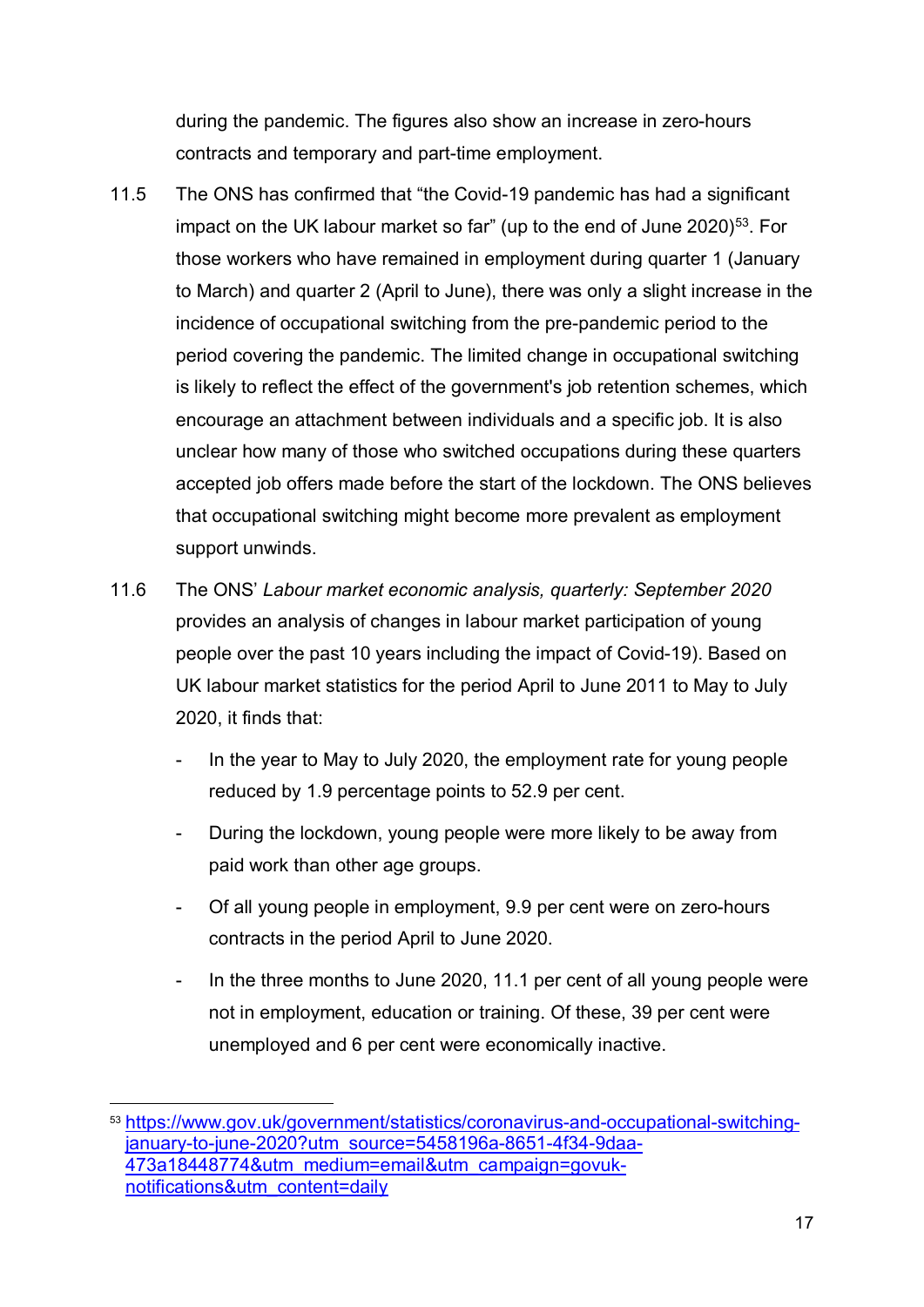- 11.7 Where businesses have re-opened, they have generally reported a recovery in their trade, but the enduring effects of the lockdown and a level of uncertainty over the durability of easements announced by the government is believed to have dampened down the pace and scale of the recovery.
- 11.8 FE News<sup>[54](#page-17-0)</sup> is publishing fortnightly articles by Emsi, a firm specialising in labour market insights, in which they report on trends and developments in employment, particularly those directly connected with the ongoing disruption in the economy
- 11.9 The Learning and Work Institute has reported<sup>[55](#page-17-1)</sup> that low paid Londoners have borne the brunt of the coronavirus crisis and warns that the capital will be both poorer and less equal. The report – based on a survey of over 1,000 Londoners and analysis of new employment data – shows that low paid Londoners are over twice as likely to work in the 'shutdown sectors' that have been hit hardest by the crisis. On the eve of the crisis, one in three (33 per cent) low paid workers worked in shutdown sectors, compared to one in seven (14 per cent) of other workers. While the lockdown is slowly lifting, low paid workers remain more concerned about their job prospects; four in ten (42 per cent) are worried about keeping their job, compared to three in ten (32 per cent) other workers. Low paid workers are far more likely to have seen a hit to their income as a result of the crisis.
- 11.10 *Missing millions: Where will the jobs come from?[56](#page-17-2)* also by the Learning and Work Institute, shows that employment has taken up to seven years to recover after previous recessions. Employment recovery may be slower this time with big employers like hospitality and retail facing ongoing social distancing and consumer confidence limits: It calls for investment in job

<span id="page-17-0"></span><sup>54</sup> https://www.fenews.co.uk/fevoices/55329-which-sectors-have-seen-the-biggest[declines-and-increases-in-job](https://www.fenews.co.uk/fevoices/55329-which-sectors-have-seen-the-biggest-declines-and-increases-in-job-vacancies?utm_source=FE+News&utm_campaign=46e56a704b-RSS_EMAIL_CAMPAIGN&utm_medium=email&utm_term=0_a588419e08-46e56a704b-17379865)[vacancies?utm\\_source=FE+News&utm\\_campaign=46e56a704b-](https://www.fenews.co.uk/fevoices/55329-which-sectors-have-seen-the-biggest-declines-and-increases-in-job-vacancies?utm_source=FE+News&utm_campaign=46e56a704b-RSS_EMAIL_CAMPAIGN&utm_medium=email&utm_term=0_a588419e08-46e56a704b-17379865)[RSS\\_EMAIL\\_CAMPAIGN&utm\\_medium=email&utm\\_term=0\\_a588419e08-](https://www.fenews.co.uk/fevoices/55329-which-sectors-have-seen-the-biggest-declines-and-increases-in-job-vacancies?utm_source=FE+News&utm_campaign=46e56a704b-RSS_EMAIL_CAMPAIGN&utm_medium=email&utm_term=0_a588419e08-46e56a704b-17379865) [46e56a704b-17379865](https://www.fenews.co.uk/fevoices/55329-which-sectors-have-seen-the-biggest-declines-and-increases-in-job-vacancies?utm_source=FE+News&utm_campaign=46e56a704b-RSS_EMAIL_CAMPAIGN&utm_medium=email&utm_term=0_a588419e08-46e56a704b-17379865) 55 [https://learningandwork.org.uk/wp-content/uploads/2020/07/The-impact-of-the-](https://learningandwork.org.uk/wp-content/uploads/2020/07/The-impact-of-the-coronavirus-outbreak-on-Londons-low-paid-workers.pdf)

<span id="page-17-1"></span>[coronavirus-outbreak-on-Londons-low-paid-workers.pdf](https://learningandwork.org.uk/wp-content/uploads/2020/07/The-impact-of-the-coronavirus-outbreak-on-Londons-low-paid-workers.pdf)

<span id="page-17-2"></span><sup>56</sup> [https://learningandwork.org.uk/resources/research-and-reports/missing](https://learningandwork.org.uk/resources/research-and-reports/missing-millions/?vgo_ee=mjzIcqa4y%2F3a3WY5MtUdAKlwrtaeqmlNH4wvw3aBP9lOV8PCHCW2SQhD%2BF%2Fb8KUk)[millions/?vgo\\_ee=mjzIcqa4y%2F3a3WY5MtUdAKlwrtaeqmlNH4wvw3aBP9lOV8P](https://learningandwork.org.uk/resources/research-and-reports/missing-millions/?vgo_ee=mjzIcqa4y%2F3a3WY5MtUdAKlwrtaeqmlNH4wvw3aBP9lOV8PCHCW2SQhD%2BF%2Fb8KUk) [CHCW2SQhD%2BF%2Fb8KUk](https://learningandwork.org.uk/resources/research-and-reports/missing-millions/?vgo_ee=mjzIcqa4y%2F3a3WY5MtUdAKlwrtaeqmlNH4wvw3aBP9lOV8PCHCW2SQhD%2BF%2Fb8KUk)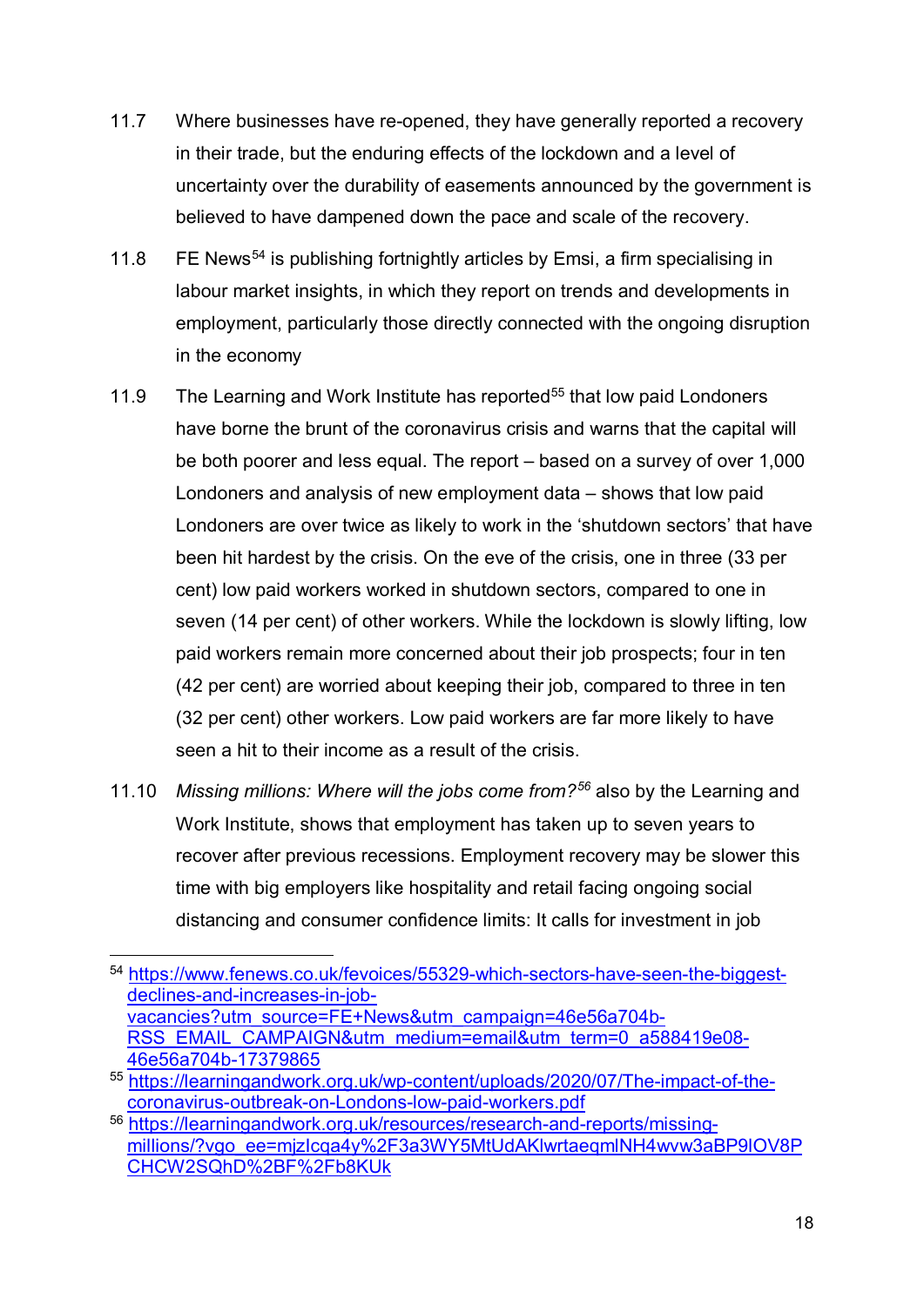creation, expansion of Kickstart to adults and protection of existing jobs through on-going wage support.

- 11.11 Engineering UK<sup>[57](#page-18-0)</sup> commissioned IPSOS MORI to survey over 1,000 young people aged 11 to 19 across the UK between 30 June and 9 July 2020. The survey focused on career expectations and optimism over future prospects. It found that many respondents were concerned that going to university, becoming an apprentice, and getting a job has become more difficult as a result of the pandemic. Given this – perhaps unsurprisingly – job security and availability were factors commonly reported by young people as being more important in their career decisions since the pandemic. It also found that for some young people, particularly girls/young women, the pandemic has raised the importance of having a job that would enable them to make a positive societal contribution or help people. Engineering UK found it encouraging that the pandemic has resulted in young people being more interested in a career in STEM but observed that interest in engineering careers is lagging behind careers in science and technology.
- 11.12 The Institute of Public Policy Research<sup>[58](#page-18-1)</sup> has estimated that three million of the four and a half million jobs currently still being supported by the Job Retention Scheme (JRS) may still need that support in October, because of a continued shortfall in demand;.one million jobs currently being supported by the JRS could be lost permanently in the sectors most heavily affected by the crisis so far, such as hospitality, retail, entertainment, manufacturing, support services and construction; around two million of the jobs would be viable if wage subsidies were extended into the new year. It suggests that those facing the greatest disadvantages are most at risk of being made redundant, including disabled people, carers, those in the shielded group and those with caring responsibilities. It proposes a work-sharing scheme as a replacement of the JRS, which should also be accessed in the event of local lockdowns or a second wave. It further recommends that the government should

<span id="page-18-0"></span> <sup>57</sup> [https://www.engineeringuk.com/media/232314/young-people-and-covid-](https://www.engineeringuk.com/media/232314/young-people-and-covid-19.pdf?platform=hootsuite)[19.pdf?platform=hootsuite](https://www.engineeringuk.com/media/232314/young-people-and-covid-19.pdf?platform=hootsuite)

<span id="page-18-1"></span><sup>58</sup> [https://www.ippr.org/files/2020-08/rescue-and-recovery](https://www.ippr.org/files/2020-08/rescue-and-recovery-august20.pdf?platform=hootsuite)[august20.pdf?platform=hootsuite](https://www.ippr.org/files/2020-08/rescue-and-recovery-august20.pdf?platform=hootsuite)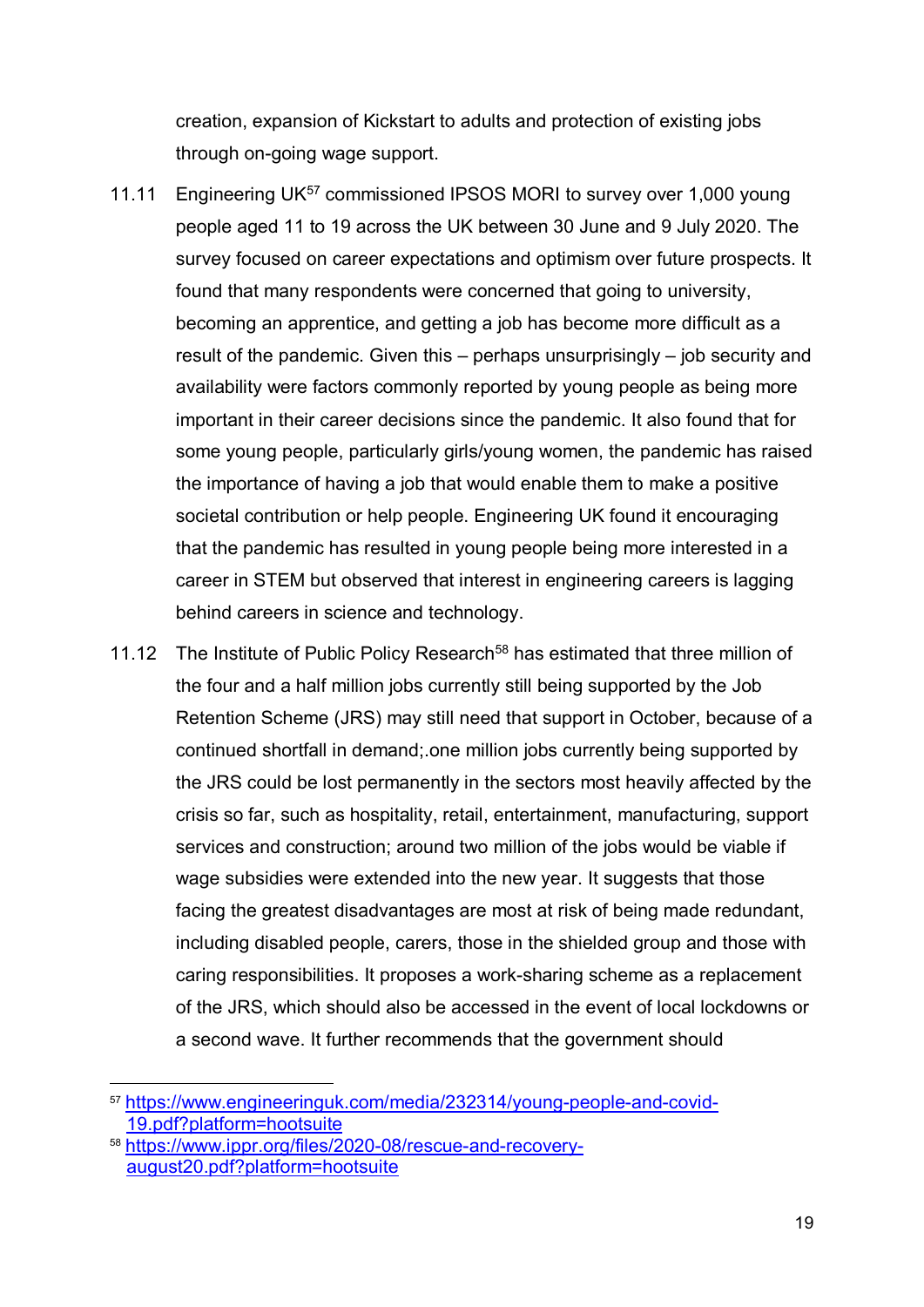significantly scale up job creation. support reallocation of workers and reduce economic insecurity and support of incomes.

- 11.13 GLA Intelligence has published *Economic Impact of COVID-19 on London's Small and Medium-sized enterprises (SMEs)[59](#page-19-0)*, which report on the economic impact of COVID-19 on London's SMEs. It presents a uniquely granular and timely analysis of the impacts on London's SMEs by sectoral, financial, employment, and risk indicators and includes deep dive case studies on the economic impact on the Night-time Economy, high streets and town centres, and the Culture and Creative Industries.
- 11.14 The Institute for Employment Studies (IES) has proposed a set of measures to support people back into employment<sup>[60](#page-19-1)</sup>. It says that in May 2020 there were 2.8 million 'claimant' unemployed people and that more people are likely to become unemployed in the future, especially with the ending of the furlough scheme. It suggests that providing rapid and high-quality support for the unemployed is crucial if people are to get back into work quickly and that one-to-one support is needed, tailored where necessary, with regular reviews. This would require an extra 7,000 Jobcentre Plus Work Coaches and additional support from the private and third sectors. It further suggests that this should focus on young people, the over-50s and those who are shielding and that there should be a £1bn investment in Jobcentre Plus and skills and employment advice.
- 11.15 *On notice: estimating the impact on redundancies of the Covid-19 crisis[61](#page-19-2)* by the IES analyses the potential path of job losses in the UK this year and finds that redundancy notifications by employers are running at more than double the levels seen in the 2008/2009 recession. It suggests that there is a

- <span id="page-19-1"></span>[studies.co.uk/system/files/resources/files/Help%20wanted%20-%20short](https://www.employment-studies.co.uk/system/files/resources/files/Help%20wanted%20-%20short-term%20unemployment.pdf?platform=hootsuite)[term%20unemployment.pdf?platform=hootsuite](https://www.employment-studies.co.uk/system/files/resources/files/Help%20wanted%20-%20short-term%20unemployment.pdf?platform=hootsuite)
- <span id="page-19-2"></span><sup>61</sup> [https://www.employment](https://www.employment-studies.co.uk/system/files/resources/files/On%20Notice%20-%20estimating%20the%20impact%20on%20redundancies%20of%20the%20Covid-19%20crisis.pdf?platform=hootsuite)[studies.co.uk/system/files/resources/files/On%20Notice%20-](https://www.employment-studies.co.uk/system/files/resources/files/On%20Notice%20-%20estimating%20the%20impact%20on%20redundancies%20of%20the%20Covid-19%20crisis.pdf?platform=hootsuite) [%20estimating%20the%20impact%20on%20redundancies%20of%20the%20Covid](https://www.employment-studies.co.uk/system/files/resources/files/On%20Notice%20-%20estimating%20the%20impact%20on%20redundancies%20of%20the%20Covid-19%20crisis.pdf?platform=hootsuite) [-19%20crisis.pdf?platform=hootsuite](https://www.employment-studies.co.uk/system/files/resources/files/On%20Notice%20-%20estimating%20the%20impact%20on%20redundancies%20of%20the%20Covid-19%20crisis.pdf?platform=hootsuite)

<span id="page-19-0"></span> <sup>59</sup> [https://data.london.gov.uk/dataset/economic-impact-of-covid-19](https://data.london.gov.uk/dataset/economic-impact-of-covid-19-sme?utm_campaign=Bloomberg%20Associates%20report%20on%20COVID-19%20and%20SMEs%20in%20London3&utm_source=emailCampaign&utm_content=&utm_medium=email) [sme?utm\\_campaign=Bloomberg%20Associates%20report%20on%20COVID-](https://data.london.gov.uk/dataset/economic-impact-of-covid-19-sme?utm_campaign=Bloomberg%20Associates%20report%20on%20COVID-19%20and%20SMEs%20in%20London3&utm_source=emailCampaign&utm_content=&utm_medium=email)[19%20and%20SMEs%20in%20London3&utm\\_source=emailCampaign&utm\\_conte](https://data.london.gov.uk/dataset/economic-impact-of-covid-19-sme?utm_campaign=Bloomberg%20Associates%20report%20on%20COVID-19%20and%20SMEs%20in%20London3&utm_source=emailCampaign&utm_content=&utm_medium=email) [nt=&utm\\_medium=email](https://data.london.gov.uk/dataset/economic-impact-of-covid-19-sme?utm_campaign=Bloomberg%20Associates%20report%20on%20COVID-19%20and%20SMEs%20in%20London3&utm_source=emailCampaign&utm_content=&utm_medium=email) <sup>60</sup> [https://www.employment-](https://www.employment-studies.co.uk/system/files/resources/files/Help%20wanted%20-%20short-term%20unemployment.pdf?platform=hootsuite)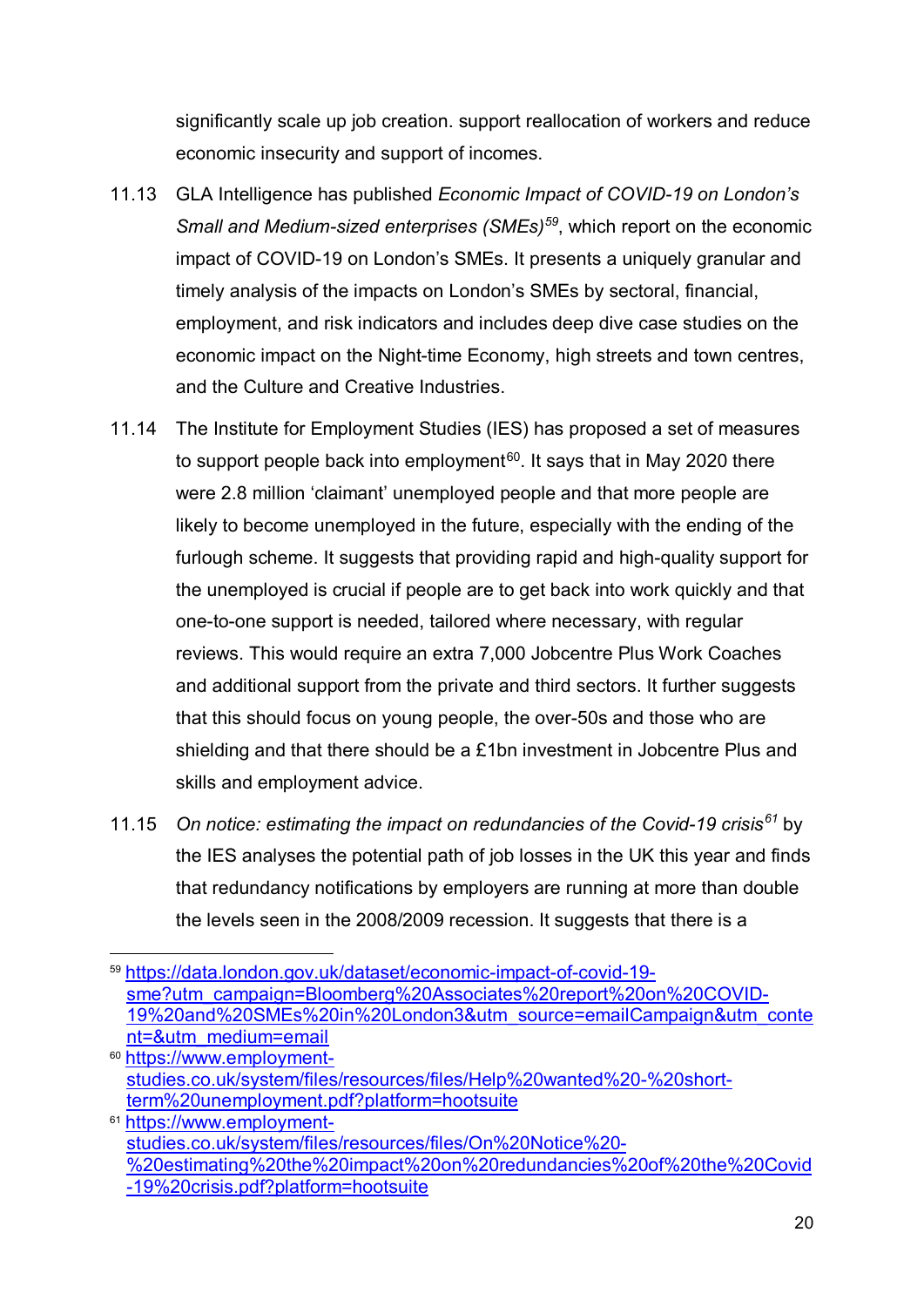correlation between notifications and actual redundancies and estimates that there may be around 450,000 redundancies in the third quarter of 2020, and a further 200,000 redundancies in the final quarter of the year. It recommends measures to minimise and respond to these job losses: a reduction in labour costs, so as to stimulate employment demand and new hiring; tightly targeted wage support for disrupted but otherwise viable industries and areas; guaranteed access to rapid, high quality employment and training support for those at risk of redundancy; increased and visible enforcement of employment and redundancy rights; and regular publishing of detailed data to enable local economic partners to respond.

- 11.16 *All together now? The impacts of the government's coronavirus income support schemes across the age distribution[62](#page-20-0)* is a report from the Resolution Foundation that looks at the impact of the government's measures to protect household incomes during the pandemic (the Job Retention Scheme (JRS), the Self-Employment Income Support Scheme and the boost to social security benefits. It finds that those in their early 20s are most likely to have been furloughed on the JRS.
- 11.17 NCFE has launched *go the distance[63](#page-20-1)*, a youth employment offer, targeted at 16 to 19-year-olds. It provides resources to educational settings (a curated package of qualifications, schemes of work, session plans and learning resources that can be used to provide training programmes for young people) and tips on building employability programmes.
- 11.18 Data released by talent acquisition software provider Tribepad $64$  revealed that job seekers are flocking to roles in the public sector as the Covid-19 recession continues to bite the job market. The data shows that applications per-role jumped by 31 per cent to 74 candidates per vacancy in the six months to August 2020, compared to the same period last year. Unlike the private sector, where the number of jobs advertised has reduced, the number

<span id="page-20-0"></span> <sup>62</sup> [https://www.resolutionfoundation.org/publications/all-together](https://www.resolutionfoundation.org/publications/all-together-now/?platform=hootsuite)[now/?platform=hootsuite](https://www.resolutionfoundation.org/publications/all-together-now/?platform=hootsuite)

<span id="page-20-1"></span><sup>63</sup> <https://www.ncfe.org.uk/go-the-distance>

<span id="page-20-2"></span><sup>64</sup> [https://www.tribepad.com/research-and-data/public-sector-job-applications-leap-31](https://www.tribepad.com/research-and-data/public-sector-job-applications-leap-31-due-to-covid/) [due-to-covid/](https://www.tribepad.com/research-and-data/public-sector-job-applications-leap-31-due-to-covid/)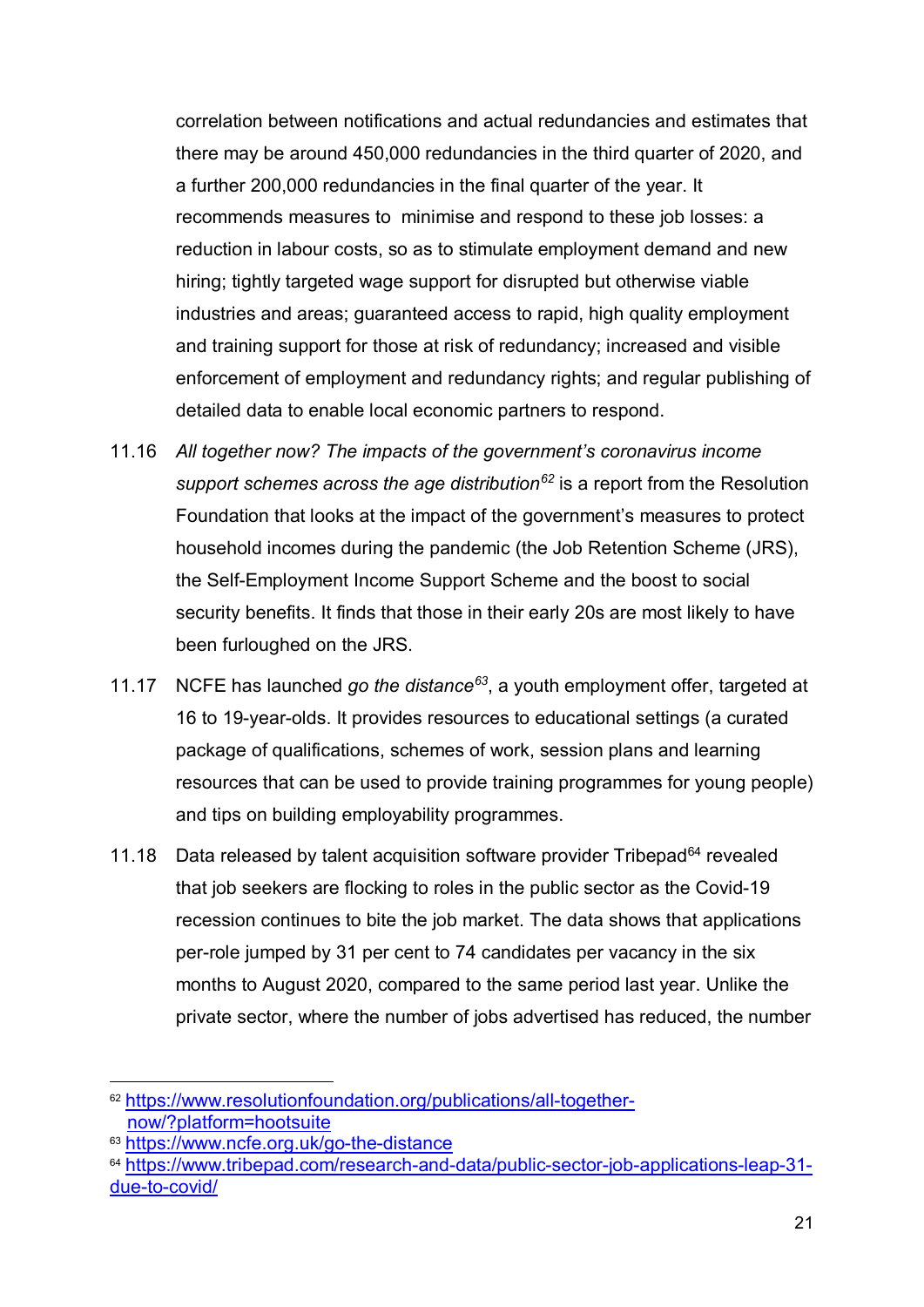of roles advertised in local government authorities has grown by 19 per cent year-on-year.

#### **12 Progression to Further and Higher Education**

- 12.1 To establish a clearer understanding of what is driving post-16 education choices and performance in the capital, the Greater London Authority (GLA) and London Councils commissioned Mime and the UCL Institute of Education to conduct research which tracked the pathways of 355,000 London residents from age 15 to 18. We previously reported that the findings from this research were launched in a webinar hosted by the GLA in July. The research publication and presentations from the day are available on the GLA website<sup>[65](#page-21-0)</sup> with the recording of the webinar available on YouTube<sup>66</sup>.
- 12.2 Despite the issues surrounding the award of A levels in the summer, Universities UK reported<sup>[67](#page-21-2)</sup> that more young people from disadvantaged backgrounds than ever succeeded in gaining a place in HE this year.
- 12.3 The NatWest Student Living Index 2020<sup>68</sup>, based on a survey of over 2,800 students in universities throughout the UK and conducted in June 2020, found that Covid-19 hindered a quarter of UK students from achieving their degree.
- 12.4 *A Level results and university access 2020[69](#page-21-4)* by The Sutton Trust provides an overview of the attitudes and perceptions of young people applying to university towards the gradings and access to university following Covid-19. It compares the results of a survey undertaken in April 2020 with another

<span id="page-21-0"></span> <sup>65</sup> [https://www.london.gov.uk/what-we-do/skills-and-employment/skills](https://www.london.gov.uk/what-we-do/skills-and-employment/skills-londoners/londons-post-16-trajectories#:%7E:text=To%20establish%20a%20clearer%20understanding,from%20age%2015%20to%2018)[londoners/londons-post-16](https://www.london.gov.uk/what-we-do/skills-and-employment/skills-londoners/londons-post-16-trajectories#:%7E:text=To%20establish%20a%20clearer%20understanding,from%20age%2015%20to%2018) [trajectories#:~:text=To%20establish%20a%20clearer%20understanding,from%20a](https://www.london.gov.uk/what-we-do/skills-and-employment/skills-londoners/londons-post-16-trajectories#:%7E:text=To%20establish%20a%20clearer%20understanding,from%20age%2015%20to%2018) [ge%2015%20to%2018](https://www.london.gov.uk/what-we-do/skills-and-employment/skills-londoners/londons-post-16-trajectories#:%7E:text=To%20establish%20a%20clearer%20understanding,from%20age%2015%20to%2018)

<span id="page-21-1"></span><sup>66</sup> [https://www.youtube.com/watch?v=HeN\\_SzRhYo0&feature=youtu.be](https://www.youtube.com/watch?v=HeN_SzRhYo0&feature=youtu.be)

<span id="page-21-2"></span><sup>67</sup> [https://www.universitiesuk.ac.uk/news/Pages/Record-numbers-of-18-year-olds](https://www.universitiesuk.ac.uk/news/Pages/Record-numbers-of-18-year-olds-and-applicants-from-disadvantaged-backgrounds-accepted-into-university-.aspx)[and-applicants-from-disadvantaged-backgrounds-accepted-into-university-.aspx](https://www.universitiesuk.ac.uk/news/Pages/Record-numbers-of-18-year-olds-and-applicants-from-disadvantaged-backgrounds-accepted-into-university-.aspx)

<span id="page-21-3"></span><sup>68</sup> [https://personal.natwest.com/personal/life-moments/students-and](https://personal.natwest.com/personal/life-moments/students-and-graduates/student-living-index.html)[graduates/student-living-index.html](https://personal.natwest.com/personal/life-moments/students-and-graduates/student-living-index.html)

<span id="page-21-4"></span><sup>69</sup> [https://www.suttontrust.com/wp-content/uploads/2020/08/A-Level-Results-Polling-](https://www.suttontrust.com/wp-content/uploads/2020/08/A-Level-Results-Polling-2020.pdf?platform=hootsuite)[2020.pdf?platform=hootsuite](https://www.suttontrust.com/wp-content/uploads/2020/08/A-Level-Results-Polling-2020.pdf?platform=hootsuite)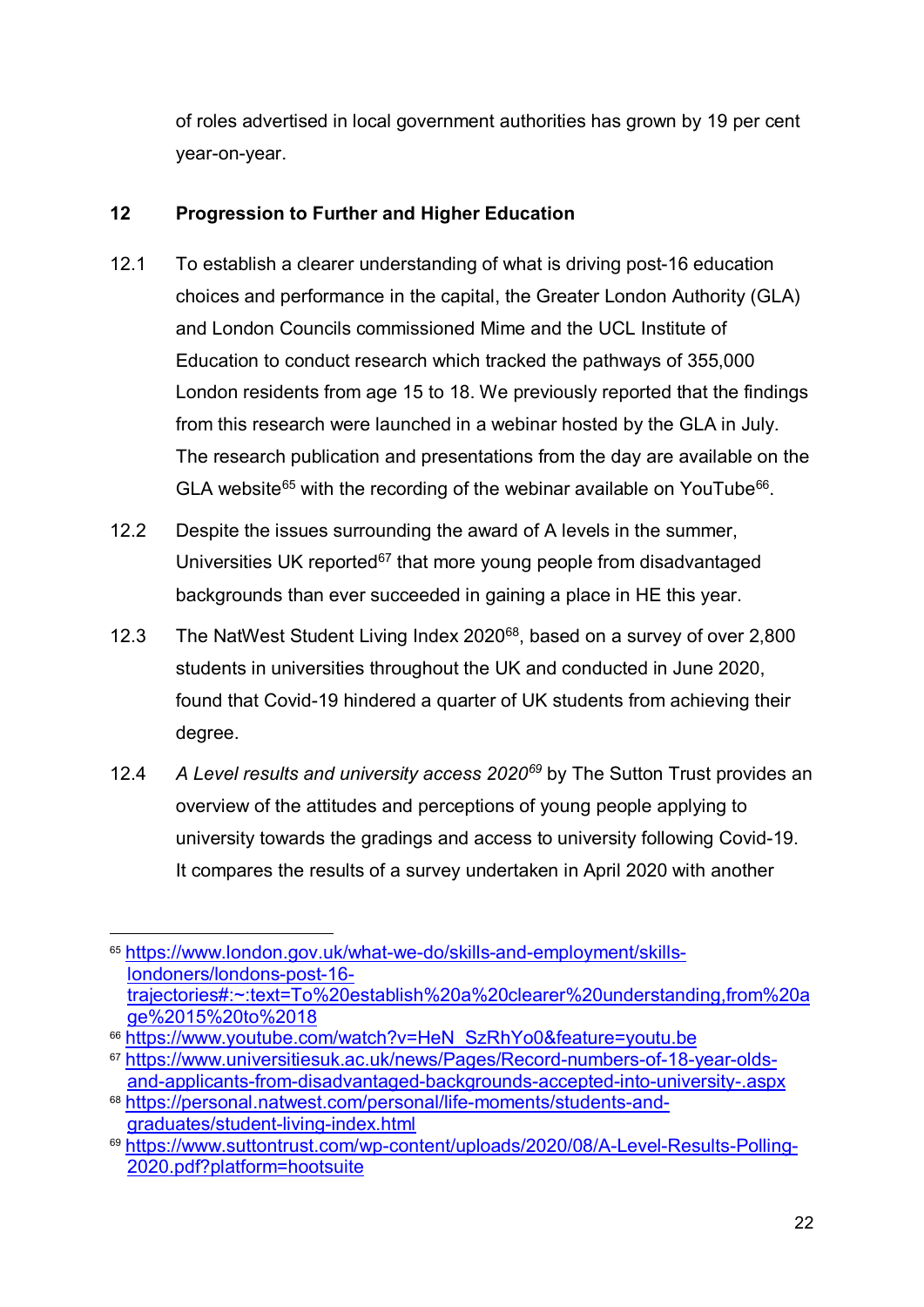carried out in July. It shows continuing uncertainty about young people's plans and gives early warning that there has been a fall in the proportion of young people aged 11 to 16 who say they are likely to go to university.

#### **13 Special Educational Needs and Disabilities (SEND)**

- <span id="page-22-0"></span>13.1 The Secretary of State for Education confirmed to the Education Select Committee on 16 September that the government's review into the SEND system will not be published until early next year<sup>[70](#page-22-1)</sup>.
- 13.2 The Children's Commissioner has warned that children with SEND could be at greater risk of being excluded from school unless they receive additional support upon their return<sup>71</sup>. The Commissioner said that although some children with SEND and education, health and care plans were able to attend school during the lockdown, only 18,000 were attending at the end of April and cited the Disability Children's Partnership<sup>72</sup>, which said that a third of parents (32 per cent) said their school had offered no specific home learning support in relation to their child's SEN needs. Half of children who were previously receiving help like physiotherapy, saw it stop in the pandemic. 76 per cent of families who had previously been receiving support from social services before lockdown (such as respite care and summer play schemes) saw it stop during the crisis; nearly half of parents (45 per cent) said their child's physical health had declined; and 79 per cent said their own mental health declined.
- 13.3 A coalition of disability groups, led by the National Deaf Children's Society, has warned that more than half a million disabled young people will be hit by double disadvantage as they try to move from education to employment unless urgent action is taken. The coalition has asked for changes to the government's Plan for Jobs. Among their suggestions are the expansion of the Kickstart Scheme, careers advisors trained to work with disabled people and online job searching made more accessible. They are also calling for the

<span id="page-22-1"></span> <sup>70</sup> <https://committees.parliament.uk/event/2016/formal-meeting-oral-evidence-session/>

<span id="page-22-2"></span><sup>71</sup> [https://www.childrenscommissioner.gov.uk/2020/08/31/supporting-children-with](https://www.childrenscommissioner.gov.uk/2020/08/31/supporting-children-with-special-educational-needs-and-disabilities-to-return-to-school/)[special-educational-needs-and-disabilities-to-return-to-school/](https://www.childrenscommissioner.gov.uk/2020/08/31/supporting-children-with-special-educational-needs-and-disabilities-to-return-to-school/)

<span id="page-22-3"></span><sup>72</sup> <https://disabledchildrenspartnership.org.uk/>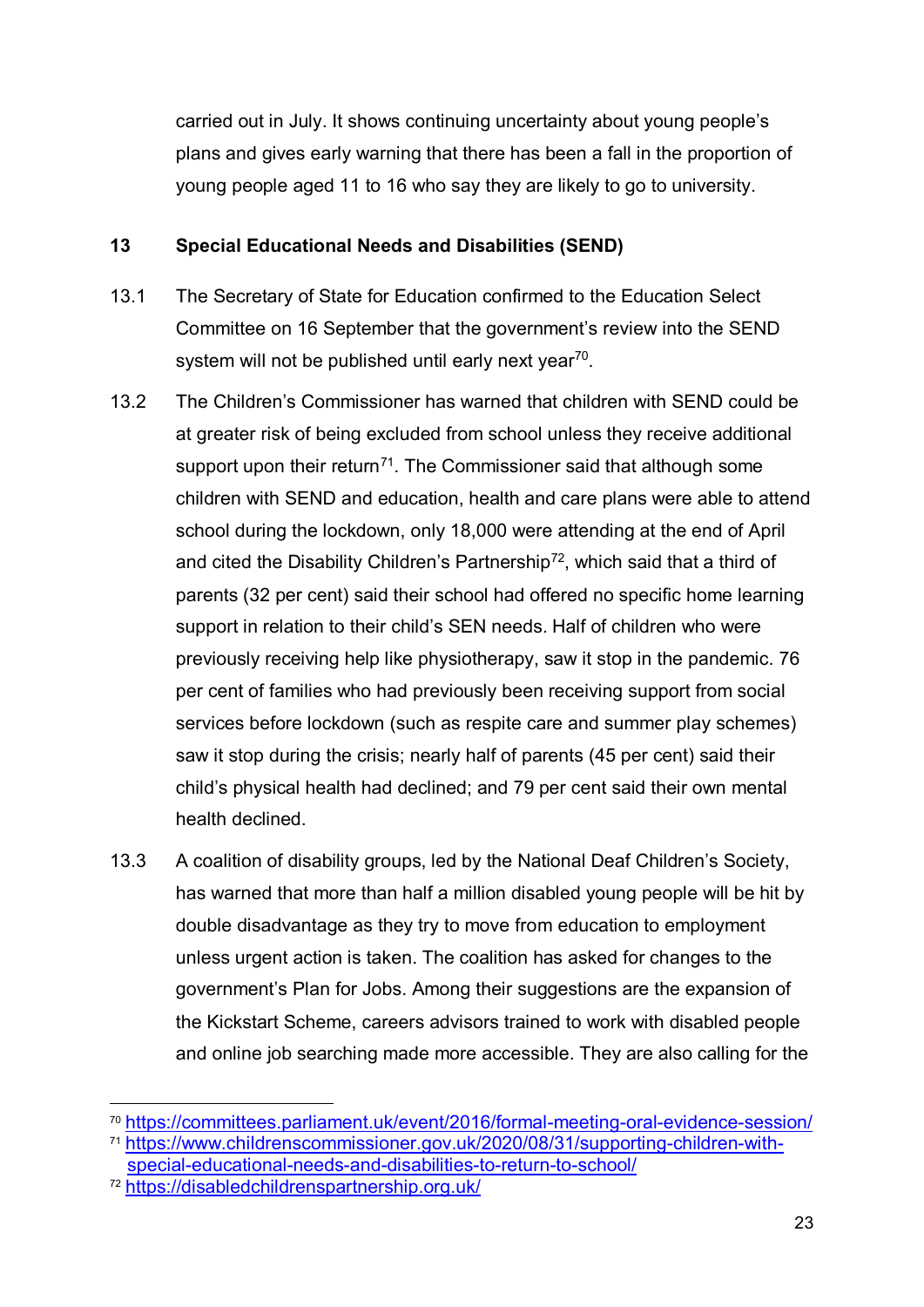number of Disability Employment Advisors to be doubled and the £1,000 incentive for businesses taking on apprentices to be extended to all disabled young people, rather than just those with education, health and care plans.

- 13.4 Research by the National Deaf Children's Society's Youth Advisory Board<sup>73</sup> showed a lack of tailored advice for deaf young people and little support available when entering work.
- 13.5 A report published by the Edge Foundation<sup>[74](#page-23-1)</sup> examines three case studies and how each supports young people with SEND on their journey into employment. The aim of this report is to help young people with disabilities transition into the world of work, to ensure their backgrounds do not further disadvantage their life chances.
- 13.6 The findings show that:
	- In 2019 approximately half of disabled people were in employment (52 per cent) compared with just over four out of five non-disabled people (82 per cent). Additionally, people with disabilities who are in employment are more likely to be in part-time positions and in elementary roles compared to their peers without a disability.
	- Prior to the pandemic, the Youth Census Survey highlighted that young people with additional needs faced additional barriers in receiving information, advice and guidance in terms of career support; 23 per cent of those with additional needs were 'not very confident' or 'not very confident at all' in being able to move into meaningful employment.
	- There are also considerable benefits for workplaces to employ people with disabilities, and these are often not recognised. Benefits include increased diversity of the workforce which brings in, for example, more creativity and attention to detail, as well as a diverse set of unique skills and perspectives.

<span id="page-23-0"></span> <sup>73</sup> <https://www.ndcs.org.uk/media/5665/dwe-yab-report.pdf>

<span id="page-23-1"></span><sup>74</sup> [https://www.edge.co.uk/news/edge-news/new-edge-report-follows-the-journey-to](https://www.edge.co.uk/news/edge-news/new-edge-report-follows-the-journey-to-employment-for-young-people-with-additional)[employment-for-young-people-with-additional](https://www.edge.co.uk/news/edge-news/new-edge-report-follows-the-journey-to-employment-for-young-people-with-additional)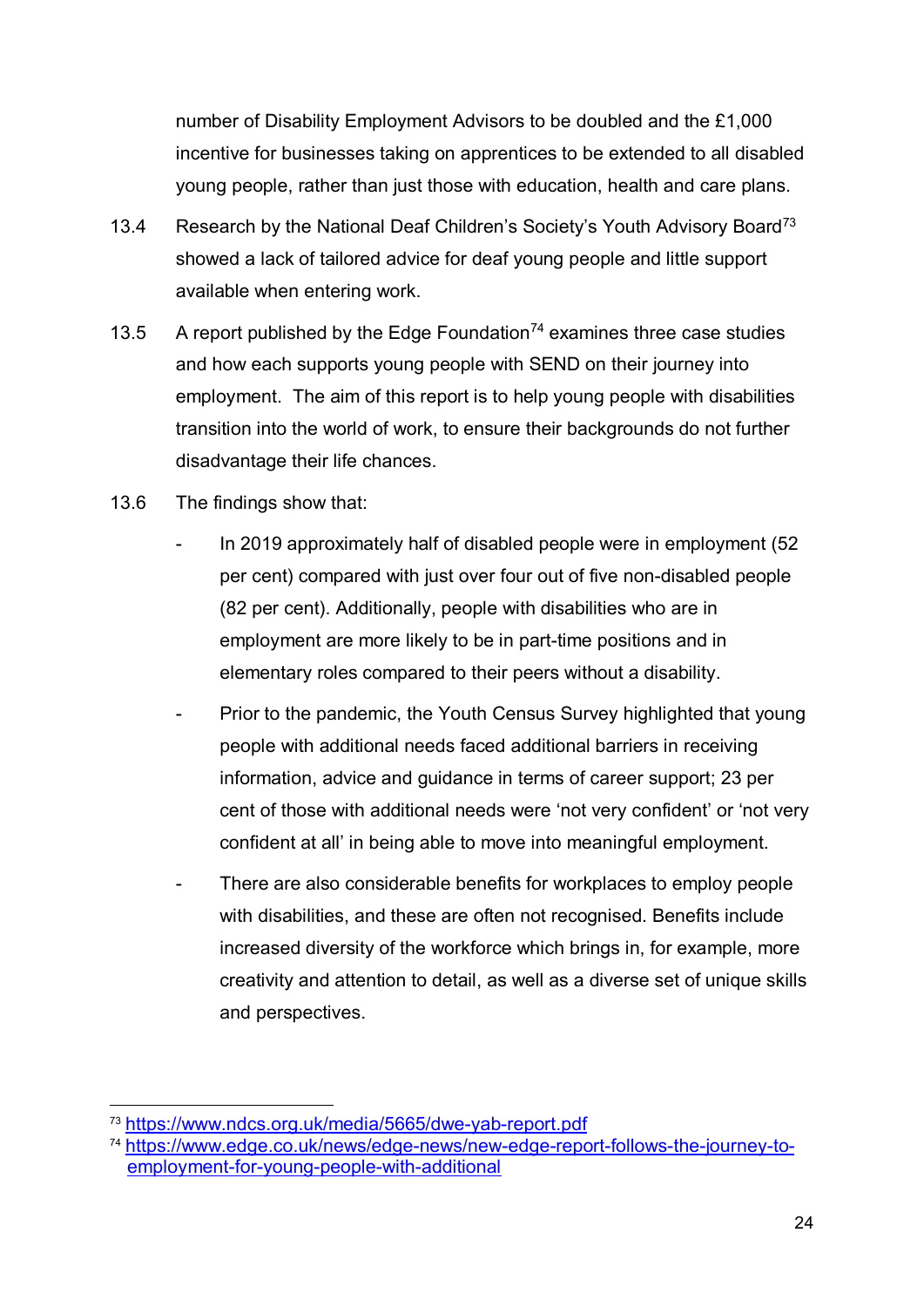- 13.7 *Left stranded: the impact of coronavirus on autistic people and their families in the UK* by the National Autistic Society<sup>[75](#page-24-0)</sup> looks at the impact that Covid-19 has had on autistic people and their families, focusing on their mental health and loneliness, the care and support available and education, both in terms of the experience of providing this at home and of the return to school. It addresses the difficulties of going out of the house, which, even before the pandemic, was challenging for some autistic people due to a lack of understanding or reasonable adjustments in public places. It recommends action across the UK to protect autistic people and their families in case of a second wave covering social care, health, education, transport and shops.
- 13.8 The DfE has released a High Needs Benchmarking Tool<sup>[76](#page-24-1)</sup> that local authorities can use periodically to assess their own level of need, spend and pattern of provision against those of neighbouring local authorities (both geographically and statistically) and national trends. The DfE believes that analysis of the data it has provided will help inform local authorities' plans.

#### **14 Race Equality and Social Justice**

- 14.1 The ONS produced a report, *Unity and division in Great Britain: 24 April to 28 June 2020[77](#page-24-2)*, showing that, earlier in the national lockdown, people believed that a post-pandemic Britain would be a more united one but, over subsequent weeks this belief declined. Most people also expected that inequalities in society would remain; while there is still a belief that we will be a kind nation.
- 14.2 The Education Policy Institute (EPI) has published its Annual Report on the state of education in England, including the attainment gap between disadvantaged pupils and their peers. *Education in England: Annual Report 2020*, which is published in partnership with the Fair Education Alliance

<span id="page-24-0"></span> <sup>75</sup> [https://s4.chorus-mk.thirdlight.com/file/1573224908/63117952292/width=-](https://s4.chorus-mk.thirdlight.com/file/1573224908/63117952292/width=-1/height=-1/format=-1/fit=scale/t=444295/e=never/k=da5c189a/LeftStranded%20Report.pdf?platform=hootsuite) [1/height=-1/format=-](https://s4.chorus-mk.thirdlight.com/file/1573224908/63117952292/width=-1/height=-1/format=-1/fit=scale/t=444295/e=never/k=da5c189a/LeftStranded%20Report.pdf?platform=hootsuite) [1/fit=scale/t=444295/e=never/k=da5c189a/LeftStranded%20Report.pdf?platform=h](https://s4.chorus-mk.thirdlight.com/file/1573224908/63117952292/width=-1/height=-1/format=-1/fit=scale/t=444295/e=never/k=da5c189a/LeftStranded%20Report.pdf?platform=hootsuite) **[ootsuite](https://s4.chorus-mk.thirdlight.com/file/1573224908/63117952292/width=-1/height=-1/format=-1/fit=scale/t=444295/e=never/k=da5c189a/LeftStranded%20Report.pdf?platform=hootsuite)** 

<span id="page-24-1"></span><sup>76</sup> <https://www.gov.uk/government/publications/high-needs-benchmarking-tool>

<span id="page-24-2"></span><sup>77</sup>[.https://www.ons.gov.uk/peoplepopulationandcommunity/wellbeing/bulletins/unityan](https://www.ons.gov.uk/peoplepopulationandcommunity/wellbeing/bulletins/unityanddivisioningreatbritain/24aprilto28june2020) [ddivisioningreatbritain/24aprilto28june2020](https://www.ons.gov.uk/peoplepopulationandcommunity/wellbeing/bulletins/unityanddivisioningreatbritain/24aprilto28june2020)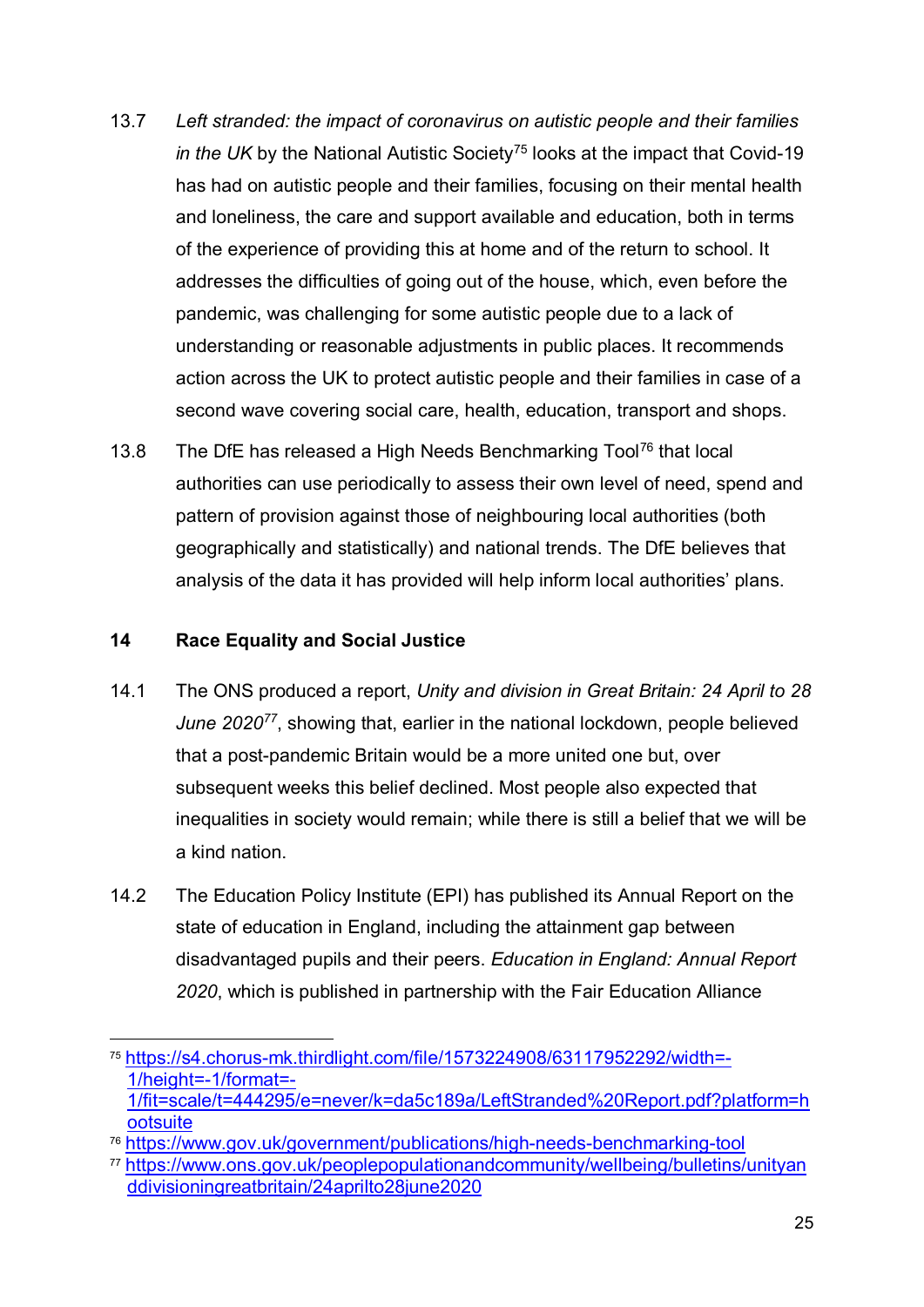(FEA) and Unbound Philanthropy, also examines the gap at a local level, across different school subjects, and among different groups of pupils – including by varying levels of disadvantage. The report shows that the learning gap between rich and poor primary age pupils in England has widened for the first time since 2007. It says that:

- The attainment gap between disadvantaged pupils and their peers has stopped closing for the first time in a decade. Policymakers have not succeeded in responding to earlier reports warning of a major loss of momentum in closing the gap.
- Disadvantaged pupils in England are 18.1 months of learning behind their peers by the time they finish their GCSEs – the same gap as five years ago.
- The gap at primary school increased for the first time since  $2007$ which may signal that the gap is set to widen in the future.
- The widening of the gap occurred even before the COVID-19 pandemic had impacted the education system.
- Researchers have identified the increasing proportion of disadvantaged children in persistent poverty as a contributory cause of the lack of progress with narrowing the disadvantage gap. Pupils with SEND who have an education, health and care plan are well over three years (41.1 months) behind their peers at the end of secondary school, while those with SEND without a plan are two full years (24.4 months) behind their peers.
- Although the attainment gap has grown in London, the rate of increase in London has been smaller than the UK average.
- 14.3 *Low-Income Parents Relying on Child Benefits for Household Basics[78](#page-25-0)* from the Child Poverty Action Group (CPAG) is based on a survey of 1,000 parents receiving child benefit in summer 2020. The results were compared with the results of a similar survey conducted in 2012. Among the main

<span id="page-25-0"></span> <sup>78</sup> [https://cpag.org.uk/news-blogs/news-listings/low-income-parents-relying-child](https://cpag.org.uk/news-blogs/news-listings/low-income-parents-relying-child-benefit-household-basics)[benefit-household-basics](https://cpag.org.uk/news-blogs/news-listings/low-income-parents-relying-child-benefit-household-basics)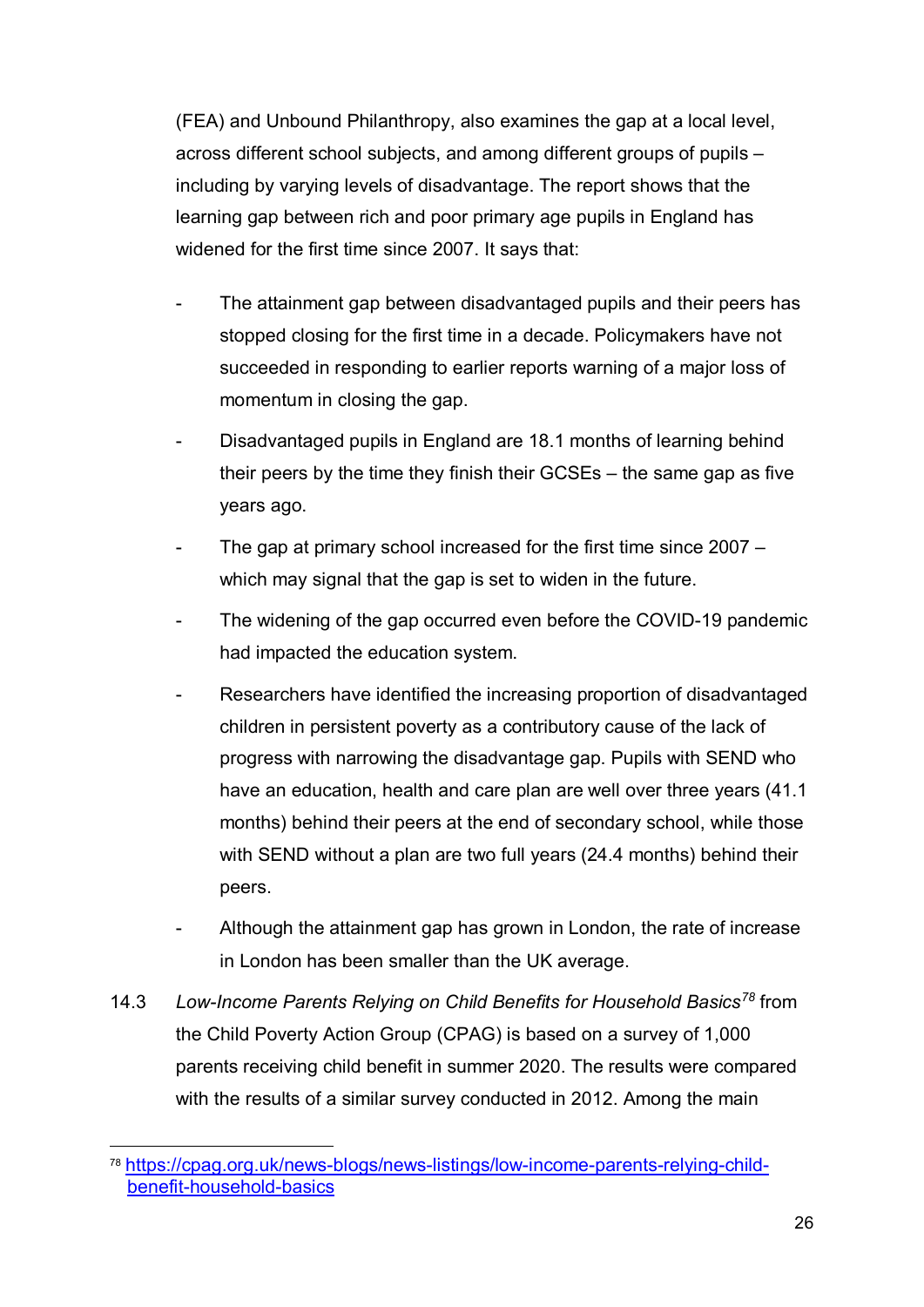findings is that 28 per cent of parents receiving child benefit said they now spend it on general expenses, up from two per cent in 2012.

#### **15 Social Mobility**

- 15.1 The Social Mobility Commission has undertaken a thorough examination of regional social mobility<sup>79</sup> and found that families with children entitled to free school meals who are growing up in the worst areas for social mobility "have little chance of making a better life for themselves or their children…They also earn much less than their more affluent peers". It adds that at the age of 28, they are likely to earn just over half the amount of those from similar backgrounds in the most mobile areas. The report says that while access to good quality education is a factor contributing to such pay gaps, 33 per cent of the pay gap between the highest and lowest earners is down to noneducation factors, like local labour markets and family background.
- 15.2 Anti-selection group Comprehensive Future<sup>[80](#page-26-1)</sup> has said that its analysis of admissions data from 14 of the 16 schools that split the selective schools expansion fund (SSEF) shows just 77 additional pupil premium places in three years, despite the number of overall places in those school increasing by 367.
- 15.3 Research from the IFS $81$  finds that that there are large gaps in access to postgraduate degrees noting: of those coming from the most advantaged quintile of state-educated students in England, around 18 per cent proceeded onto postgraduate study, while the equivalent share for the privately educated is 27 per cent; and for the poorest quintile of state students, just 4 per cent proceed to any postgraduate study. The research reveals that

<span id="page-26-0"></span> <sup>79</sup> [https://www.gov.uk/government/publications/the-long-shadow-of-deprivation](https://www.gov.uk/government/publications/the-long-shadow-of-deprivation-differences-in-opportunities)[differences-in-opportunities](https://www.gov.uk/government/publications/the-long-shadow-of-deprivation-differences-in-opportunities)

<span id="page-26-1"></span><sup>80</sup> [https://comprehensivefuture.org.uk/the-selective-school-expansion-fund-has-failed](https://comprehensivefuture.org.uk/the-selective-school-expansion-fund-has-failed-as-a-policy/)[as-a-policy/](https://comprehensivefuture.org.uk/the-selective-school-expansion-fund-has-failed-as-a-policy/)

<span id="page-26-2"></span><sup>81</sup> [https://www.ifs.org.uk/uploads/Family-background-and-access-to-postgraduate](https://www.ifs.org.uk/uploads/Family-background-and-access-to-postgraduate-degrees__.pdf)degrees .pdf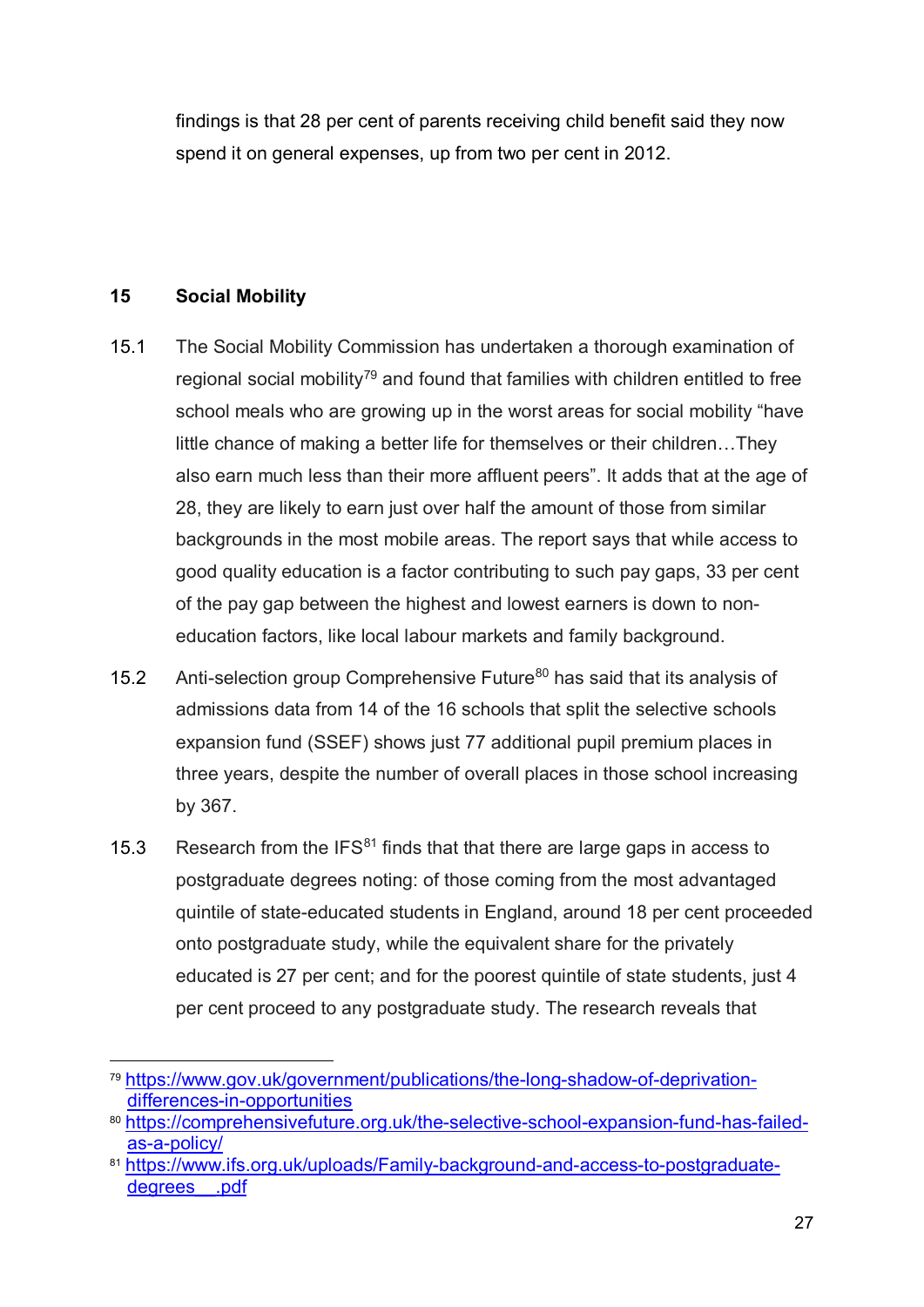almost all of the gaps can be explained by attainment in school but taking university attainment into account means poorer students are actually marginally more likely to progress onto postgraduate study.

#### **16 Mental Health and Anxiety**

- 16.1 Government funding to support mental health is covered in paragraph [9.](#page-10-5) The DfE wants to build temporary educational psychologist capacity in England to support schools and colleges. Candidates will either be former educational psychologists who may be interested in temporarily returning to the profession or practising educational psychologists who may have additional capacity to offer support for a limited period<sup>82</sup>. Opportunities will last up to 13 weeks and the closing date for expressions of interest is 30 November 2020.
- 16.2 The National Youth Agency (NYA) has maintained a close focus on young people's mental health throughout the pandemic, with special emphasis on the maintenance of support to those who need it most. Its report *Inside Out*[83](#page-27-1) brings together data from a variety of sources, echoes concerns from the Children's Commissioner and reminds policy-makers at all levels to ensure that responses to Covid-19 are age-sensitive, looking at the full effects of the pandemic and not just infection.
- 16.3 Evidence from the Children's Commissioner<sup>[84](#page-27-2)</sup> shows that 41 per cent of children are more stressed about their schoolwork and exams since schools closed in March. Many children have felt lonely and isolated from their friends.
- 16.4 The Children and Young People's Mental Health Coalition has published its first annual report<sup>[85](#page-27-3)</sup> in which it found that young people's mental health has

<span id="page-27-0"></span><sup>82</sup> [https://www.gov.uk/government/publications/educational-psychologists-support-for](https://www.gov.uk/government/publications/educational-psychologists-support-for-coronavirus-covid-19-recovery)[coronavirus-covid-19-recovery](https://www.gov.uk/government/publications/educational-psychologists-support-for-coronavirus-covid-19-recovery)

<span id="page-27-1"></span><sup>83</sup> <https://nya.org.uk/2020/08/inside-out-nya-brook/>

<span id="page-27-2"></span><sup>84</sup> <https://www.childrenscommissioner.gov.uk/report/childhood-in-the-time-of-covid/>

<span id="page-27-3"></span><sup>85</sup> [https://cypmhc.org.uk/wp-content/uploads/2020/09/CYPMHC\\_AnnualReport.pdf](https://cypmhc.org.uk/wp-content/uploads/2020/09/CYPMHC_AnnualReport.pdf)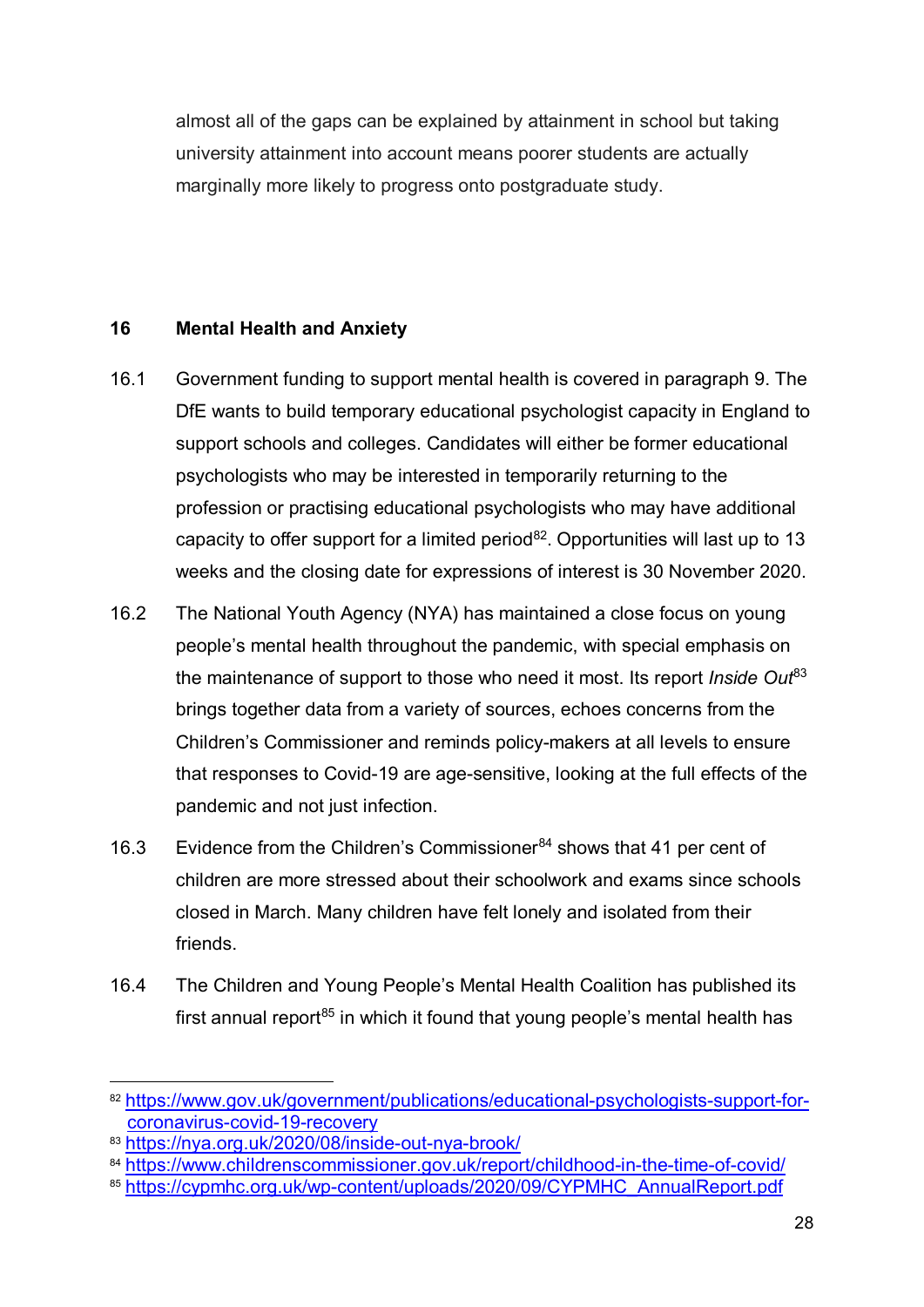declined during the pandemic and that it is likely that youth services will be reduced in the future.

- 16.5 The coronavirus pandemic has caused a rise in mental ill health, behavioural problems and family conflict among disadvantaged children, according to research conducted by Buttle UK $^{86}$ . Their survey of nearly 1,000 frontline workers supporting families living in poverty found that the vast majority reported a significant deterioration in children's emotional health and wellbeing during the coronavirus lockdown.
- 16.6 School Dash has published final results of its survey on home schooling<sup>[87](#page-28-1)</sup> that it conducted with Edukit (we covered the interim findings in our June Briefing<sup>[88](#page-28-2)</sup>). It confirmed that feelings of loneliness were widespread and secondary pupils also felt less supported with 20 per cent of respondents saying that their school had provided little wellbeing and mental health support. The report includes analysis by year group, gender and pupil premium status.
- 16.7 Two surveys have separately concluded that about half of young people were worried ahead of returning to school. *Time to Change*[89](#page-28-3) (run by Mind and Rethink Mental Illness) found that 46 per cent of 11 to 18-year-olds were concerned about the impact of returning to school on their mental health, while the YMCA $90$  found that 54 per cent of respondents aged 11 to 16 were concerned about falling behind after months of closures. The figure rises among age groups entering exam years with three-quarters (75 per cent) of 15-year-olds and 61 per cent of 16-year-olds saying they were concerned about falling behind. "Beyond exam performance, young people are worried about their futures with two-fifths concerned about getting a job and a quarter stating that the pandemic has affected their decisions on what to do once school has finished," the *Back on Track* report states. The survey also found that almost three-quarters of all respondents feel more stressed than before

<span id="page-28-0"></span> <sup>86</sup>[.https://www.buttleuk.org/research/the-state-of-child-poverty-2020](https://www.buttleuk.org/research/the-state-of-child-poverty-2020)

<span id="page-28-1"></span><sup>87</sup> <https://www.schooldash.com/blog-2008.html#20200827>

<span id="page-28-2"></span><sup>88</sup> <https://www.londoncouncils.gov.uk/download/file/fid/26549>

<span id="page-28-3"></span><sup>89</sup> [https://www.time-to-change.org.uk/news/back-to-school-half-11-18s-are-worried](https://www.time-to-change.org.uk/news/back-to-school-half-11-18s-are-worried-about-impact-their-mental-health)[about-impact-their-mental-health](https://www.time-to-change.org.uk/news/back-to-school-half-11-18s-are-worried-about-impact-their-mental-health)

<span id="page-28-4"></span><sup>90</sup> <https://www.ymca.org.uk/wp-content/uploads/2020/08/ymca-back-on-track.pdf>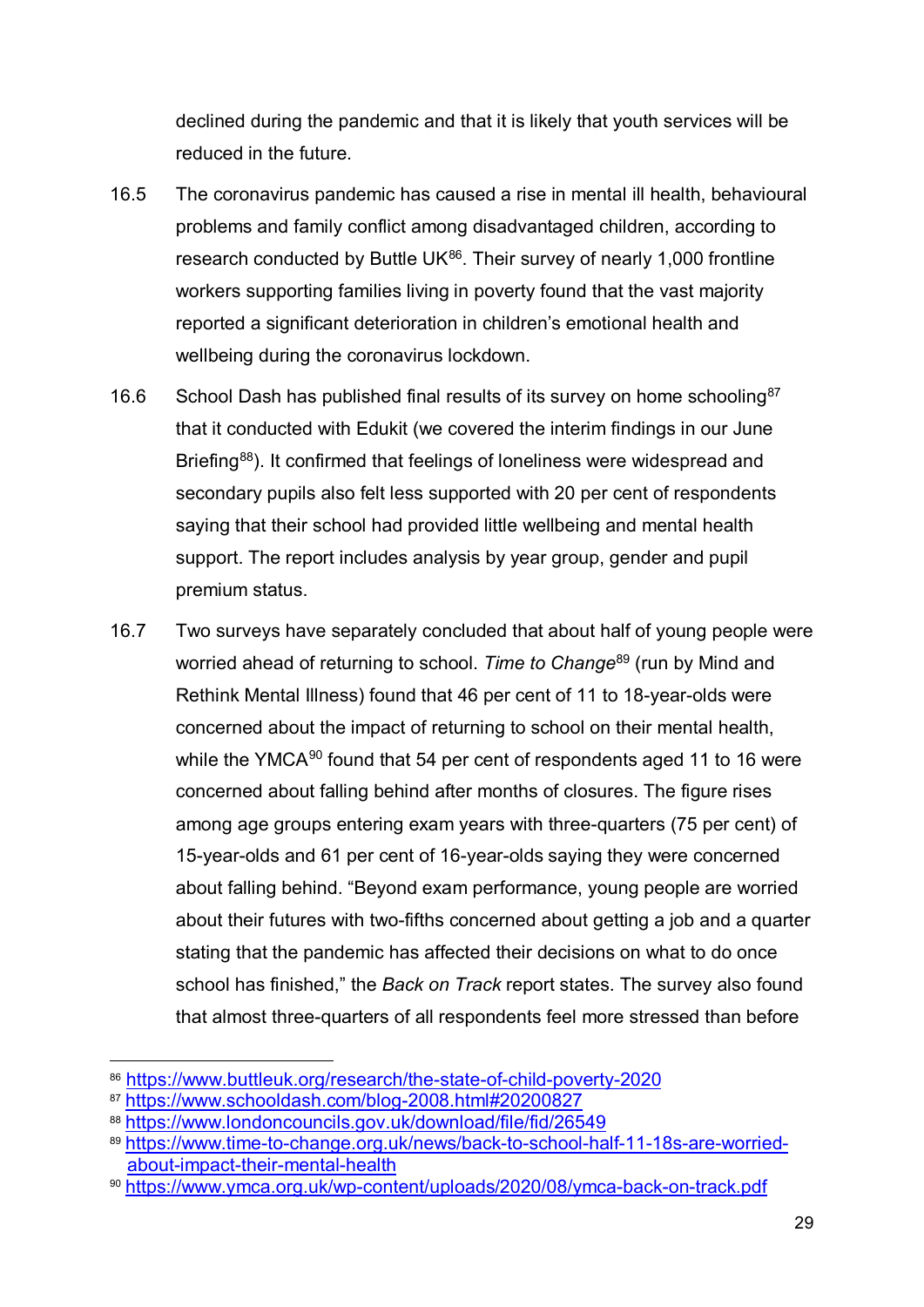lockdown and 77 per cent report feelings of loneliness and isolation. Overall, the YMCA found that 57 per cent of respondents stated their mental health has worsened and 43 per cent are worried about their wellbeing as they come out of the lockdown.

- 16.8 Other surveys have also highlighted the need for teachers, tutors and trainers to be adequately supported, including Institute for Public Policy Research (for Teacher Tapp $9^{91}$  and Edurio<sup>92</sup>.
- 16.9 No Isolation, an organisation committed to reduce loneliness and social isolation through technology, released the findings of their study<sup>[93](#page-29-2)</sup> into the impact of Covid-19 on the emotional and educational development of British school-aged children (five to 16 year-olds) and found that:
	- the report's authors expect attendance to be down when schools re-open
	- perceptions of going back to school contradict the government's advice
	- children with a health condition are most affected
	- remote working widens the divide between rich and poor children
	- mental health is suffering  $-$  an estimated 76 per cent of children have suffered from loneliness during the pandemic.
- 16.10 However, a survey of 1,000 young people aged 13 to 14 in south west England carried out in two waves (October 2019 and June 2020) by the University of Bristol<sup>94</sup> found that anxiety levels fell from 54 per cent to 45 per cent for girls and from 26 per cent to 18 per cent for boys. The researchers said pupils who felt least connected to school before lockdown saw a larger decrease in anxiety, raising questions about how the school environment affects some younger teenagers' mental well-being. Other small scale and anecdotal reports in the media suggest that some parents of young people with Asperger's Syndrome and on the autism spectrum have noticed a drop in their children's stress levels.

<span id="page-29-0"></span> <sup>91</sup> <https://www.ippr.org/blog/making-the-vulnerable-visible>

<span id="page-29-1"></span><sup>92</sup> <https://home.edurio.com/covid-19-impact-report1>

<span id="page-29-2"></span><sup>93</sup> <https://www.noisolation.com/uk/av1/impact-of-covid-on-school-children/>

<span id="page-29-3"></span><sup>94</sup> <https://www.bristol.ac.uk/news/2020/august/young-people-mental-health.html>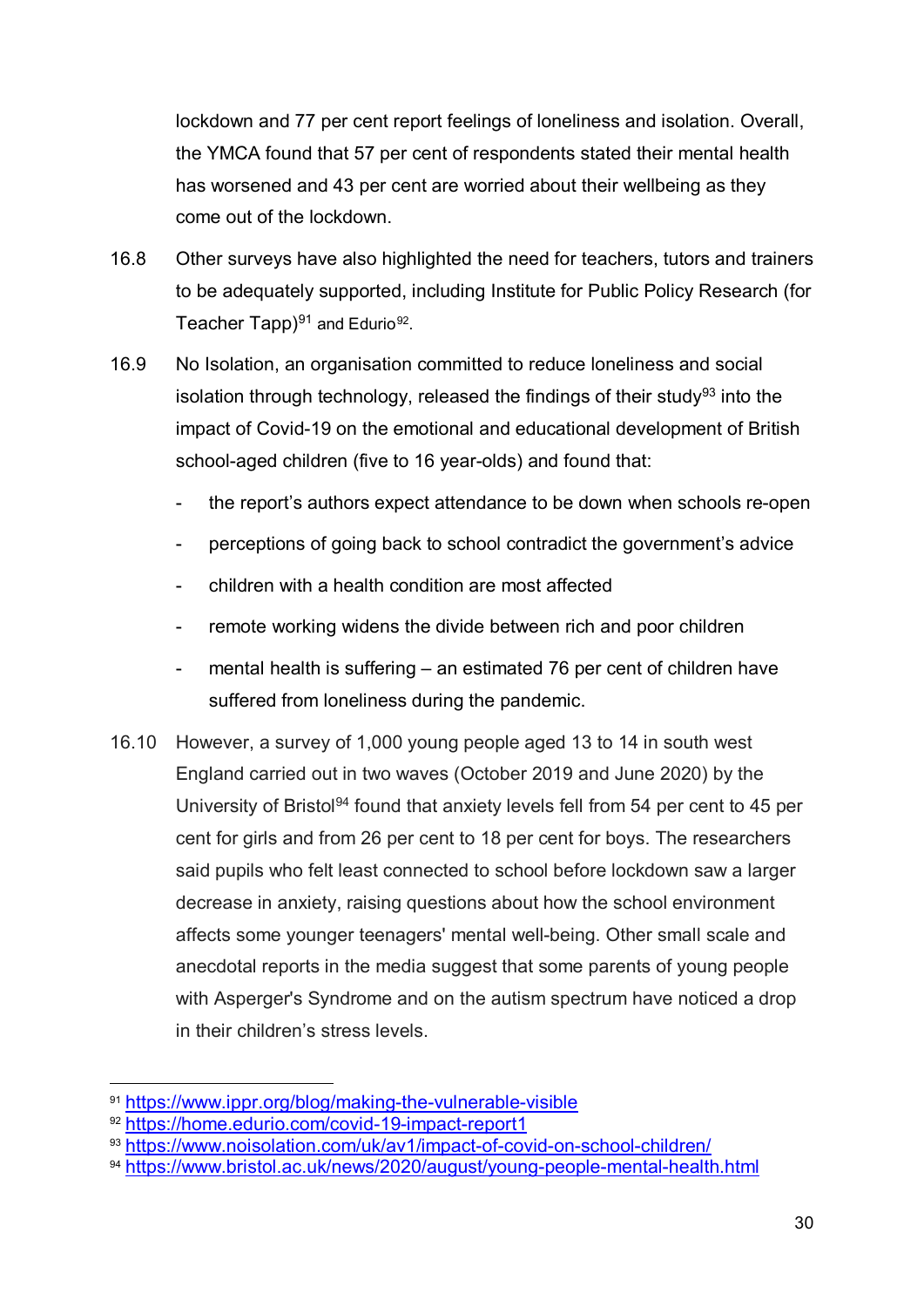- 16.11 Incidents of violence towards parents by children and adolescents increased over the lockdown, research from Oxford University<sup>[95](#page-30-0)</sup> suggested, while the NSPCC reported<sup>[96](#page-30-1)</sup> that, based on records of police-reported offences, adolescents are four times more likely to be physically abused than younger children.
- 16.12 *Poverty in the pandemic: the impact of coronavirus on low-income families[97](#page-30-2)* and children by the Child Poverty Action Group (CPAG) reports on the findings of a survey of low-income families that asked about the financial impact of Covid-19. These included a significant deterioration in living standards due to falling income and rising expenditure. Although the report explains families' financial coping strategies it also covers financial impacts, including stress, anxiety and mental health problems and impacts on children. Its recommendations include increasing children's benefits, expanding eligibility for free school meals and abolishing the benefit cap.
- 16.13 Homelessness and the threat of homelessness contribute to the level of anxiety felt by young people and their families. The eviction ban (extended to 20 September) came to an end and the possibility of losing their home hung and continues to loom - over many Londoners. The government said it will also introduce six-month notice periods for evictions, other than in cases involving anti-social behaviour and domestic abuse, until "at least the end of March". Nationally, rent arrears are at a high level and it is estimated that 230,000 people are at risk of eviction. In response, a 'unique model' that procures accommodation for homeless Londoners and those at risk could be expanded. Not-for-profit company Capital Letters<sup>98</sup>, which is collectively owned by the boroughs and now has 17 councils signed up, plans to grow to 25 members over the next couple of years. It is focused on securing goodquality accommodation for homeless Londoners, placing them as locally as possible and providing tenancy support.

<span id="page-30-2"></span><sup>97</sup> <https://cpag.org.uk/sites/default/files/files/policypost/Poverty-in-the-pandemic.pdf>

<span id="page-30-0"></span> <sup>95</sup> [https://www.law.ox.ac.uk/sites/files/oxlaw/final\\_report\\_capv\\_in\\_covid-19\\_aug20.pdf](https://www.law.ox.ac.uk/sites/files/oxlaw/final_report_capv_in_covid-19_aug20.pdf)

<span id="page-30-1"></span><sup>96</sup> <https://learning.nspcc.org.uk/media/2287/how-safe-are-our-children-2020.pdf>

<span id="page-30-3"></span><sup>98</sup> <https://capitalletters.org.uk/>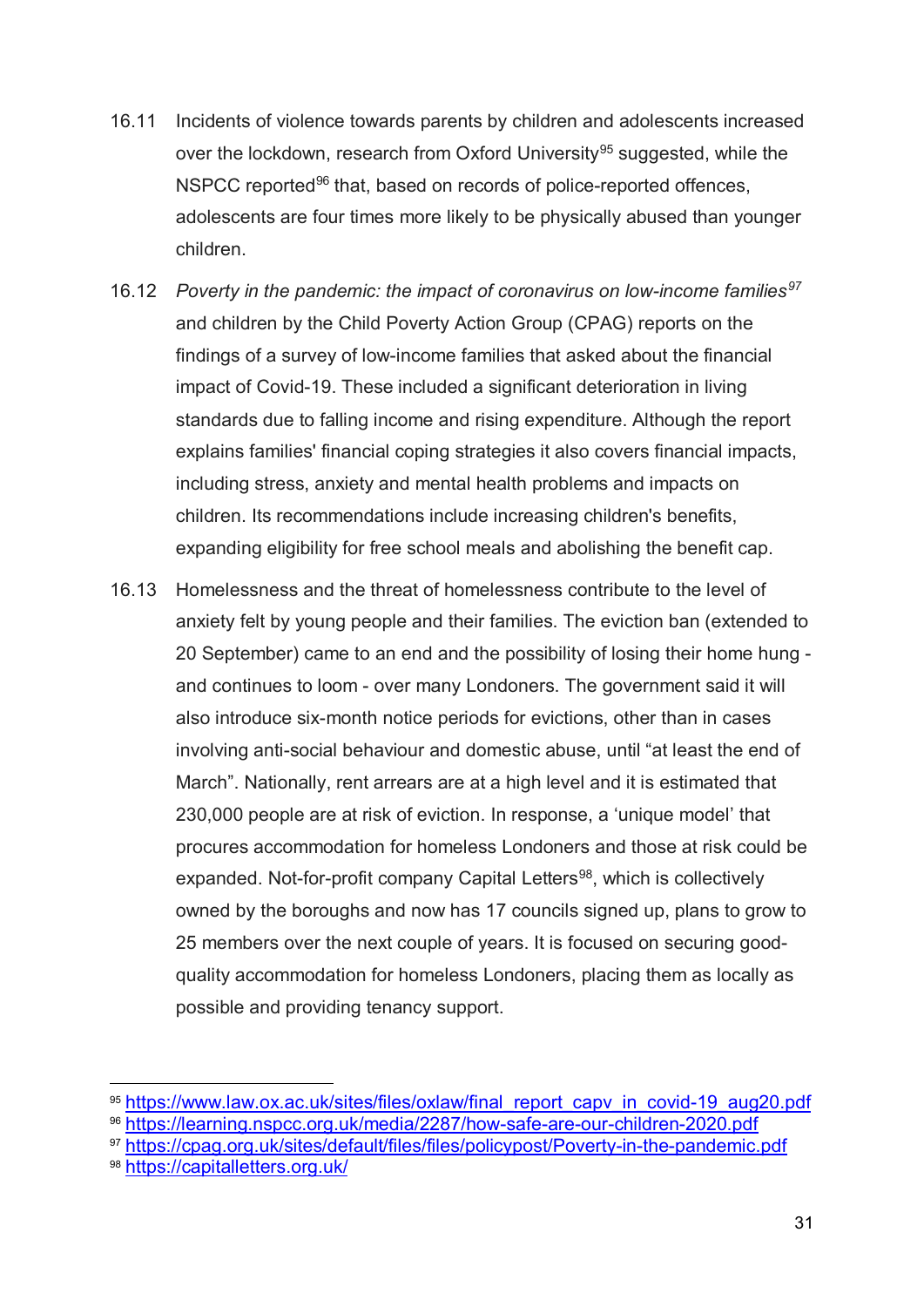16.14 Personalised support from councils could help twice as many people stay in employment, *Employment and homelessness in the context of the new economy following Covid-19[99](#page-31-0)* has argued. The Centre for Homelessness Impact is urging local authorities to provide personalised employment support to stop more people from becoming homeless. It said that this system has proved successful in the US and Europe, with people taking part being twice as likely to maintain employment.

#### **17 Youth Work**

- 17.1 The DfE established a survey of local authorities in England to help understand the impact of the Covid-19 on Children's Social Care. Local authorities are asked to report to DfE every two weeks on whether cases had been reviewed for Children Looked After (CLA), children on a Child Protection Plan (CPP) and other Children in Need (CIN) and whether they had seen or contacted children in the last two weeks or (in later waves of the survey) in the last four weeks. The DfE has published the results up to the middle of June 2020<sup>100</sup>. These show that the proportion of children who have had their cases reviewed in light of Covid-19 has been increasing over time for CLA, children on a CPP and other CIN. The percentage of children who have been contacted by their social worker in the last four weeks has remained stable across Waves 3 and 4 of the survey. In Wave 4, 72 per cent of CLA, 95 per cent of children on a CPP and 64 per cent of other CIN had been contacted by their social worker in the last four weeks.
- 17.2 What Works for Children's Social Care (WWCSC) announced the 21 local authorities in England that will receive funding to place social workers in their schools<sup>[101](#page-31-2)</sup> to help reduce referral rates to children's social care, in an expansion of a previous pilot that showed promise. The scale-up of this project is part of a wider programme of work announced by the DfE in May of this year, to provide up to £9.9 million to fund research by WWCSC to improve the lives

<span id="page-31-0"></span> <sup>99</sup> <https://www.homelessnessimpact.org/post/employmentpp>

<span id="page-31-1"></span><sup>100</sup>[.https://assets.publishing.service.gov.uk/government/uploads/system/uploads/attac](https://assets.publishing.service.gov.uk/government/uploads/system/uploads/attachment_data/file/909199/VCYP_Survey_publication.pdf) [hment\\_data/file/909199/VCYP\\_Survey\\_publication.pdf](https://assets.publishing.service.gov.uk/government/uploads/system/uploads/attachment_data/file/909199/VCYP_Survey_publication.pdf)

<span id="page-31-2"></span><sup>101</sup> [https://whatworks-csc.org.uk/research-report/social-workers-in-schools-an](https://whatworks-csc.org.uk/research-report/social-workers-in-schools-an-evaluation-of-a-pilot-in-three-local-authorities-in-england/)[evaluation-of-a-pilot-in-three-local-authorities-in-england/](https://whatworks-csc.org.uk/research-report/social-workers-in-schools-an-evaluation-of-a-pilot-in-three-local-authorities-in-england/)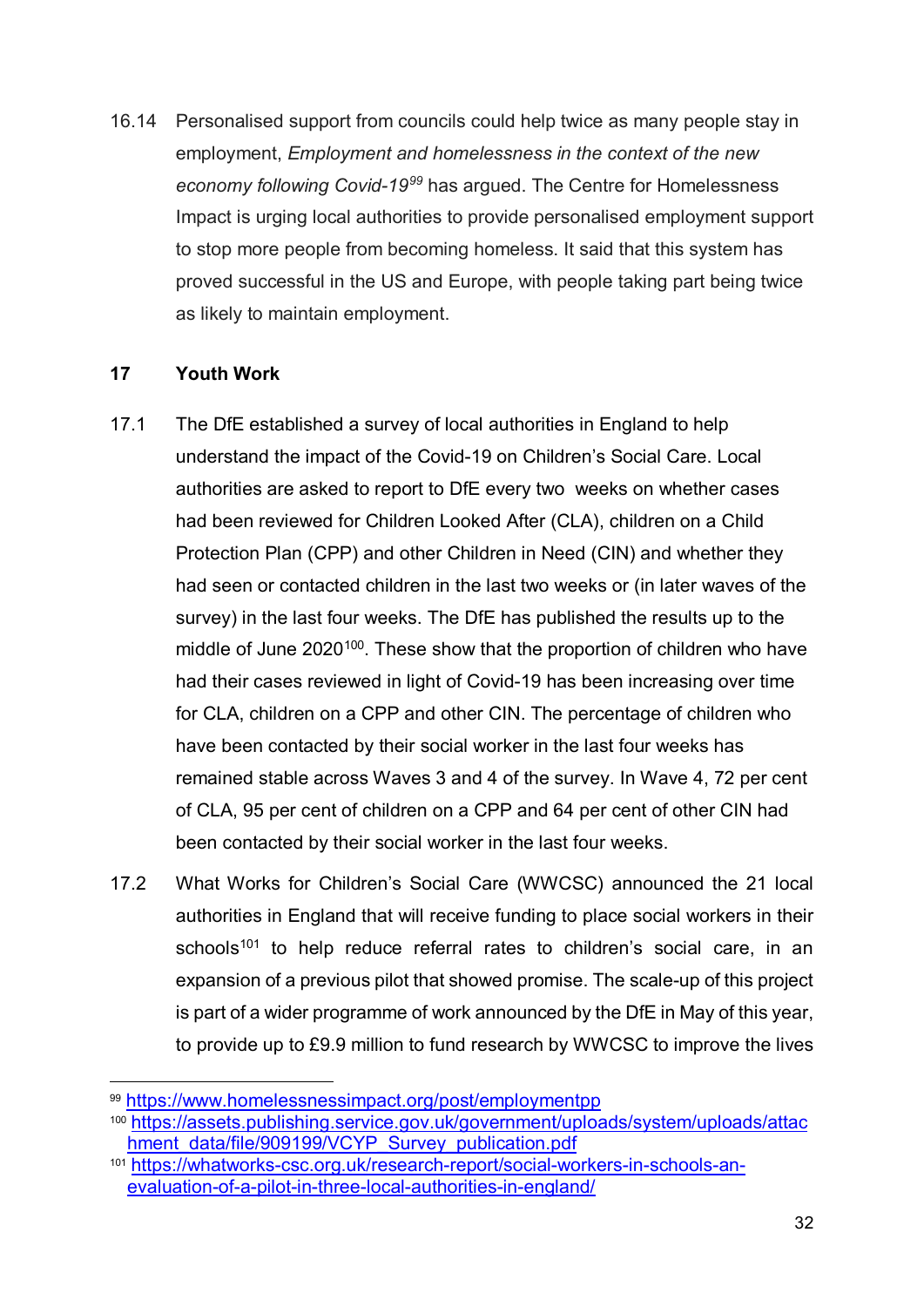of children and young people in England who have had a social worker. The programme initially planned to fund the evaluation in ten local authorities, but following high levels of interest, the project has been expanded to cover 21 local authorities including Croydon, Ealing, Haringey, Harrow, Lambeth, Merton, Southwark, Sutton and Tower Hamlets.

17.3 *The Safety Net Is Gone[102](#page-32-0)* is a report by CPAG, the Association of Directors of Children's Services and the Child Welfare Inequalities Project based on a survey of social workers across the UK. The report finds that 94 per cent of those asked said the prevalence and severity of child poverty had increased in recent years. Cuts to local support services, including child and adolescent mental health services, youth services and children's centres means social workers are dealing with more severe issues due to a lack of preventative services, the report states.

#### **18 London Government**

- 18.1 The Mayor of London has announced a £2.3 million scheme to provide extra support for children who missed out on education during lockdown<sup>[103](#page-32-1)</sup>. The Mayor said that young Londoners were left disadvantaged by months away from school at a vital time in their lives. London's Violence Reduction Unit will help deliver dedicated one-to-one mentoring support for those with complex needs at Pupil Referral Units in all 32 London boroughs.
- 18.2 The Social Switch Project<sup>[104](#page-32-2)</sup> has been funded by London's Violence Reduction Unit to train 24 young people, at risk of getting involved in gangs and violent lifestyles, in digital skills. Each programme lasts three weeks and the project is funded for six months.

#### **19 Local and sub-regional developments**

<span id="page-32-1"></span><span id="page-32-0"></span> <sup>102</sup> <https://cpag.org.uk/sites/default/files/files/policypost/The-safety-net-is-gone.pdf> <sup>103</sup> [https://www.london.gov.uk/press-releases/mayoral/sadiq-invests-23m-to-support](https://www.london.gov.uk/press-releases/mayoral/sadiq-invests-23m-to-support-young-people#:%7E:text=The%20Mayor%20of%20London%2C%20Sadiq,during%20the%20Covid%2D19%20pandemic)[young-](https://www.london.gov.uk/press-releases/mayoral/sadiq-invests-23m-to-support-young-people#:%7E:text=The%20Mayor%20of%20London%2C%20Sadiq,during%20the%20Covid%2D19%20pandemic)

[people#:~:text=The%20Mayor%20of%20London%2C%20Sadiq,during%20the%20](https://www.london.gov.uk/press-releases/mayoral/sadiq-invests-23m-to-support-young-people#:%7E:text=The%20Mayor%20of%20London%2C%20Sadiq,during%20the%20Covid%2D19%20pandemic) [Covid%2D19%20pandemic](https://www.london.gov.uk/press-releases/mayoral/sadiq-invests-23m-to-support-young-people#:%7E:text=The%20Mayor%20of%20London%2C%20Sadiq,during%20the%20Covid%2D19%20pandemic)

<span id="page-32-2"></span><sup>104</sup> <https://www.thesocialswitchproject.org.uk/>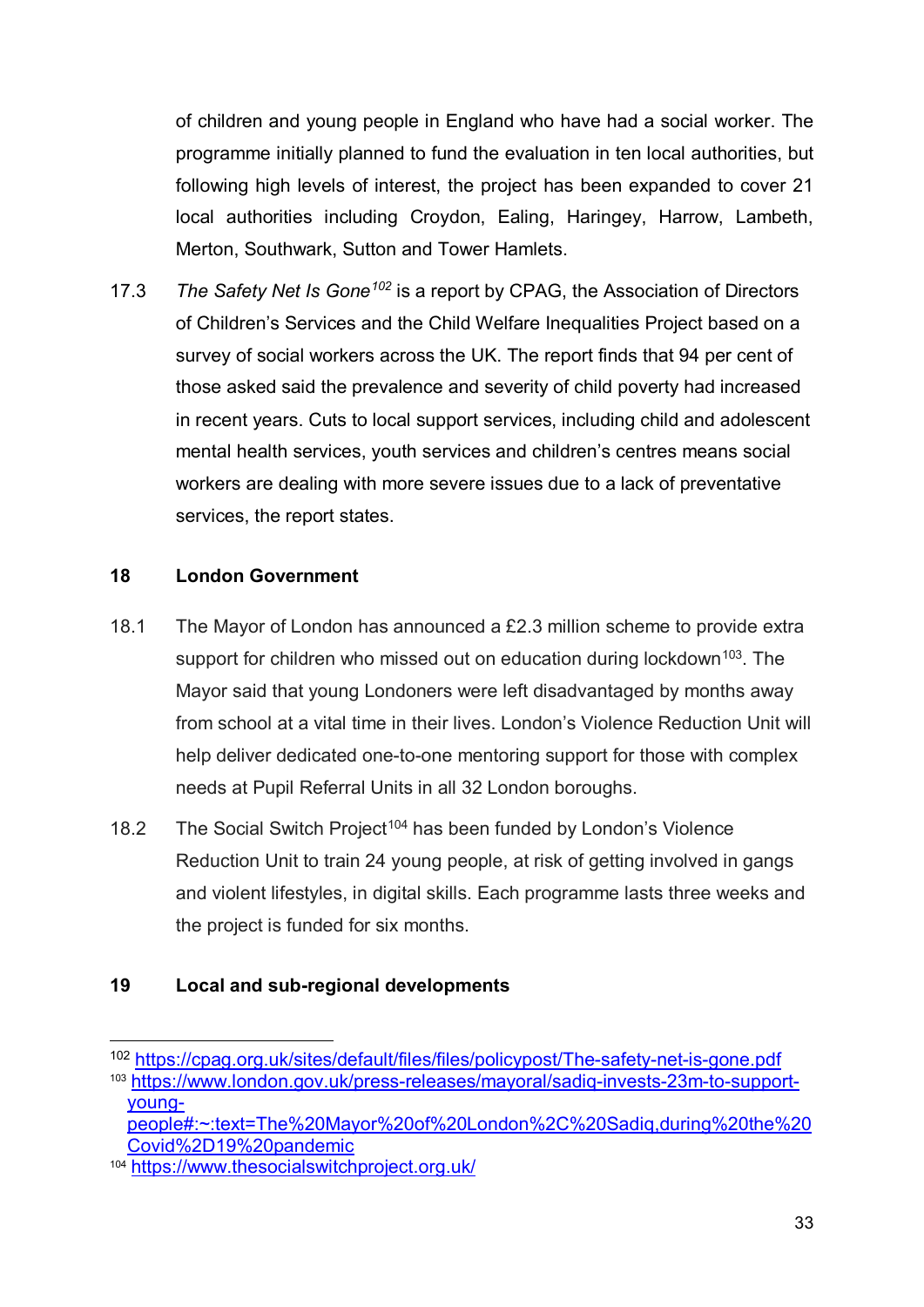- 19.1 The Mayor of London is commissioning research into the future challenges and opportunities facing central London and the Canary Wharf area, given the rapid reduction in footfall due to Covid-19.[105](#page-33-0)
- 19.2 The Brent Poverty Commission launched its *report A fairer future: ending poverty in Brent* [106](#page-33-1) makes policy recommendations to Brent Council, including the economy and access to employment.
- 19.3 *Building equal foundations: tackling the disproportionate impact of COVID-19 on Black, Asian and other ethnic communities in Camden*[107](#page-33-2) explores ways to address the disproportionate impact of Covid-19 on black, Asian and minority ethnic communities living in the London Borough of Camden, including the effects on children and young people.
- 19.4 Here East, an innovation and technology campus in the Queen Elizabeth Olympic Park in East London, has reported on the impact it has had on the community and local area since it was launched at the start of 2019. <sup>[108](#page-33-3)</sup>
- 19.5 The Centre for London has proposed *A recovery plan for the West End[109](#page-33-4)* in the face of its almost desertion during the pandemic and the consequent effects on small businesses and entertainment-based industries.
- 19.6 The West London Alliance has launched its *West London Build and Recover Strategy[110](#page-33-5)* to protect and create tens of thousands of jobs in west London, help communities and businesses recover from the colossal economic impacts of Covid-19 and help the estimated 280,000 people in west London who have been furloughed during the pandemic, many of whom have been affected by the impact on Heathrow Airport.

<span id="page-33-0"></span> <sup>105</sup> [https://www.smartcitiesworld.net/news/news/london-mayor-commissions-research](https://www.smartcitiesworld.net/news/news/london-mayor-commissions-research-into-future-challenges-and-opportunities-5676)[into-future-challenges-and-opportunities-5676](https://www.smartcitiesworld.net/news/news/london-mayor-commissions-research-into-future-challenges-and-opportunities-5676)

<span id="page-33-1"></span><sup>106</sup> [https://www.brent.gov.uk/media/16416717/poverty-commission-report-launched-](https://www.brent.gov.uk/media/16416717/poverty-commission-report-launched-17-august-2020.pdf?platform=hootsuite)[17-august-2020.pdf?platform=hootsuite](https://www.brent.gov.uk/media/16416717/poverty-commission-report-launched-17-august-2020.pdf?platform=hootsuite)

<span id="page-33-2"></span><sup>107</sup>[.https://www.camden.gov.uk/documents/20142/0/Building+equal+foundations+repo](https://www.camden.gov.uk/documents/20142/0/Building+equal+foundations+report+(1).pdf/7fef673a-e633-5245-1eec-a9d34e4c72e7?t=1596793536140) [rt+\(1\).pdf/7fef673a-e633-5245-1eec-a9d34e4c72e7?t=1596793536140](https://www.camden.gov.uk/documents/20142/0/Building+equal+foundations+report+(1).pdf/7fef673a-e633-5245-1eec-a9d34e4c72e7?t=1596793536140)

<span id="page-33-3"></span><sup>108</sup> [https://hereeast.com/news/here-east-launches-impact-report-](https://hereeast.com/news/here-east-launches-impact-report-20/?platform=hootsuite)[20/?platform=hootsuite](https://hereeast.com/news/here-east-launches-impact-report-20/?platform=hootsuite)

<span id="page-33-4"></span><sup>109</sup> [https://www.centreforlondon.org/wp-content/uploads/2020/09/Centre-for-](https://www.centreforlondon.org/wp-content/uploads/2020/09/Centre-for-London_West-End_Sep-2020-digital.pdf?platform=hootsuite)[London\\_West-End\\_Sep-2020-digital.pdf?platform=hootsuite](https://www.centreforlondon.org/wp-content/uploads/2020/09/Centre-for-London_West-End_Sep-2020-digital.pdf?platform=hootsuite)

<span id="page-33-5"></span><sup>110</sup> <https://wla.london/west-london-build-and-recover-strategy-launch/>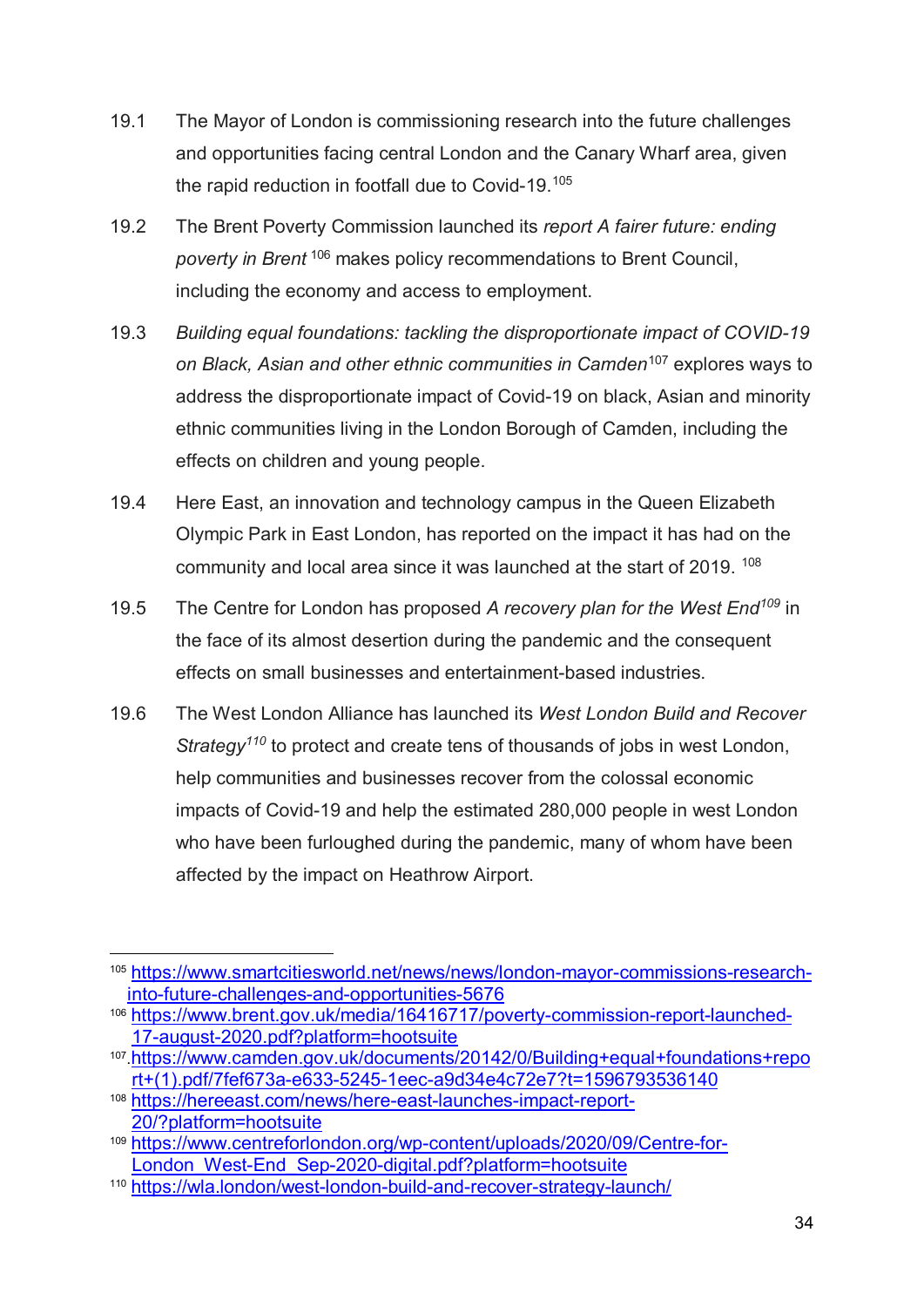## **20 Summary: the key issues for the recovery of Young People's Education and Skills in London**

- 20.1 The vast evidence base we have reviewed during the lockdown and the research we conducted before the Covid-19 crisis suggest that those children and young people who fared less well in education before the emergence of Covid-19 are most likely to need support during the recovery. For example:
	- White British young people have the lowest rate of participation in post-16 learning of all of London's ethnic groups. These young people may therefore need greater encouragement to return to and stay in their education setting.
	- Gypsy, Roma and Traveller and Black Caribbean children and young people have high rates of permanent exclusion and there is a strong correlation between exclusion and both low attainment and poor progression outcomes, short-term and long-term. This could mean that considering the most suitable provision for these young people may be essential if all young people are to return to and remain in their education setting.
	- Children and young people from low income families, those from troubled families and those in large family groups will have found it more difficult than most to participate in on-line and distance learning and may be in greater need of support on their return to learning.
	- Attainment by young people with special educational needs and disabilities, those entitled to free school meals and those in care or who have left care, though much improved in recent years, is still lower than average. Moreover, the progression rates for young people with these characteristics are still much lower than those without.
- 20.2 There remains great uncertainty about the short-to-medium-term shape of the economy and, consequently, the prospects for young people. Sectors that tend to offer young people their first job are among the worst affected by the pandemic and the jobs that require fewest qualifications and are lowest paid have experienced more redundancies than jobs requiring higher qualifications. Many commentators have suggested that when we fully emerge from the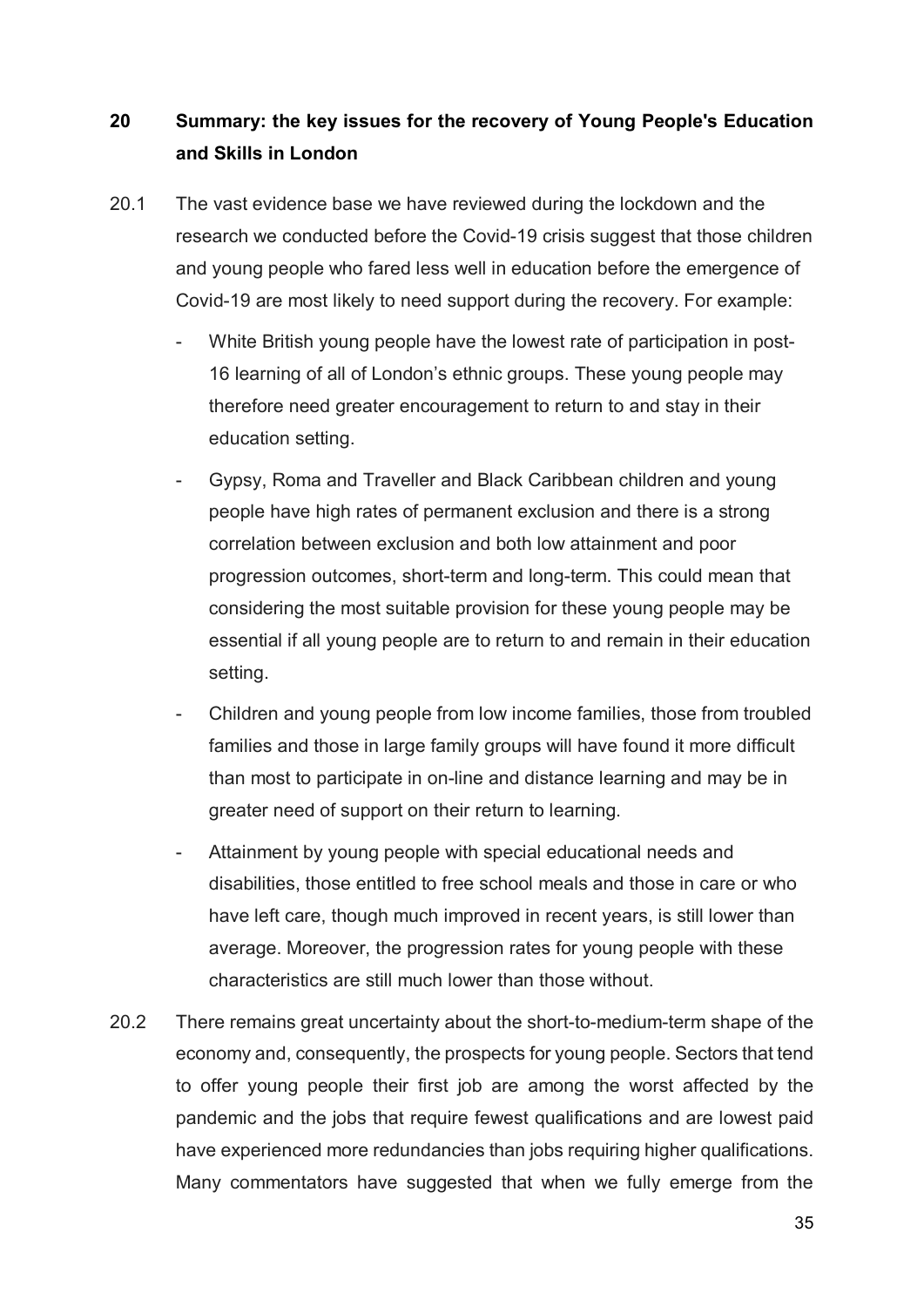pandemic, we should not aspire to return to what existed prior to March 2020. The government is looking for a green recovery and for greater social equality across the country, aspirations shared by many, including the TUC<sup>111</sup>.

- 20.3 London borough leaders have also signalled their ambition to deliver a green, sustainable and inclusive recovery from Covid-19 by unanimously agreeing eight proposals for tackling the climate emergency and safeguarding London's environmental future. The proposals include improving the energy efficiency of London's homes and public buildings, growing London's green economy, working via the planning system to prioritise net zero developments and developing innovative funding and financing proposals to tackle the climate emergency<sup>[112](#page-35-1)</sup>. The Local Government Association has also added weight to the issue<sup>113</sup>.
- 20.4 At the time of drafting this paper, it has been reported that many officeworkers in central London are continuing to work from home, which has led to significant decline in use of transport and in the trade in shops, including international shopping destinations, that are dependent on both business and tourist customers. At the same time, shopping centres in outer London are reporting increased footfall - and yet outer London has witnessed the greatest increase in the number of people claiming unemployment benefits. This suggests that within London – and possibly even within boroughs – a more nuanced approach may need to be taken as many neighbourhoods, groups of people and economic sectors in London have been hit just as hard (or even harder) than anywhere else in the UK.
- 20.5 The move to on-line teaching and learning had positive and negative effects:
	- Positively, many more young people than would normally be the case have become accustomed to self-directed learning and will have begun to develop time management skills that will prove a great asset as they

<span id="page-35-0"></span> <sup>111</sup>[.https://www.tuc.org.uk/sites/default/files/TUC%20Report%20%27A%20Better%20](https://www.tuc.org.uk/sites/default/files/TUC%20Report%20%27A%20Better%20Recovery%27%20(2).pdf?platform=hootsuite) [Recovery%27%20\(2\).pdf?platform=hootsuite](https://www.tuc.org.uk/sites/default/files/TUC%20Report%20%27A%20Better%20Recovery%27%20(2).pdf?platform=hootsuite)

<span id="page-35-1"></span><sup>112</sup>[.https://www.londoncouncils.gov.uk/node/37459?utm\\_campaign=11700102\\_Key%](https://www.londoncouncils.gov.uk/node/37459?utm_campaign=11700102_Key%20Issues%2029%20July%202020&utm_medium=email&utm_source=London%20Councils&dm_i=192K,6YRUU,71JL3B,S1C84,1) [20Issues%2029%20July%202020&utm\\_medium=email&utm\\_source=London%20](https://www.londoncouncils.gov.uk/node/37459?utm_campaign=11700102_Key%20Issues%2029%20July%202020&utm_medium=email&utm_source=London%20Councils&dm_i=192K,6YRUU,71JL3B,S1C84,1) [Councils&dm\\_i=192K,6YRUU,71JL3B,S1C84,1](https://www.londoncouncils.gov.uk/node/37459?utm_campaign=11700102_Key%20Issues%2029%20July%202020&utm_medium=email&utm_source=London%20Councils&dm_i=192K,6YRUU,71JL3B,S1C84,1)

<span id="page-35-2"></span><sup>&</sup>lt;sup>113</sup> https://www.local.gov.uk/sites/default/files/documents/5.84 Charging up the gree [n\\_recovery%20WEB.pdf](https://www.local.gov.uk/sites/default/files/documents/5.84_Charging_up_the_green_recovery%20WEB.pdf)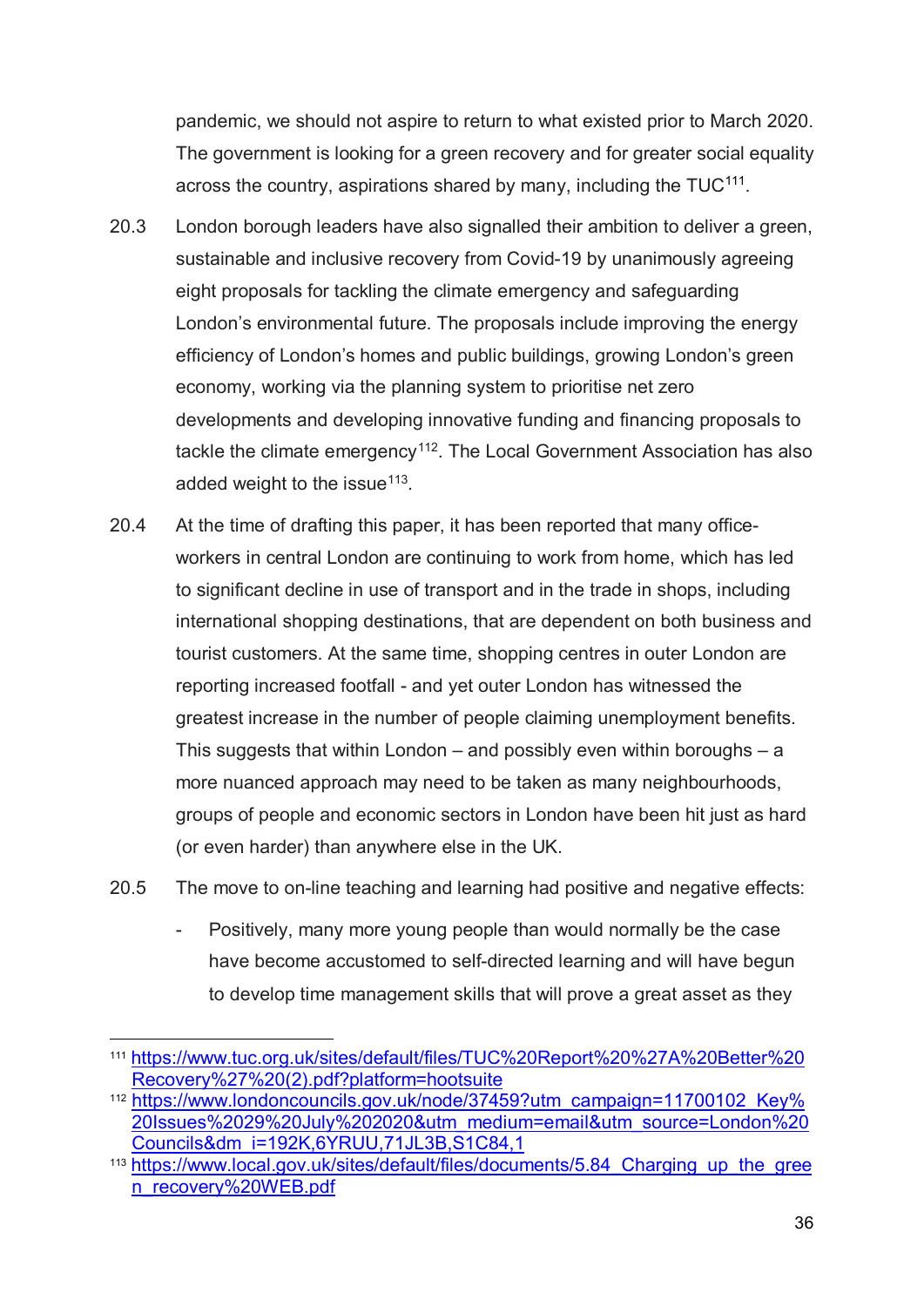continue learning and into their adult life. The availability of high-quality resources on-line increased tremendously during the lockdown and many more teachers and tutors have become adept in the use of technology. The increased take-up of on-line learning by adults, particularly those on furlough, suggests that blended learning will become a permanent feature of lifelong learning and continuing development. Young people who have been exposed to a new pedagogy will be in a strong position to continue to learn new skills throughout their lives.

- Many disadvantaged young people did not have access to on-line teaching and learning, either because they did not have the equipment or because their home setting was not conducive to learning. Young people whose learning required additional support, especially where was support was delivered face-to-face, may not have been helped adequately during the lockdown.
- Expressing concern that children in England are three months behind in their studies after lockdown, a survey of teachers by the National Foundation for Educational Research<sup>[114](#page-36-0)</sup> has found that the learning gap between rich and poor pupils grew by almost half between March and July - with boys and poor pupils worst hit - and quick catch-up is unlikely.

<span id="page-36-0"></span> <sup>114</sup> [https://www.nfer.ac.uk/schools-responses-to-covid-19-the-challenges-facing](https://www.nfer.ac.uk/schools-responses-to-covid-19-the-challenges-facing-schools-and-pupils-in-september-2020/)[schools-and-pupils-in-september-2020/](https://www.nfer.ac.uk/schools-responses-to-covid-19-the-challenges-facing-schools-and-pupils-in-september-2020/)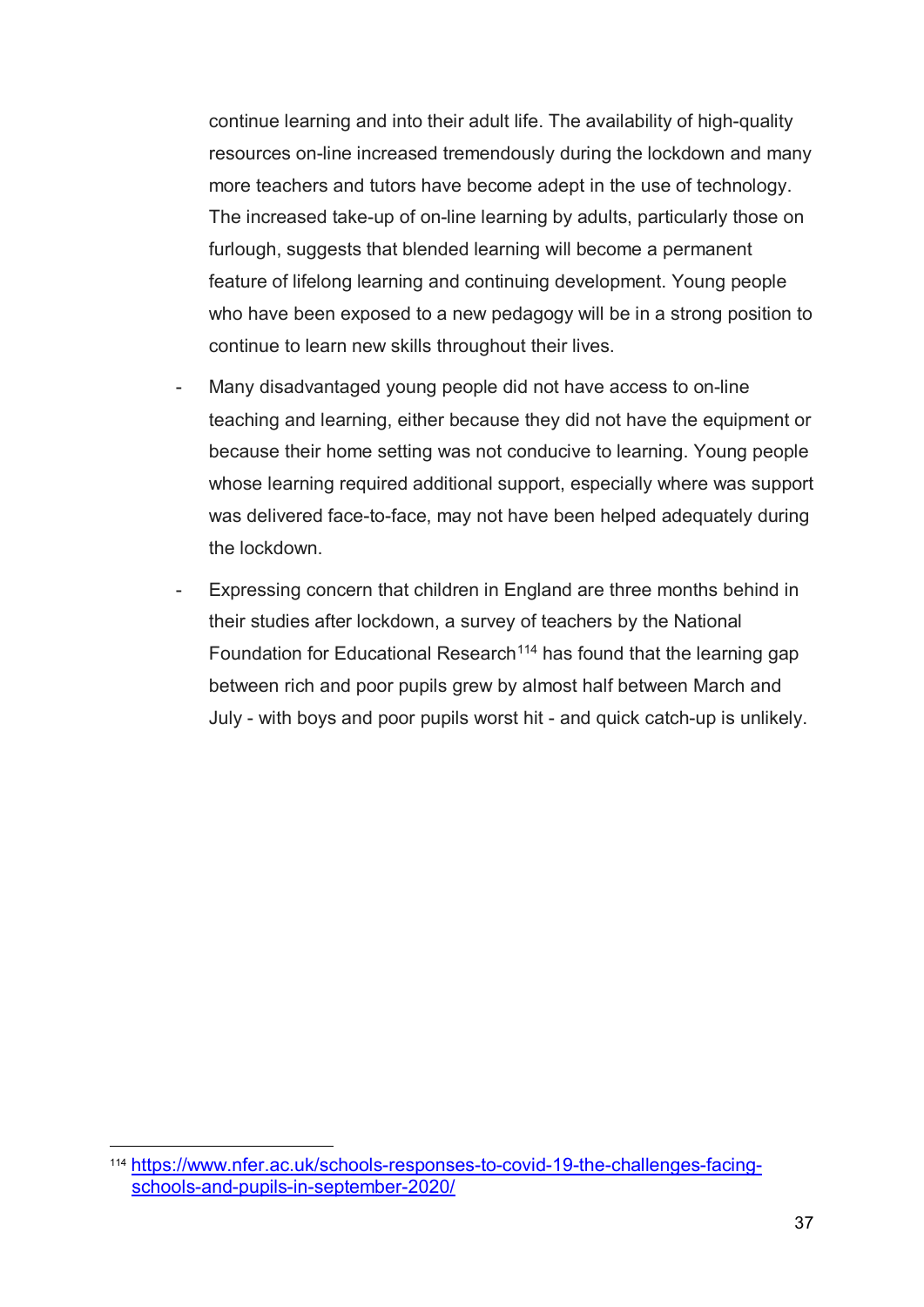#### **Part Two: Policy Update**

This part of the Briefing Note covers policies and reports that have been received in July 2020.

#### **21 Skills and Productivity Board**

21.1 Nearly a year after the Secretary of State first announced its establishment, the DfE has advertised applications to join the Skills and Productivity Board. The board, which is intended to comprise "leading labour market economists", "will undertake expert analysis of which skills and training add the most value to the economy and give the best earnings for learners," using both technical analysis of data sources such as earnings, as well as stakeholder interviews, policy reviews, and academic research. The board will also make policy recommendations. The DfE says that the Board's evidence will help the government to identify the training which "best equips young people for work in the future" and will be used by education ministers to inform policy decisions which will "help the system to deliver more of the most valuable skills". The Board will be chaired by a business leader appointed by the Education Secretary.

#### **22 DfE Board**

22.1 The DfE<sup>[115](#page-37-0)</sup> has published its first set of board minutes since February 2018.

#### **23 Course Directory[116](#page-37-1)**

23.1 The ESFA has published a directory thar contains information on courses offered by learning providers with which it has funding agreements.

<span id="page-37-0"></span> <sup>115</sup> [https://www.gov.uk/government/publications/dfe-senior-management](https://www.gov.uk/government/publications/dfe-senior-management-meetings?utm_source=72fc13e0-a502-4285-adf0-d90c713d8f2a&utm_medium=email&utm_campaign=govuk-notifications&utm_content=immediate)[meetings?utm\\_source=72fc13e0-a502-4285-adf0](https://www.gov.uk/government/publications/dfe-senior-management-meetings?utm_source=72fc13e0-a502-4285-adf0-d90c713d8f2a&utm_medium=email&utm_campaign=govuk-notifications&utm_content=immediate) [d90c713d8f2a&utm\\_medium=email&utm\\_campaign=govuk](https://www.gov.uk/government/publications/dfe-senior-management-meetings?utm_source=72fc13e0-a502-4285-adf0-d90c713d8f2a&utm_medium=email&utm_campaign=govuk-notifications&utm_content=immediate)[notifications&utm\\_content=immediate](https://www.gov.uk/government/publications/dfe-senior-management-meetings?utm_source=72fc13e0-a502-4285-adf0-d90c713d8f2a&utm_medium=email&utm_campaign=govuk-notifications&utm_content=immediate) <sup>116</sup> [https://www.gov.uk/government/publications/sfa-course-](https://www.gov.uk/government/publications/sfa-course-directory?utm_source=cb96b28d-b33b-4c62-9d3d-1d86bc6718ee&utm_medium=email&utm_campaign=govuk-notifications&utm_content=daily)

<span id="page-37-1"></span>[directory?utm\\_source=cb96b28d-b33b-4c62-9d3d-](https://www.gov.uk/government/publications/sfa-course-directory?utm_source=cb96b28d-b33b-4c62-9d3d-1d86bc6718ee&utm_medium=email&utm_campaign=govuk-notifications&utm_content=daily)[1d86bc6718ee&utm\\_medium=email&utm\\_campaign=govuk](https://www.gov.uk/government/publications/sfa-course-directory?utm_source=cb96b28d-b33b-4c62-9d3d-1d86bc6718ee&utm_medium=email&utm_campaign=govuk-notifications&utm_content=daily)[notifications&utm\\_content=daily](https://www.gov.uk/government/publications/sfa-course-directory?utm_source=cb96b28d-b33b-4c62-9d3d-1d86bc6718ee&utm_medium=email&utm_campaign=govuk-notifications&utm_content=daily)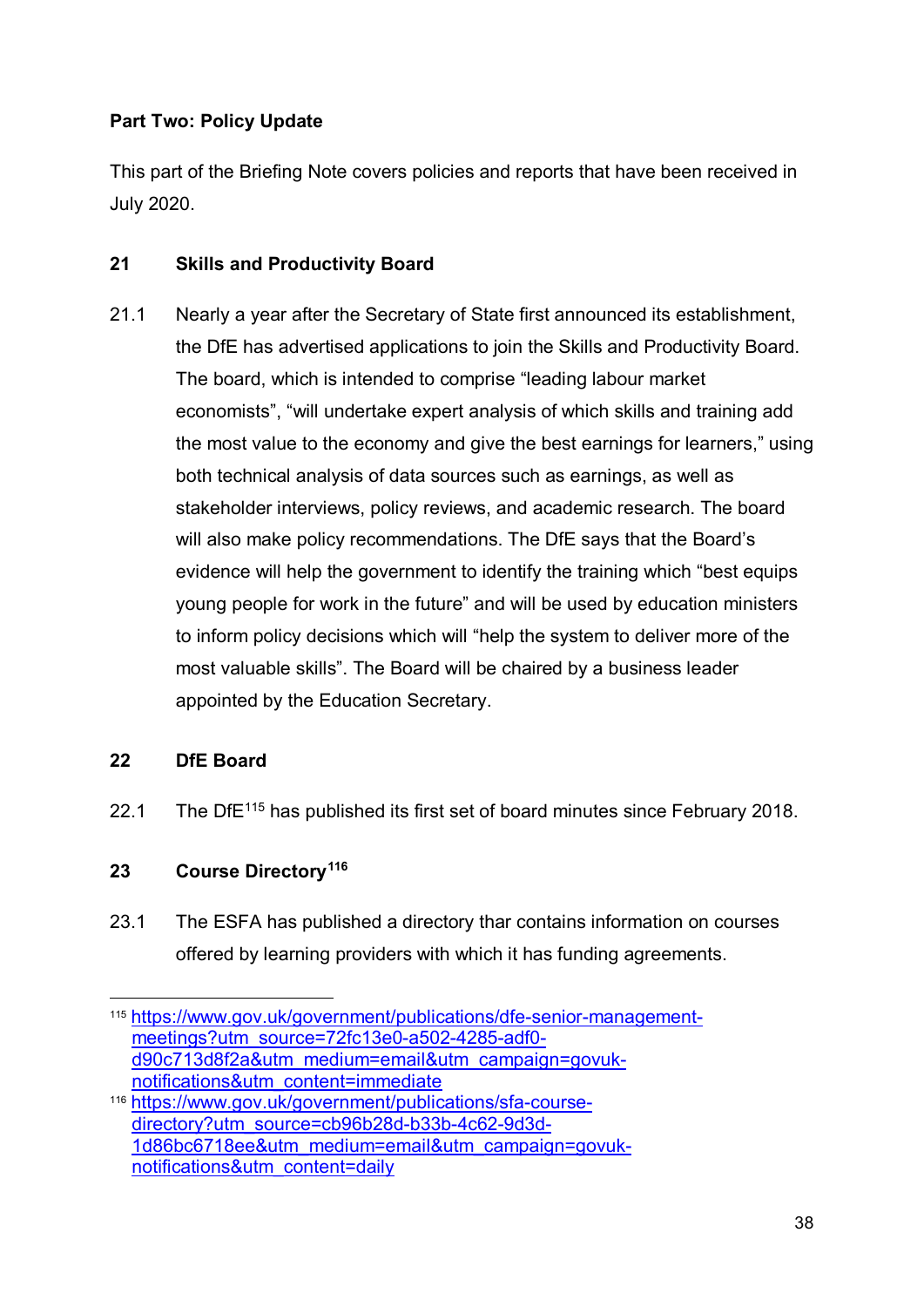#### **24 Homeless young people in London**

24.1 The Combined Homelessness and Information Network (Chain) published its report for quarter one (January to March  $2020^{117}$  $2020^{117}$  $2020^{117}$  – this includes two weeks when rough sleepers were provided with emergency accommodation through the government's 'Everyone In' initiative), which shows that there were 449 children and young people aged under 25 sleeping rough in the capital. This is 81 per cent higher than for the same period in 2019 (248) and 48 per cent higher than in the previous quarter (304). The increase in the number of under-25's sleeping rough is higher than the figure for all age groups – amongst all rough sleepers the rise was 33 per cent on a year ago and 14 per cent compared to the final quarter of 2019.

## **25 London Futures: Building a new vision for London to 2050 and beyond[118](#page-38-1)**

- 25.1 The Centre for London, an independent think-tank, is seeking contributions to a multi-year strategic review to shape London's future to 2050 and beyond. Working with senior leaders from across the city including the Mayor, London's boroughs, national government, businesses, charities and universities, the review will examine the state of London today, explore different scenarios for London's future and involve Londoners in creating a new shared vision for the city. The London Futures review is being presented as a once in a generation opportunity to take a long term, strategic approach to the city. The last review of this scale, the 1991 London, World City report, was also the first to benchmark London as a global city and set in train significant reforms to the capital's governance, reputation and economy.
- 25.2 The first report of the London's Futures review, *London at a Crossroads[119](#page-38-2)*, has been published. It looks at the strengths and challenges facing London as a leading world-class city. It found that pollution, long commute times, high cost of living, wealth inequality, low wage growth and overall concerns over

<span id="page-38-0"></span> <sup>117</sup> <https://data.london.gov.uk/dataset/chain-reports>

<span id="page-38-1"></span><sup>118</sup> <https://www.centreforlondon.org/project/london-futures/>

<span id="page-38-2"></span><sup>119</sup> <https://www.centreforlondon.org/publication/london-at-a-crossroads/>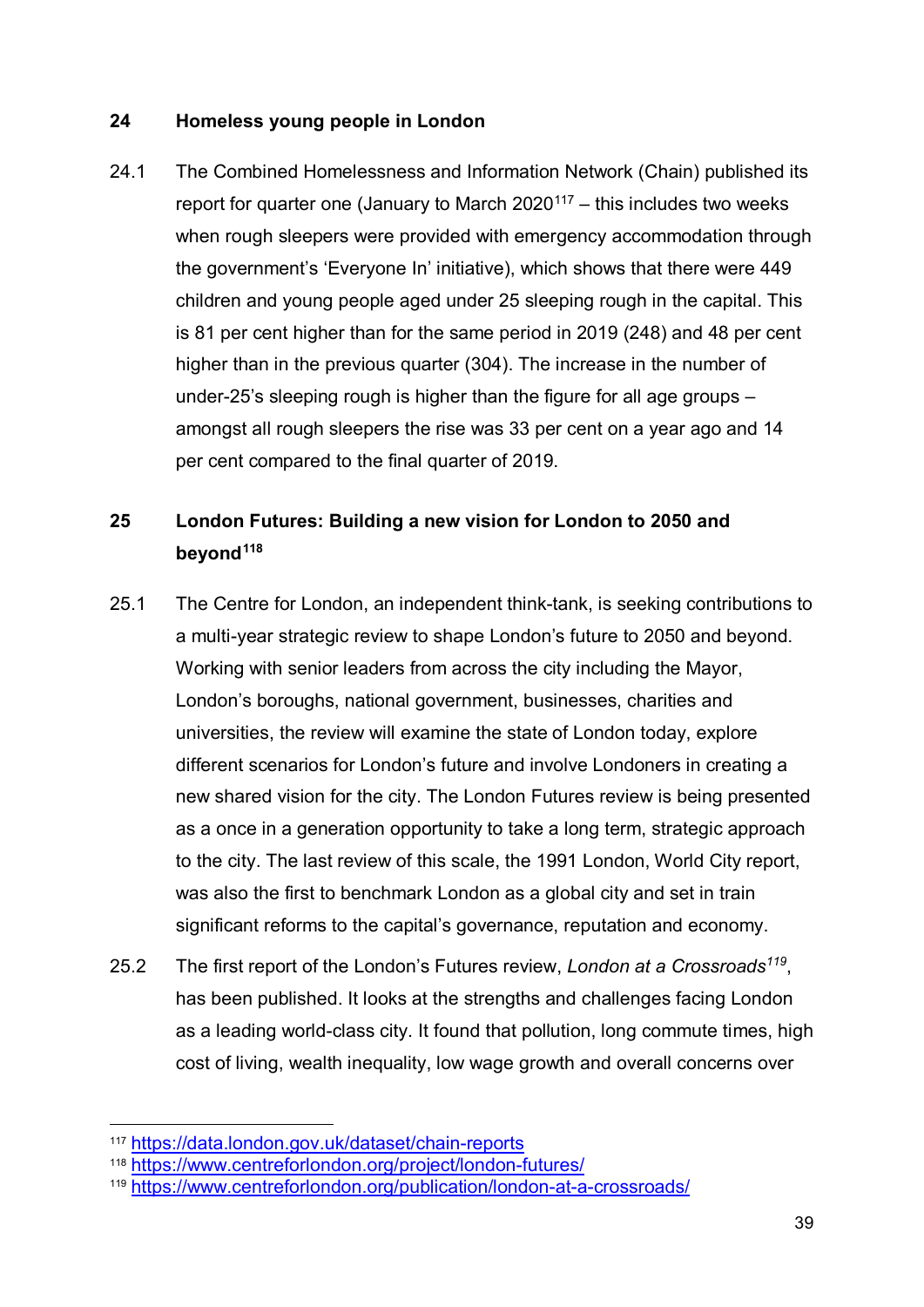"wellbeing and inclusion" have meant that London's global standing has been faltering. It also argues the Covid-19 pandemic has further exposed the capital's vulnerabilities and that a green recovery is vital to future success

#### **26 Education at a Glance 2020[120](#page-39-0)**

- 26.1 *Education at a Glance 2020* by the Organization for Economic Co-operation and Development (OECD) is regarded as the authoritative source of information on the state of education around the world. It stresses that education is critical to build a more resilient society and points out that the global Covid-19 crisis has exposed the many inadequacies and inequalities in education systems around the world. While acknowledging that governments face difficult decisions on spending during a time of great uncertainty, it urges governments to prioritise investment in education as they rebuild economies and people's livelihoods. Launching the report, Angel Garria (the Secretary General of the OECD) said "The current crisis has tested our ability to deal with large scale disruptions. It is now up to us to build as its legacy a more resilient society". Key points from the report include:
	- Vocational Education and Training (VET) has been hit particularly hard during the crisis. This it sees as a major problem, as many professions that form the backbone of economic and social life during the lockdown hinge on Vocational Qualifications.
	- On average across all countries, young adults today are less likely to follow a post-16 (or 'upper secondary' as it referred to in the report) vocational path than their parents and more likely to pursue an academic university degree. There is little difference between earnings for young people who have attained the equivalent of level 3 in vocational or academic qualifications but they earn approximately a third less university (or 'tertiary') educated adults.

<span id="page-39-0"></span> <sup>120</sup> [http://www.oecd.org/education/education-critical-to-build-a-more-resilient](http://www.oecd.org/education/education-critical-to-build-a-more-resilient-society.htm)[society.htm](http://www.oecd.org/education/education-critical-to-build-a-more-resilient-society.htm)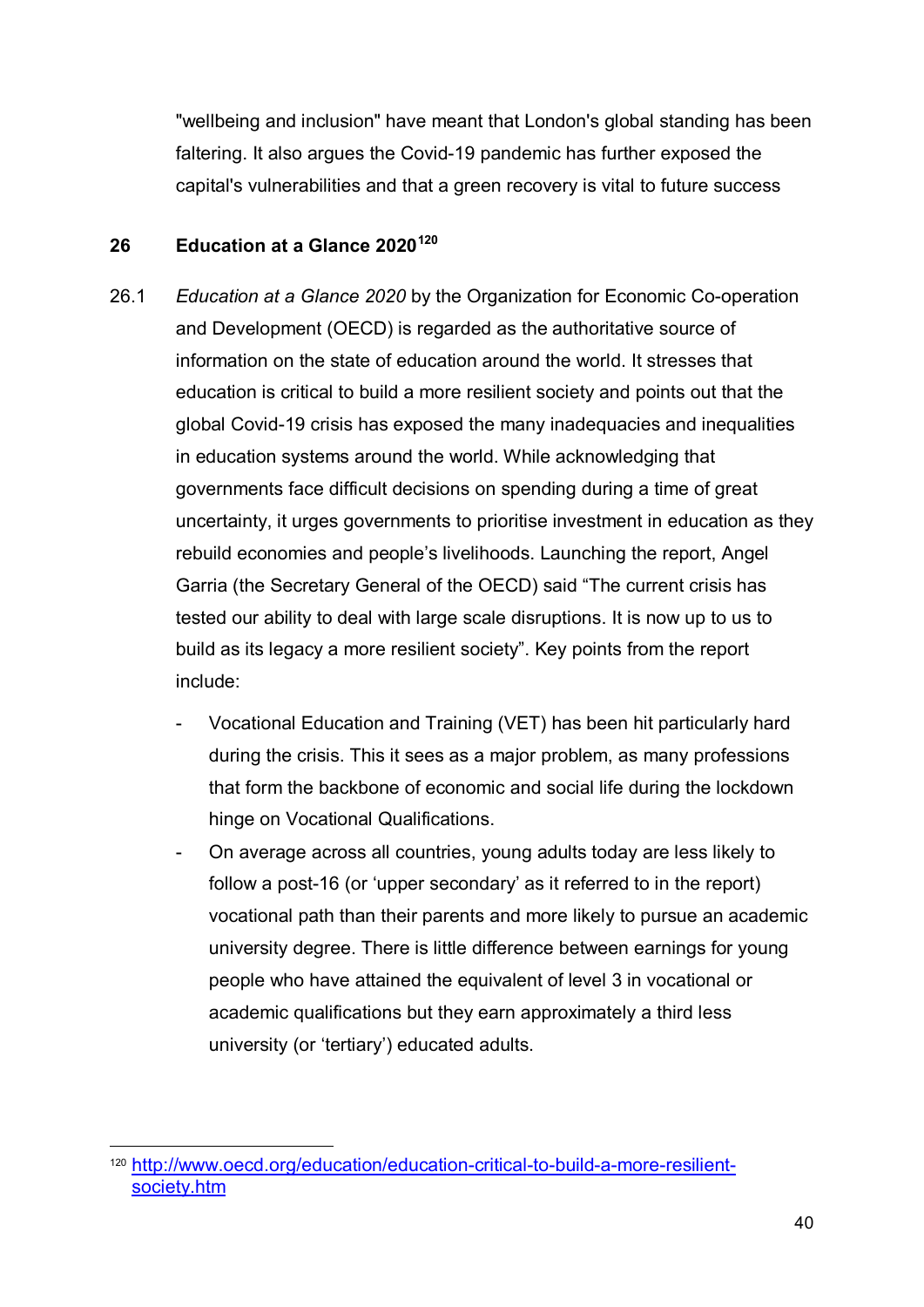- Governments should step-up efforts to make VET more attractive to young people through enhancing work-based learning and strengthening ties with the private sector
- Improve pathways from post-16 VET into tertiary education and progression to level 4 and upwards
- 26.2 The report has country-specific findings and for the UK these include:
	- Compared to other countries, there is no employment premium for young adults with upper secondary vocational education and upper secondary general education.
	- The earnings premium from a degree is lower in the UK than the OECD average.
	- The UK is one of only a few OECD countries where spending in upper secondary VET programmes (USD 8,978) is lower than in general ones (USD 13,429).

#### **27 Programme for International Student Assessment (PISA)**

27.1 The OECD published the latest volume of the results of the 2018 PISA, a worldwide study that evaluates educational systems by measuring 15-yearold school pupils' scholastic performance on mathematics, science, and reading. *Effective Policies, Successful Schools[121](#page-40-0)* has been published during the COVID-19 and shows disparities both between and within countries in the availability of technology. The UK ranks in the middle of most of the indicators used in the report.

## **28 Young people in the time of COVID-19: fear and hope study of 16-24 year olds[122](#page-40-1)**

28.1 This report by HOPE Not Hate Educational looks at how fear and hope shaped the attitudes and behaviours of young people, aged 16-24, in Britain during the Covid-19 outbreak. It highlights the main problems facing the

<span id="page-40-0"></span> <sup>121</sup> <http://www.oecd.org/education/pisa-2018-results-volume-v-ca768d40-en.htm>

<span id="page-40-1"></span><sup>122</sup> [https://www.hopenothate.org.uk/wp-content/uploads/2020/08/youth-fear-and-hope-](https://www.hopenothate.org.uk/wp-content/uploads/2020/08/youth-fear-and-hope-2020-07-v2final.pdf?platform=hootsuite)[2020-07-v2final.pdf?platform=hootsuite](https://www.hopenothate.org.uk/wp-content/uploads/2020/08/youth-fear-and-hope-2020-07-v2final.pdf?platform=hootsuite)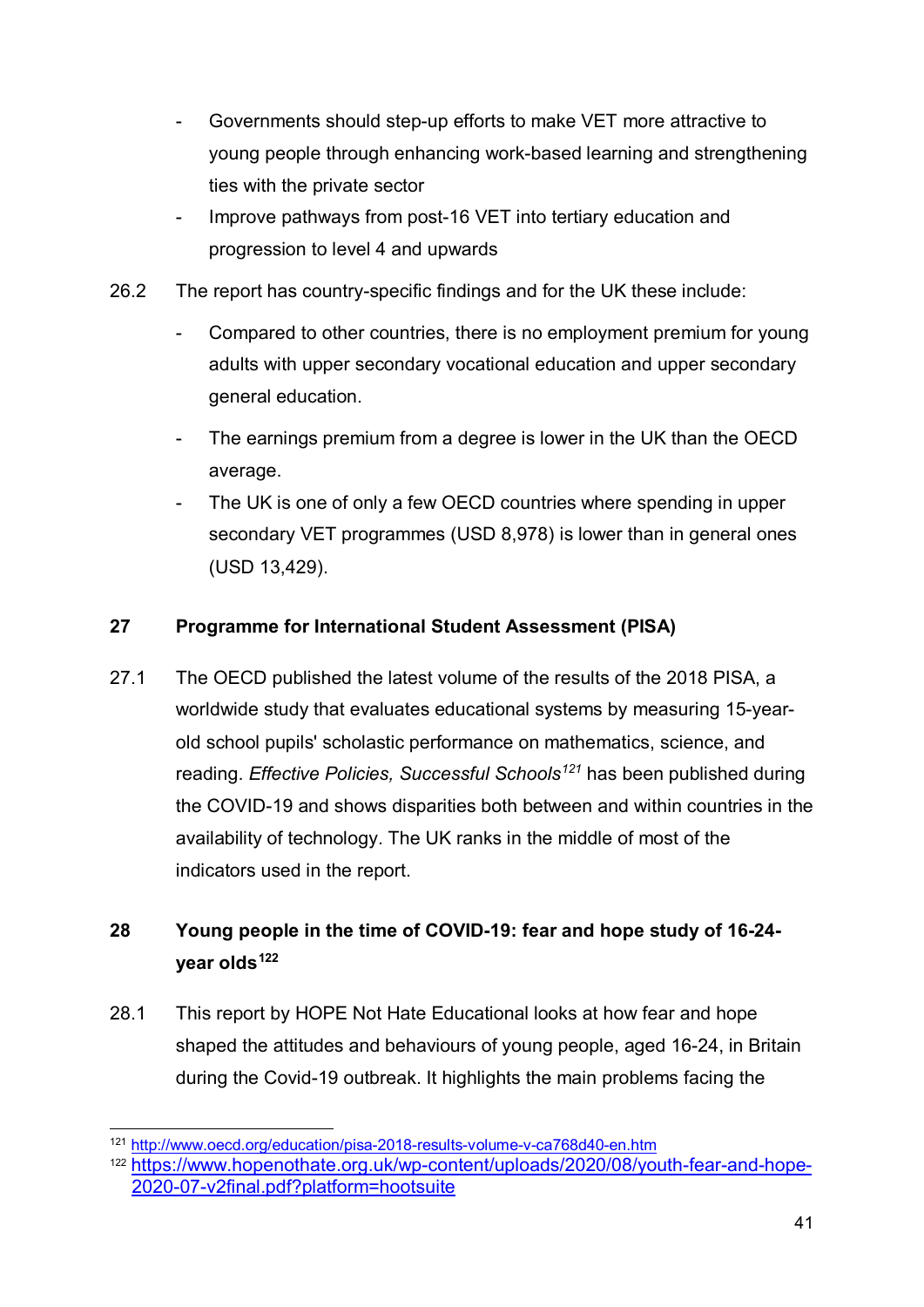country identified by young people (in particular coronavirus, the economy, unemployment, Brexit, climate change and health) and examines the impact of the coronavirus outbreak on inequalities, personal finances, social life, mental wellbeing, education, and jobs. Discusses young people's attitudes towards social issues such as immigration, multiculturalism, race, hate crime, religion, prejudice and gender equality. It finds that, on the whole, young people hold more progressive social attitudes than older cohorts, but mental health is a big concern for many young people and emphasises the need for a recovery plan to support young people through the coronavirus pandemic and its consequences and to make sure that young people's voices are heard.

#### **29 Artificial Intelligence Based Learning Technologies[123](#page-41-0)**

- 29.1 A task force of the G20 research and policy advice network, Think20 (T20), has identified artificial intelligence (AI) based learning technologies as the recommended approach to overcoming current educational challenges and ensuring existing and future employees are prepared to be a member of the workforce of today and tomorrow.
- 29.2 T20 research has identified that it is not only the transition from education to employment that must be reformed but also that the skills of those already within employment that no longer meet evolving market requirements.
- 29.3 Recommendations laid out within twelve research-based T20 Policy Briefs outline how G20 member countries can address their individual challenges to ensure economies can recover and achieve sustained growth, as the increased use of AI changes the employment landscape in the digital age.

## **30 Excluded, exploited, forgotten: Childhood criminal exploitation and school exclusions[124](#page-41-1)**

<span id="page-41-0"></span> <sup>123</sup> <https://t20saudiarabia.org.sa/en/About/Pages/whats.aspx>

<span id="page-41-1"></span><sup>124</sup>[.https://justforkidslaw.org/sites/default/files/fields/download/JfKL%20school%20excl](https://justforkidslaw.org/sites/default/files/fields/download/JfKL%20school%20exclusion%20and%20CCE_0.pdf) [usion%20and%20CCE\\_0.pdf](https://justforkidslaw.org/sites/default/files/fields/download/JfKL%20school%20exclusion%20and%20CCE_0.pdf)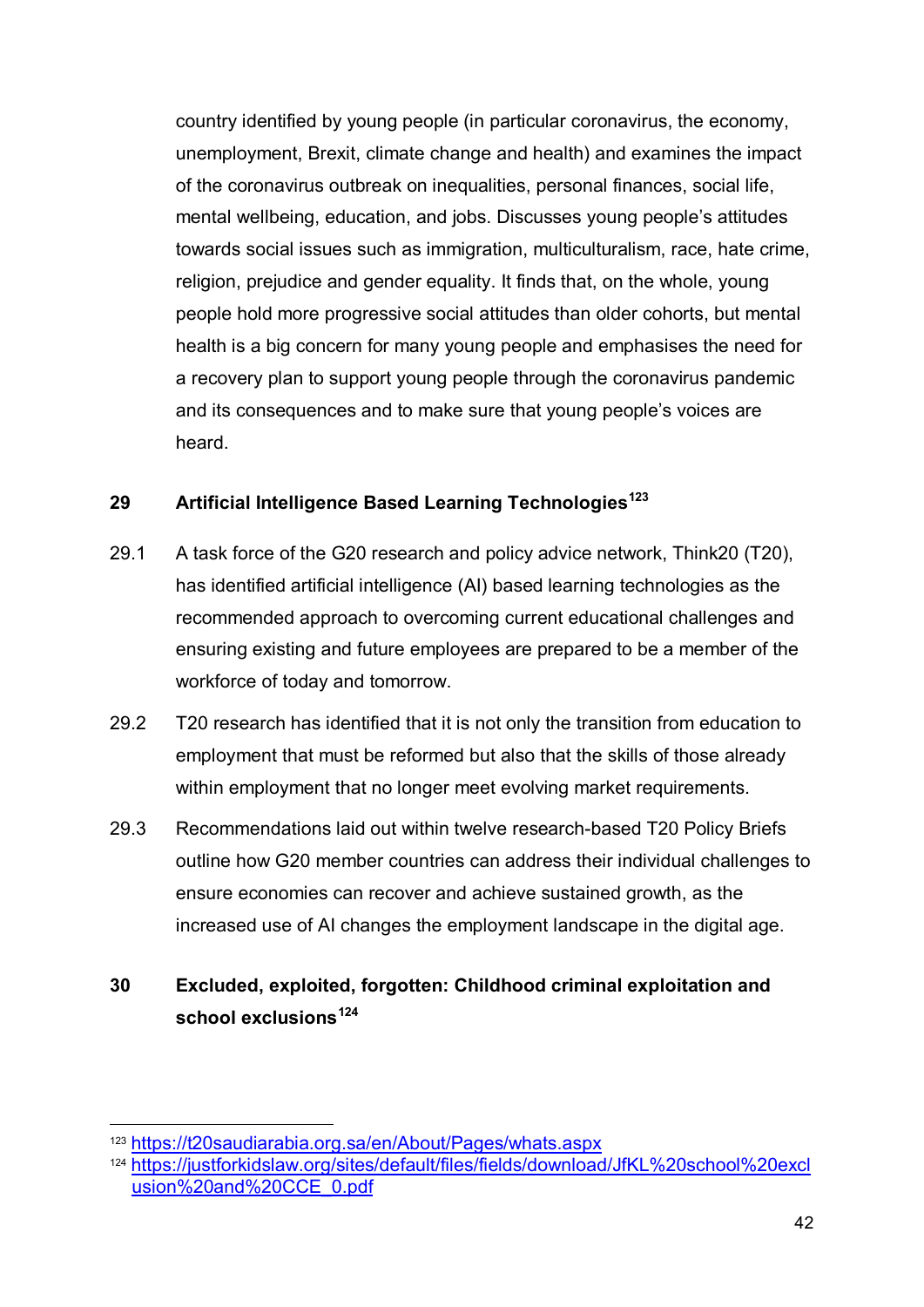30.1 In this report, children's legal charity Just for Kids Law is calling for schools to change their approach to child criminal exploitation so that it "always focuses on doing everything possible to safeguard and protect a child" amid fears of a spike in exclusions. The report states that not only are children outside of mainstream education, often due to exclusion, more vulnerable to criminal gangs but children who have experienced exploitation will be more vulnerable to exclusion and may be disproportionately impacted by exclusion. It adds that this is particularly important at present, as most children have not been in school due to Covid-1 because the lack of protection that normally comes with being in school could mean some children have been experiencing exploitation during lockdown. There is a risk that these and other adverse experiences, and a lack of SEND support in lockdown may result in challenging behaviour which could lead to a spike in exclusions when schools reopen if children are not reintegrated and supported effectively. It also says that evidence collected from Just for Kids Law's casework suggests that some behaviour that leads to exclusion can be orchestrated by criminal actors as a part of furthering that child's exploitation. The most recent data from HMI Inspectors of Prisons shows that more than eight in 10 children in custody have been excluded from school.

#### **31 College of the Future**

31.1 The Independent Commission on the College of the Future and NHS Confederation publish a joint report, *Creating the workforce of the future: a new collaborative approach for the NHS and colleges in England*, [125](#page-42-0) which explores what future stronger partnerships and systems between English colleges and the NHS could look like to meet critical NHS workforce needs, boost local jobs and improve population health.

### **32 Further consideration: Creating a new role, purpose and direction for the FE sector[126](#page-42-1)**

<span id="page-42-0"></span> <sup>125</sup> <https://www.collegecommission.co.uk/nhs-workforce-future>

<span id="page-42-1"></span><sup>126</sup> <https://www.edsk.org/publications/further-consideration/>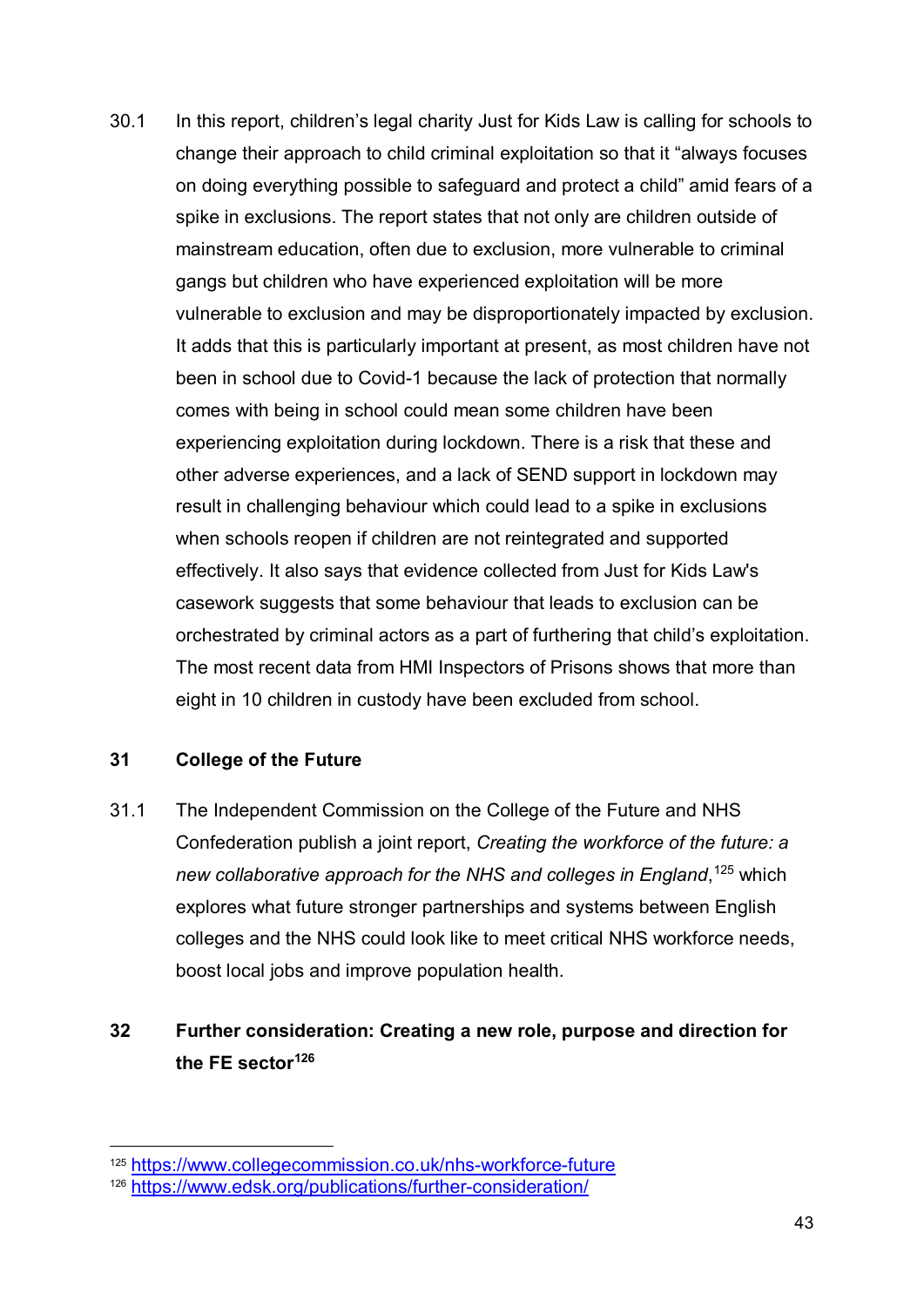32.1 Think tank EDSK, the director of which is a former ministerial adviser, has published this paper, which says new FE directors should arrange provision in line with local social and economic needs, as well as eliminating duplication of courses and promoting specialisation among nearby colleges. It proposes that colleges would retain responsibility for their day-to-day running, but would have to hand FE directors, based in every local enterprise partnership or mayoral combined authority, final say on important strategic decisions such as the courses and specialisms that each college offers. The directors would also decide how the adult education budget is distributed among their colleges. The paper also proposes splitting colleges into three separate institutions (community, sixth-form and technology colleges), increasing the base rate of funding for 16 to 19-year-olds to £5,000 by 2024/25, and giving learners a new "lifetime loan limit" of £75,000 to spend on education and training.

#### **33 Open University Business Barometer[127](#page-43-0)**

33.1 This year's Open University Business Barometer has provided detailed insights into the UK skills landscape, looking at the impacts across regions, nations and sectors. This year's report, which is released in a new business context, is based on a survey of 1,000 business leaders representing organisations of all sizes. The report found that even though the pool of job candidates has grown significantly in size, employers are still struggling to find the right people, with management and leadership, and digital skills most difficult to find.

#### **34 GCSEs**

34.1 The Guardian reported that a coalition of private and state schools is poised to form a campaign group (Rethinking Assessments) aiming to end GCSEs<sup>128</sup>.

<span id="page-43-0"></span> <sup>127</sup> <http://www.open.ac.uk/business/barometer-2020>

<span id="page-43-1"></span><sup>128</sup> [https://www.theguardian.com/education/2020/sep/20/private-and-state-schools](https://www.theguardian.com/education/2020/sep/20/private-and-state-schools-bid-to-kill-off-gcses)[bid-to-kill-off-gcses](https://www.theguardian.com/education/2020/sep/20/private-and-state-schools-bid-to-kill-off-gcses)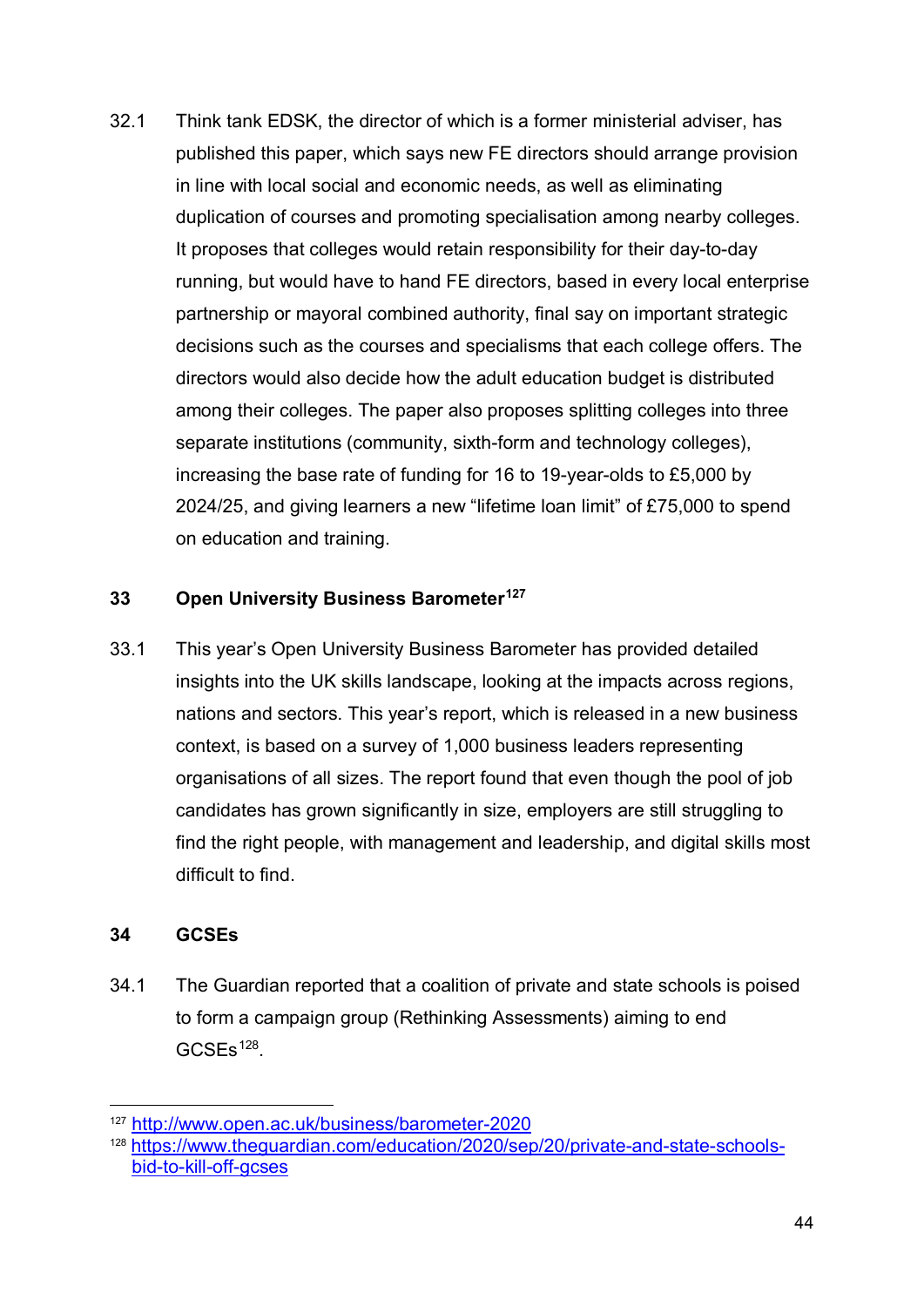#### **35 Industrial Strategy[129](#page-44-0)**

35.1 The Industrial Strategy Council asked Universities UK to undertake a data exploration project to better understand the contribution of further and higher education to the UK's Industrial Strategy. Universities and Colleges and the Industrial Strategy: Exploring data on knowledge exchange, research and skills considers what we can learn from looking at more granular data on knowledge exchange, research and innovation and skills development. Given the role of the Industrial Strategy Council it focuses specifically on how universities and colleges support the business environment as well as funding distribution that meets national and local priorities.

#### **36 Reforms for a Revolutionary Post-16 White Paper[130](#page-44-1)**

- 36.1 The Campaign for Learning has launched this new pamphlet, the second release in the Revolutionary Forces series. Commissioned by the Campaign for Learning, it brings together different perspectives and proposed reforms for the post-16 education and training system in a series of expert articles by stakeholders, think-tanks and educational professionals. Building on the recommendations outlined in the first paper for flexible reforms that support economic and social renewal, the new paper takes a deeper look at which areas need to be addressed including:
	- Devolution and 16-19 funding
	- Sustainable apprenticeship funding
	- Universal Credit and maintenance support to support adult training and retraining
	- New full and part-time Level 4-5 technical education pathways

<span id="page-44-0"></span> <sup>129</sup> [https://industrialstrategycouncil.org/sites/default/files/2020-](https://industrialstrategycouncil.org/sites/default/files/2020-09/Universities%20and%20Colleges%20and%20the%20Industrial%20Strategy%20Exploring%20data%20on%20knowledge%20exchange,%20research%20and%20skills.pdf) [09/Universities%20and%20Colleges%20and%20the%20Industrial%20Strategy%2](https://industrialstrategycouncil.org/sites/default/files/2020-09/Universities%20and%20Colleges%20and%20the%20Industrial%20Strategy%20Exploring%20data%20on%20knowledge%20exchange,%20research%20and%20skills.pdf) [0Exploring%20data%20on%20knowledge%20exchange,%20research%20and%2](https://industrialstrategycouncil.org/sites/default/files/2020-09/Universities%20and%20Colleges%20and%20the%20Industrial%20Strategy%20Exploring%20data%20on%20knowledge%20exchange,%20research%20and%20skills.pdf) [0skills.pdf](https://industrialstrategycouncil.org/sites/default/files/2020-09/Universities%20and%20Colleges%20and%20the%20Industrial%20Strategy%20Exploring%20data%20on%20knowledge%20exchange,%20research%20and%20skills.pdf)

<span id="page-44-1"></span><sup>130</sup> [https://www.campaign-for](https://www.campaign-for-learning.org.uk/Handlers/Download.ashx?IDMF=f7b361a0-5a8e-40c5-8523-6ea96dbeba4e)[learning.org.uk/Handlers/Download.ashx?IDMF=f7b361a0-5a8e-40c5-8523-](https://www.campaign-for-learning.org.uk/Handlers/Download.ashx?IDMF=f7b361a0-5a8e-40c5-8523-6ea96dbeba4e) [6ea96dbeba4e](https://www.campaign-for-learning.org.uk/Handlers/Download.ashx?IDMF=f7b361a0-5a8e-40c5-8523-6ea96dbeba4e)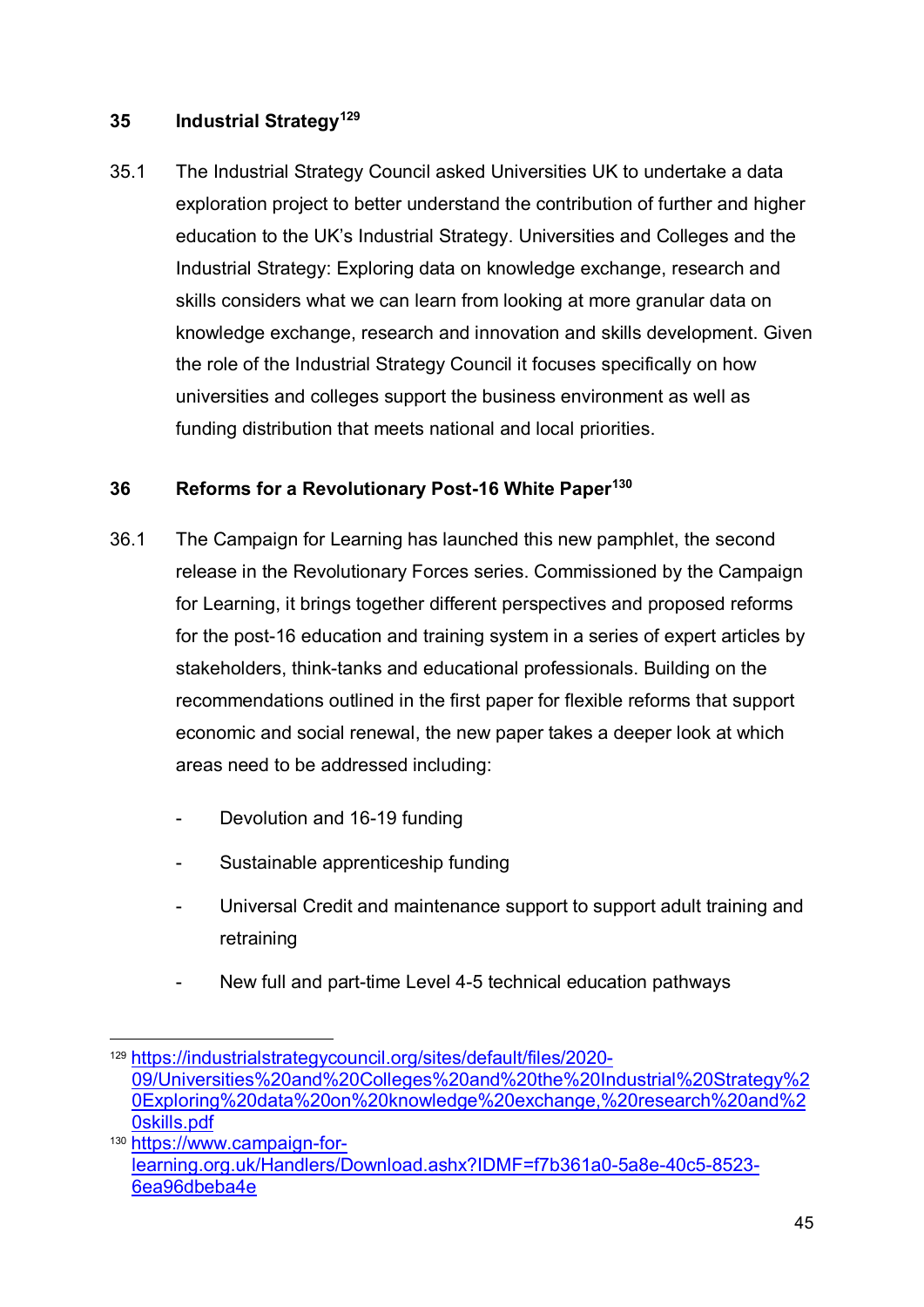- More technical degrees and Level 6 First degrees
- Improving Level 3 provision for learners post-16
- A strategy for lifelong learning to support wellbeing and employability
- FE workforce development

#### **37 Civil Service Care Leaver Internships[131](#page-45-0)**

37.1 Applications for the 2020 Civil Service Care Leaver Internship Programme closed on 5 October 2020. The internships are paid and are at Administrative Officer and Executive Officer levels.

#### **38 Behaviour Hubs[132](#page-45-1)**

38.1 The DfE has invited schools that 'require improvement' to join Behaviour Hubs to work with and learn from schools with exemplary behaviour. Applications must be made by 30 October 2020.

<span id="page-45-0"></span> <sup>131</sup> <https://www.careleaverinternship.co.uk/>

<span id="page-45-1"></span><sup>132</sup> <https://www.gov.uk/guidance/behaviour-hubs>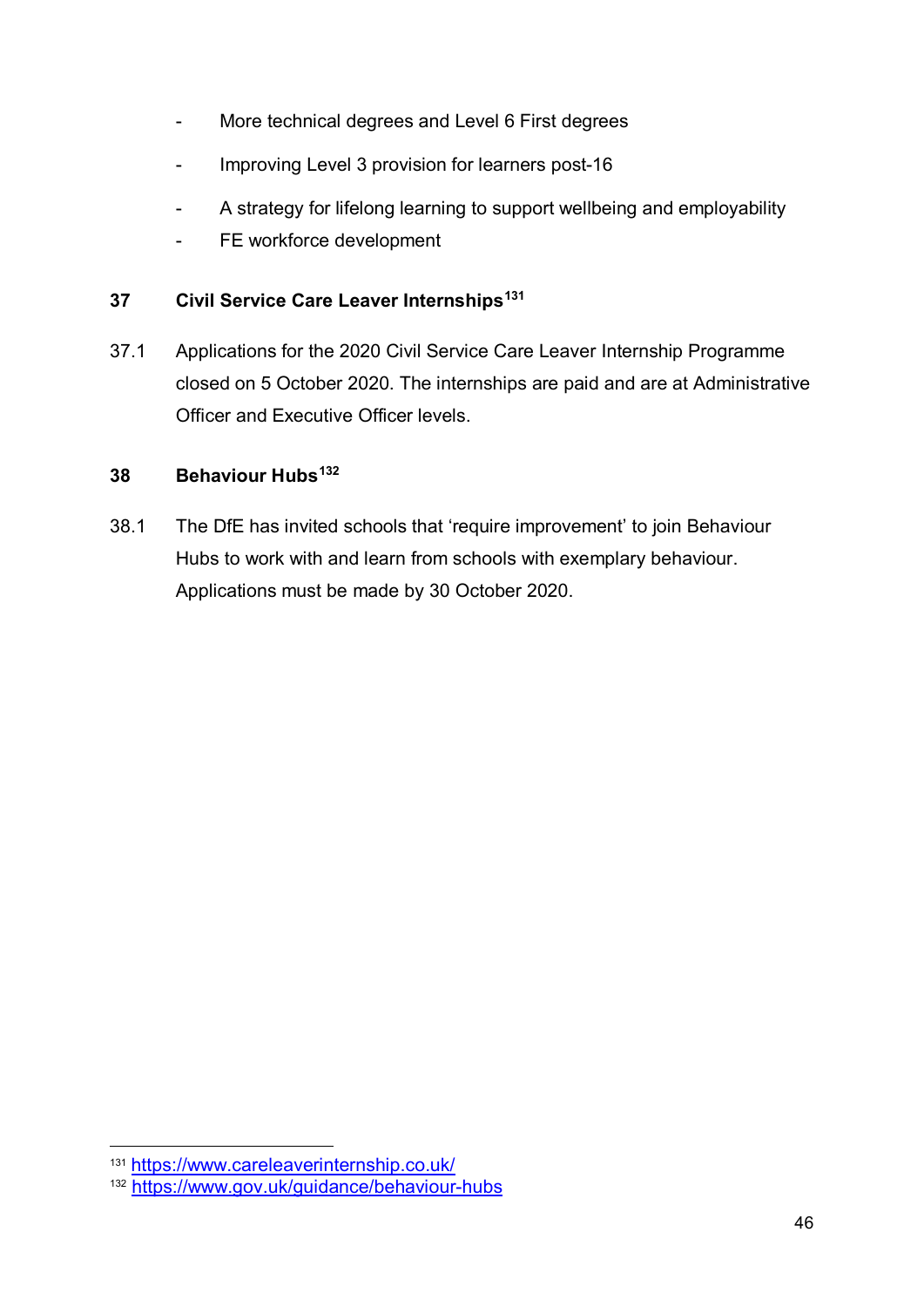#### **Part Three: Performance Update**

This part of the Briefing Note includes the latest data on performance.

#### **39 Participation**

- 39.1 The education settings survey reopened on 1 September following the summer break. Schools in England have different term dates, and many have inset days on the first day or two of term. By Thursday 10 September, all schools were expected to have started term and inset days were reported by fewer than one per cent of responding schools (all figures are for statefunded schools - primary, secondary, special schools and alternative provision; FE colleges, post-16 special institutions and independent schools are not included in these figures).
- 39.2 Over 99.9 per cent of state-funded schools were open on 10 September. Of the small proportion of schools (less than 0.1 per cent) that were closed, this was due to both Covid-19 and non-Covid-19 related reasons.
	- It is estimated that 92 per cent of state-funded schools were fully open on 10 September. Schools are considered fully open if they are able to provide face-to-face teaching for all pupils on roll for the whole school day and they have not asked a group of pupils to self-isolate. Responses indicate that, for most schools that reported they were not fully open, this was due to non-Covid-19 related reasons. Of all schools that responded, one per cent said they were not fully open due to suspected or confirmed cases of Covid-19.
	- Approximately 88 per cent of pupils on roll in state-funded schools were in attendance on 10 September. Attendance was higher in fully open schools - an estimate 90 per cent of all pupils on roll in fully open statefunded schools were in attendance on 10 September. Attendance estimates include pupils absent for Covid-19 and non-Covid-19 related reasons.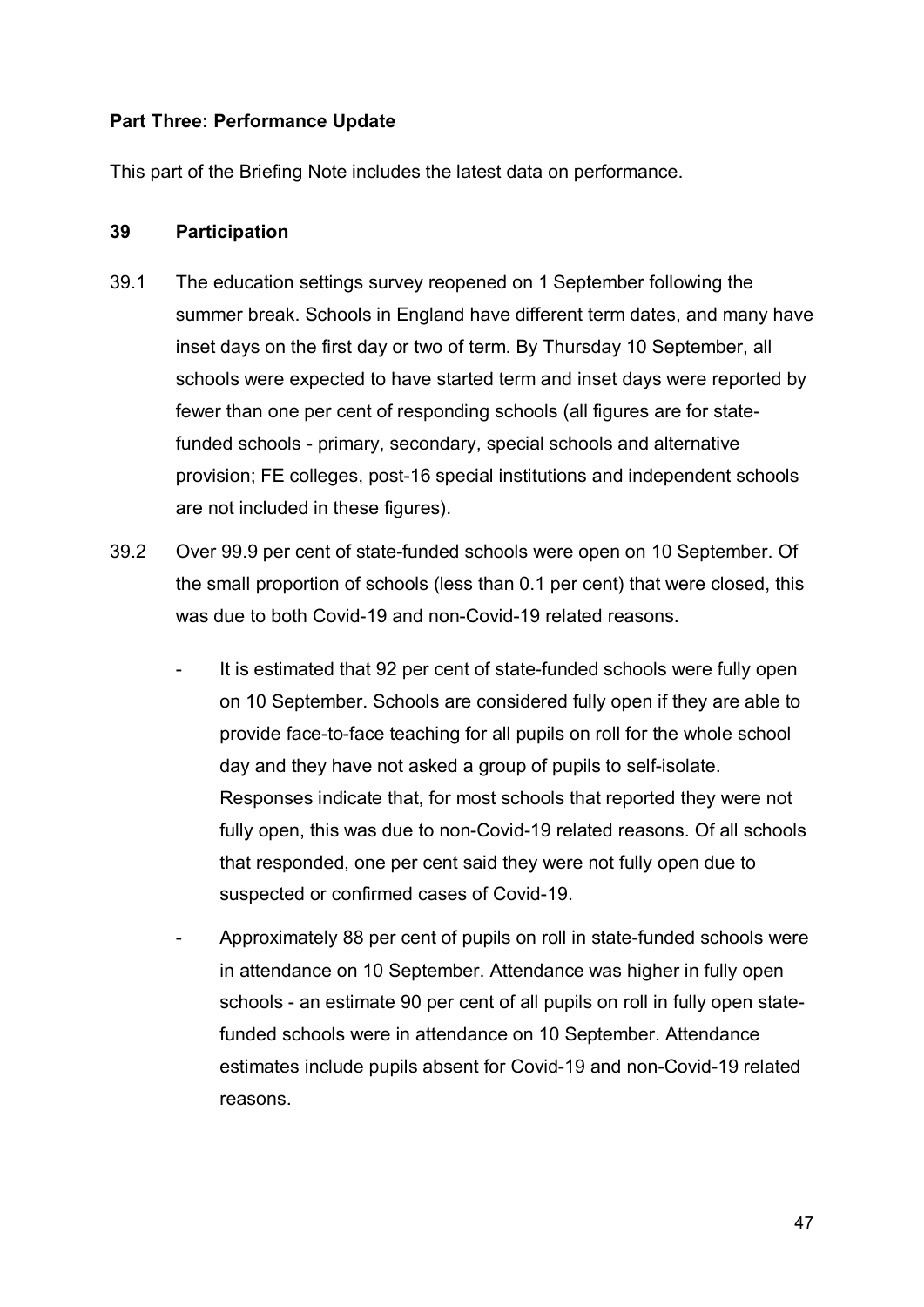- 39.3 99.9 per cent of state-funded schools were open on 17 September. Of the small proportion (0.1%) of schools that were closed, this was mostly due to COVID-19 related reasons.
	- It is estimated that 94 per cent of state-funded schools were fully open on 17 September (schools are considered fully open if they are able to provide face-to-face teaching for all pupils on roll for the whole school day and they have not asked a group of pupils to self-isolate).
	- Responses from schools indicate that most were not fully open due to COVID-19 related reasons. Of all schools that responded, 4 per cent said they were not fully open due to suspected or confirmed cases of COVID-19.
	- Approximately 87 per cent of pupils on roll in state-funded schools were in attendance on 17 September and an estimated 88 per cent of all pupils on roll in fully open state-funded schools were in attendance on 17 September
- 39.4 99.8 per cent of state-funded schools were open on 24 September. Of the small proportion (0.2 per cent) of schools that were closed, this was mostly due to COVID-19 related reasons.
	- Approximately 88% of all children on roll in all state-funded schools were in attendance on 24 September.
	- Approximately 93 per cent of state-funded schools were fully open on 24 September. Responses from schools indicate that most were not fully open due to COVID-19 related reasons. Of all schools that responded to the survey, 6 per cent said they were not fully open due to suspected or confirmed cases of COVID-19 on 24 September.
	- Approximately 84 per cent of state-funded secondary schools were fully open on 24 September. Of those not fully open, this was mostly due to COVID-19 related reasons.
	- Attendance in state-funded secondary schools was 84 per cent on 24 September.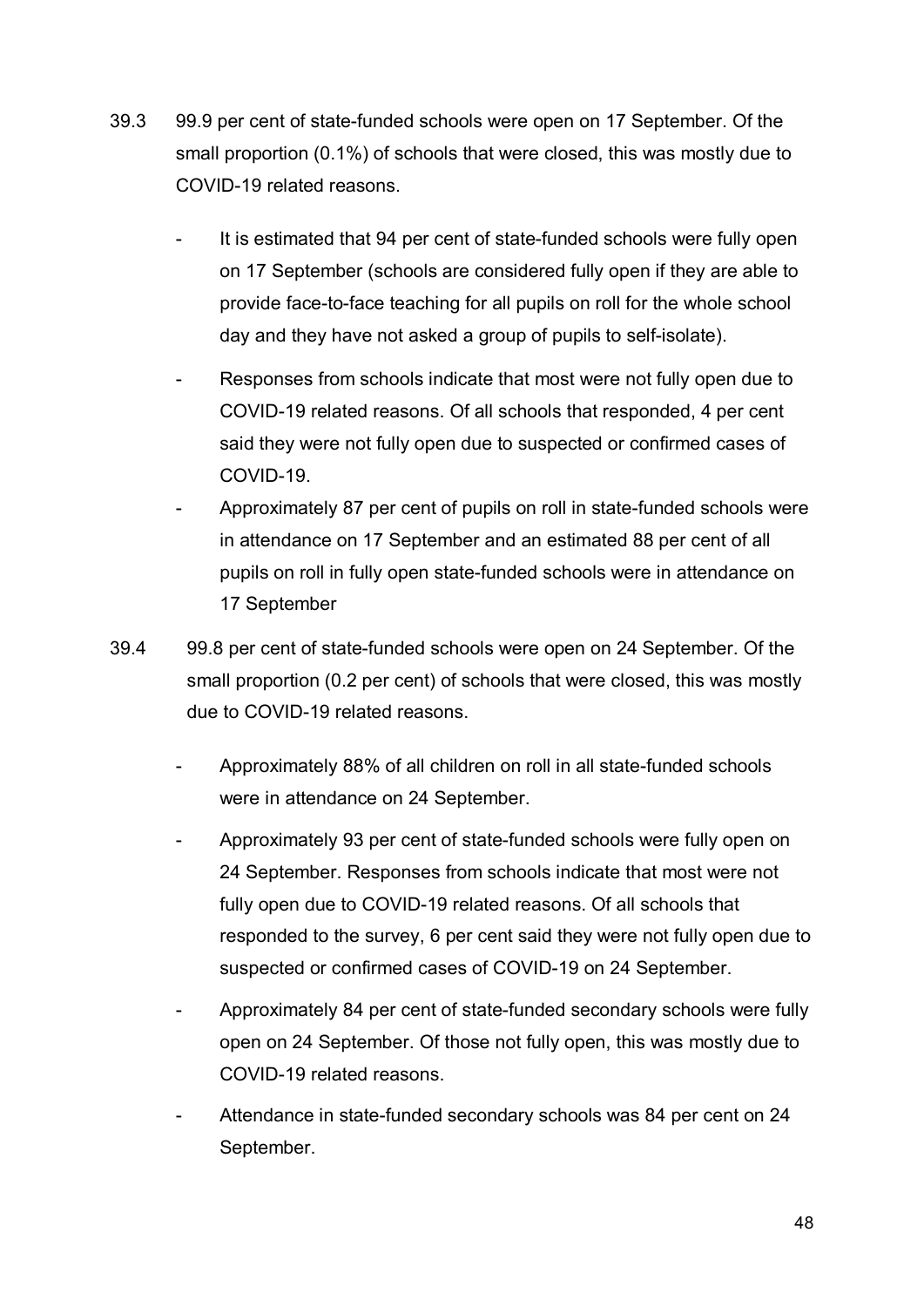- 39.5 The national statistics of young people who are NEET and unemployed published for April to June 2020<sup>133</sup> show that:
	- there were an estimated 765,000 young people (aged 16 to 24 years) in the UK who were not in education, employment or training (NEET) in April to June 2020; this was a decrease of 28,000 compared with April to June 2019 and was down by 6,000 compared with January to March 2020. It is estimated that 59,000 young people aged 16 and 17 were NEET, representing 4.2 per cent of the population for that age group and an increase of 4,000 people (0.2 percentage point) from the same period in 2019.
	- The percentage of all young people aged 16 to 24 in the UK who were NEET in April to June 2020 was estimated at 11.1 per cent; the proportion was down by 0.3 percentage points compared with April to June 2019 and down by 0.1 percentage points compared with January to March 2020.
	- Of all young people in the UK who were NEET in April to June 2020, an estimated 39 per cent were looking for, and available for, work and therefore classified as unemployed; the remainder were either not looking for work and/or not available for work and were classified as economically inactive.
- 39.6 The DfE's *Young people NEET or activity unknown: comparative data scorecard[134](#page-48-1)* has been updated. It is an interactive system that provides data about young people's education, employment or training status in each local authority in England.

<span id="page-48-1"></span><span id="page-48-0"></span> <sup>133</sup>[.https://www.ons.gov.uk/employmentandlabourmarket/peoplenotinwork/unemploym](https://www.ons.gov.uk/employmentandlabourmarket/peoplenotinwork/unemployment/bulletins/youngpeoplenotineducationemploymentortrainingneet/august2020/pdf) [ent/bulletins/youngpeoplenotineducationemploymentortrainingneet/august2020/pdf](https://www.ons.gov.uk/employmentandlabourmarket/peoplenotinwork/unemployment/bulletins/youngpeoplenotineducationemploymentortrainingneet/august2020/pdf) <sup>134</sup> [https://www.gov.uk/government/publications/young-people-neet-comparative-data](https://www.gov.uk/government/publications/young-people-neet-comparative-data-scorecard?utm_source=af7bad5d-3ab6-4b05-9d5c-0512bf34e9da&utm_medium=email&utm_campaign=govuk-notifications&utm_content=daily)[scorecard?utm\\_source=af7bad5d-3ab6-4b05-9d5c-](https://www.gov.uk/government/publications/young-people-neet-comparative-data-scorecard?utm_source=af7bad5d-3ab6-4b05-9d5c-0512bf34e9da&utm_medium=email&utm_campaign=govuk-notifications&utm_content=daily)[0512bf34e9da&utm\\_medium=email&utm\\_campaign=govuk](https://www.gov.uk/government/publications/young-people-neet-comparative-data-scorecard?utm_source=af7bad5d-3ab6-4b05-9d5c-0512bf34e9da&utm_medium=email&utm_campaign=govuk-notifications&utm_content=daily)[notifications&utm\\_content=daily](https://www.gov.uk/government/publications/young-people-neet-comparative-data-scorecard?utm_source=af7bad5d-3ab6-4b05-9d5c-0512bf34e9da&utm_medium=email&utm_campaign=govuk-notifications&utm_content=daily)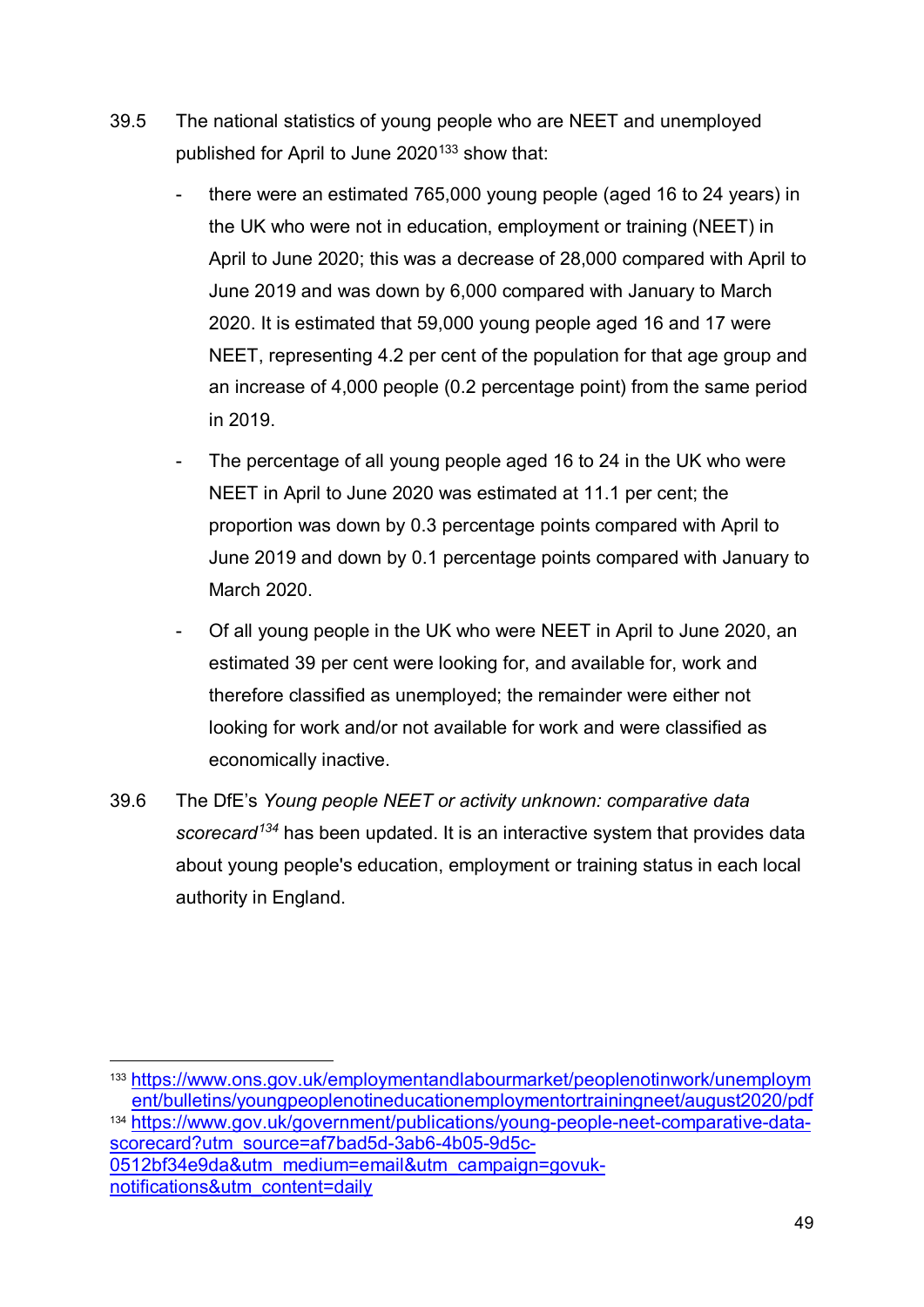#### **40 Achievement**

- 40.1 Revised figures for exam entries and achievement after key stage 4 in 2019 have been published. The statistics show that, compared with 2018 revised data for state funded schools in England:
	- EBacc (English Baccalaureate) entry rate increased by 1.6 percentage points to 40 per cent, the highest entry rate since the introduction of the EBacc measure in 2010.
	- The percentage of pupils at the end of key stage 4 who achieved grade 5 or above in English and mathematics remained stable.
	- Average Attainment 8 score per pupil was stable.
	- The EBacc average point score (EBacc APS) remained stable.
	- The gap between disadvantaged pupils and all other pupils increased slightly.

(We will provide detailed analysis of the position in London in late October)

40.2 Headline results for 2020 are not yet available.

#### **41 Intelligent London**

- 41.1 Intelligent London<sup>[135](#page-49-0)</sup> is updated frequently with the latest available data. The latest updates to both the London and borough reports include recently published data covering:
	- Exclusions Fixed Term (Secondary) 2018/19
	- Exclusions Permanent (Secondary) 2018/19
	- Schools, Pupils and Characteristics (January 2020)
	- Special Educational Needs (January 2020)
	- Age 16 and 17 participation data 2020

<span id="page-49-0"></span> <sup>135</sup> <http://www.intelligentlondon.org.uk/>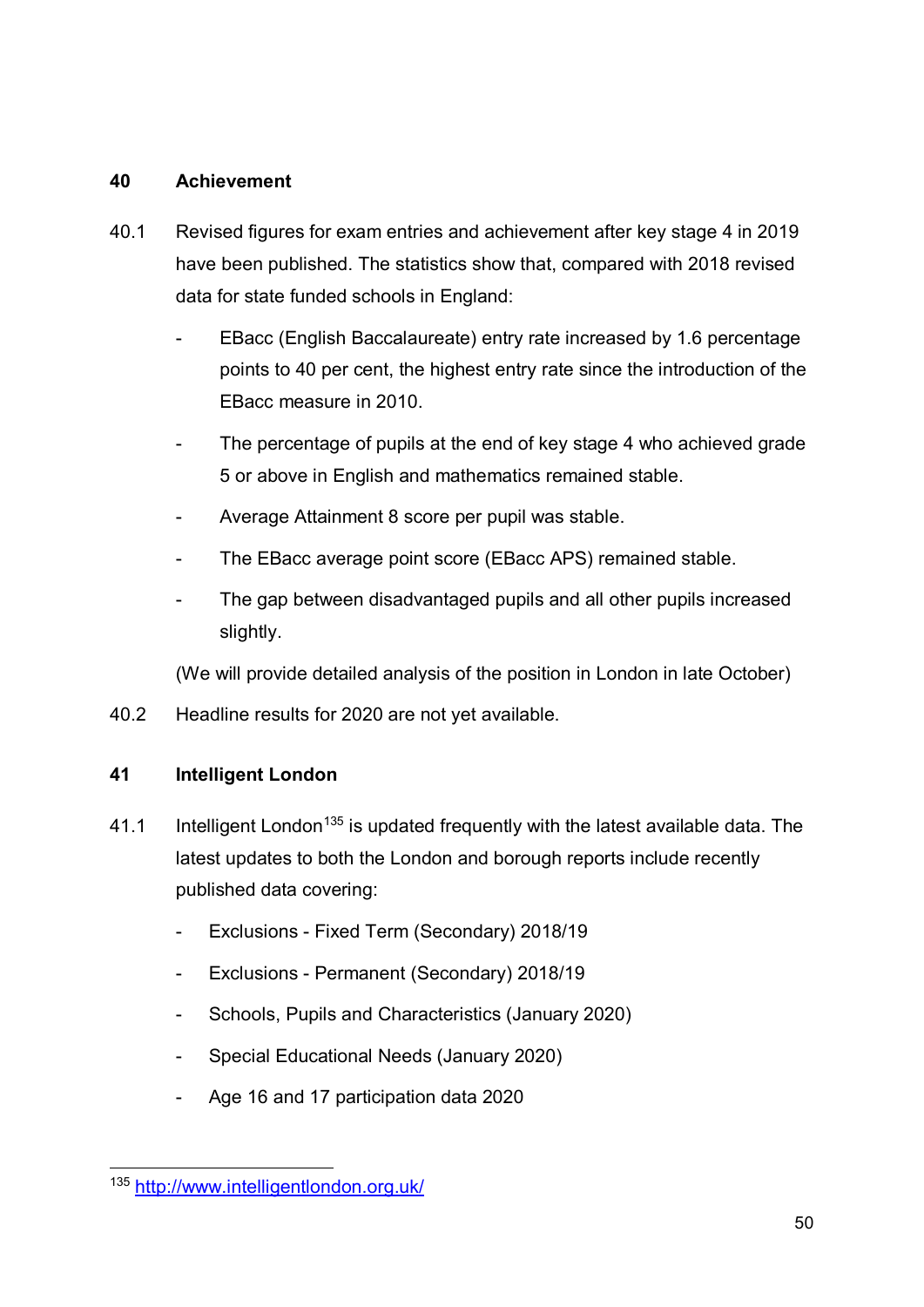- NEET data 2020
- Indices of Deprivation Affecting Children Index (IDACI) based on the 2019 Index of Multiple Deprivation (IMD)

#### **42 Recommendation**

42.1 Recipients are asked to note the content of this report and submit any comments by email: [peter.obrien@londoncouncils.gov.uk.](mailto:peter.obrien@londoncouncils.gov.uk)